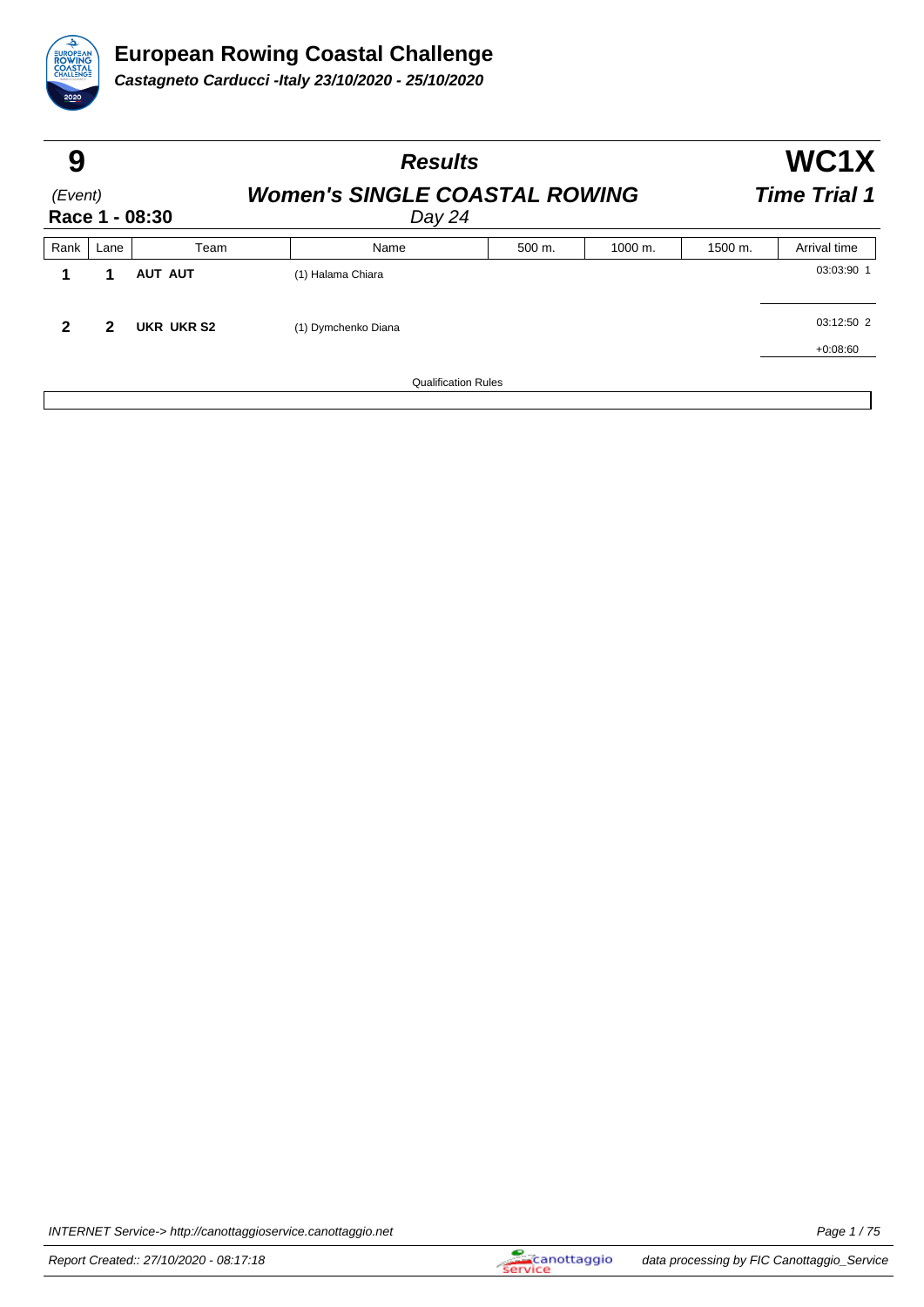

| 12<br>(Event)<br>Race 2 - 08:34 |      |                   | <b>Results</b><br><b>J Women's SINGLE COASTAL ROWING</b><br>Day $24$ |        | JWC1X<br><b>Time Trial 1</b> |         |              |
|---------------------------------|------|-------------------|----------------------------------------------------------------------|--------|------------------------------|---------|--------------|
| Rank                            | Lane | Team              | Name                                                                 | 500 m. | 1000 m.                      | 1500 m. | Arrival time |
|                                 | 1    | <b>SLO SLO J3</b> | (1) Cop Ruby                                                         |        |                              |         | 03:12:20 1   |
| 2                               | 2    | SWE SWE J3        | (1) Bujalla Stina                                                    |        |                              |         | 03:20:20 2   |
|                                 |      |                   |                                                                      |        |                              |         | $+0:08:00$   |
|                                 |      |                   | <b>Qualification Rules</b>                                           |        |                              |         |              |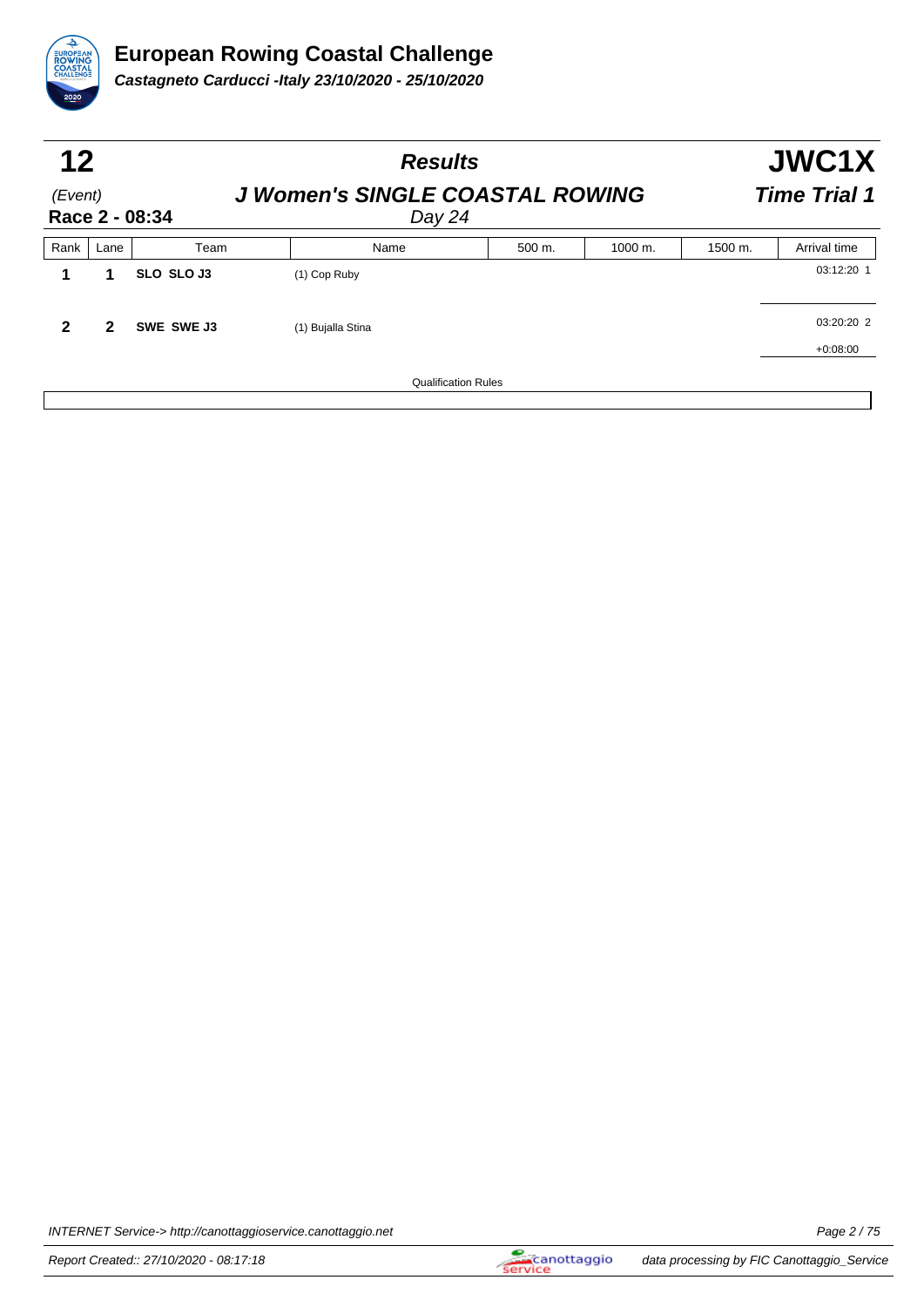

| 9                         |      |                   | <b>Results</b>                                 | WC1X                       |         |         |              |
|---------------------------|------|-------------------|------------------------------------------------|----------------------------|---------|---------|--------------|
| (Event)<br>Race 3 - 08:37 |      |                   | <b>Women's SINGLE COASTAL ROWING</b><br>Day 24 | <b>Time Trial 2</b>        |         |         |              |
| Rank                      | Lane | Team              | Name                                           | 500 m.                     | 1000 m. | 1500 m. | Arrival time |
|                           | 2    | <b>ITA ITA S2</b> | (1) Zambon Teresa                              |                            |         |         | 03:16:70 1   |
| $\overline{2}$            | 1    | CZE CZE S2        | (1) Novotnikova Radka                          |                            |         |         | 03:45:40 2   |
|                           |      |                   |                                                |                            |         |         | $+0:28:70$   |
|                           |      |                   |                                                | <b>Qualification Rules</b> |         |         |              |
|                           |      |                   |                                                |                            |         |         |              |

INTERNET Service-> http://canottaggioservice.canottaggio.net **Page 3/75**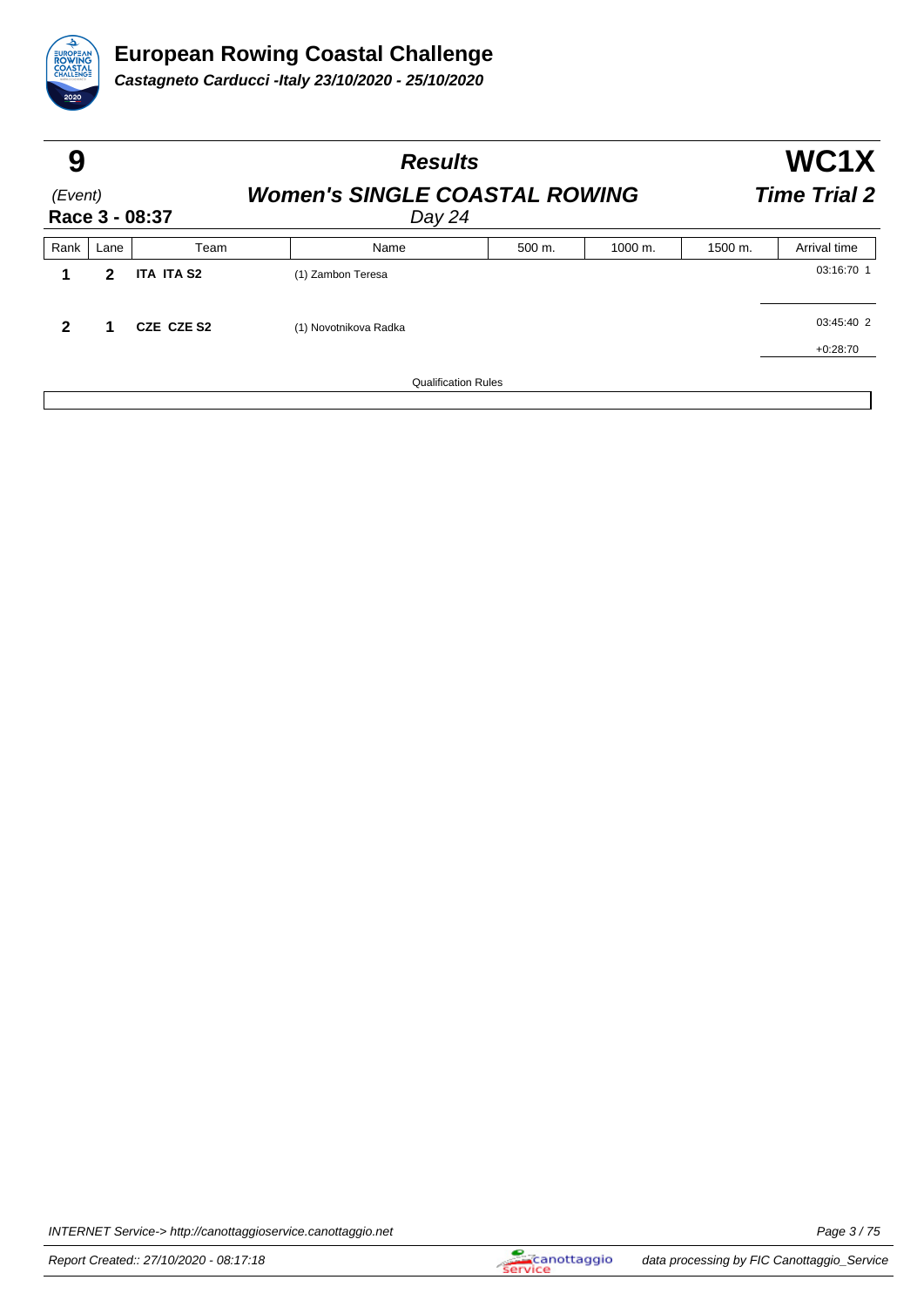

| 12<br>(Event)<br>Race 4 - 08:41 |      |            | <b>Results</b><br><b>J Women's SINGLE COASTAL ROWING</b><br>Day 24 |        |         |         |              |  |
|---------------------------------|------|------------|--------------------------------------------------------------------|--------|---------|---------|--------------|--|
| Rank                            | Lane | Team       | Name                                                               | 500 m. | 1000 m. | 1500 m. | Arrival time |  |
|                                 | 2    | ITA ITA J3 | (1) Ramella Alice                                                  |        |         |         | 03:09:50 1   |  |
| <b>DNF</b>                      |      | CZE CZE J3 | (1) Novotna Magdalena                                              |        |         |         |              |  |
|                                 |      |            | <b>Qualification Rules</b>                                         |        |         |         |              |  |

INTERNET Service-> http://canottaggioservice.canottaggio.net Page 4 / 75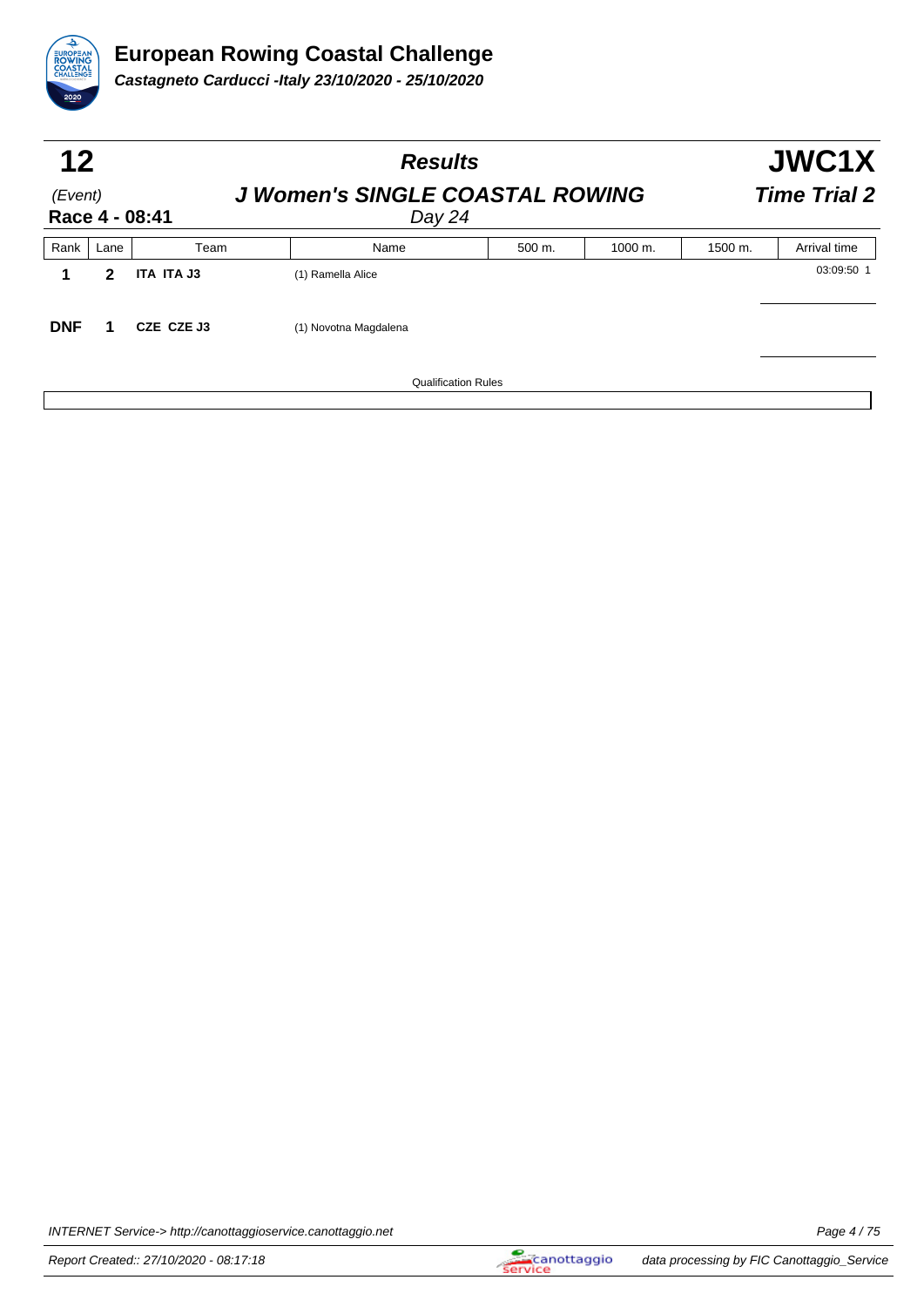

| 9                         |              |                | <b>Results</b>                                 | WC1X                       |         |         |              |
|---------------------------|--------------|----------------|------------------------------------------------|----------------------------|---------|---------|--------------|
| (Event)<br>Race 5 - 08:44 |              |                | <b>Women's SINGLE COASTAL ROWING</b><br>Day 24 | <b>Time Trial 3</b>        |         |         |              |
| Rank                      | Lane         | Team           | Name                                           | 500 m.                     | 1000 m. | 1500 m. | Arrival time |
|                           | $\mathbf{2}$ | <b>MON MON</b> | (1) CAUSSIN-BATTAGLIA Coline                   |                            |         |         | 02:53:30 1   |
| 2                         | 1            | <b>ESP ESP</b> | (1) PURCAREA DAMIAN Maria<br>Angeles           |                            |         |         | 03:19:50 2   |
|                           |              |                |                                                | <b>Qualification Rules</b> |         |         | $+0:26:20$   |

INTERNET Service-> http://canottaggioservice.canottaggio.net Page 5 / 75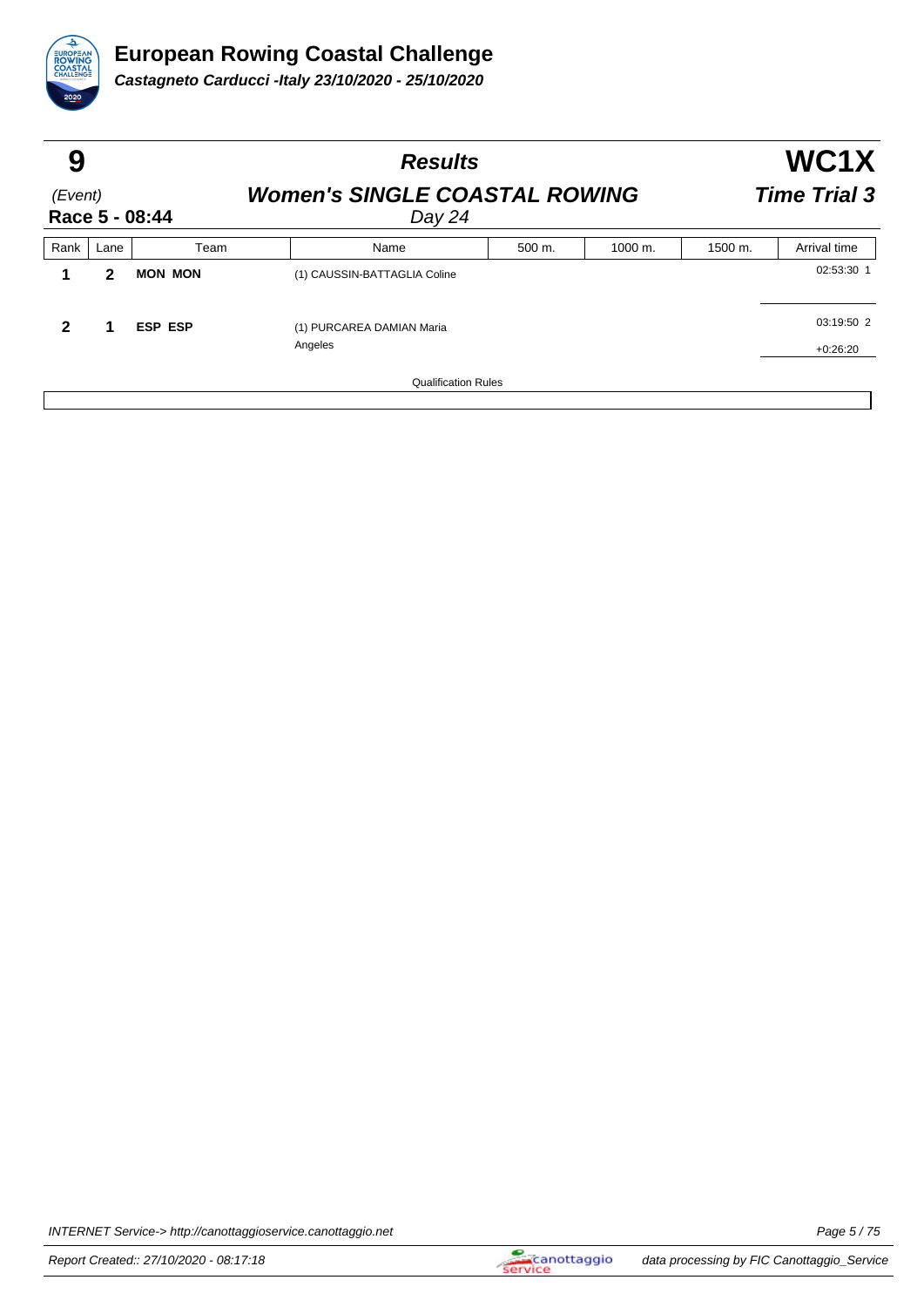

| Race 5 - 08:45<br>Team<br><b>MON MON</b> | <b>Women's SINGLE COASTAL ROWING</b><br>Day 24<br>Name<br>(1) CAUSSIN-BATTAGLIA Coline | 500 m. | 1000 m.                    | 1500 m. | <b>Time Trial Rank</b> |
|------------------------------------------|----------------------------------------------------------------------------------------|--------|----------------------------|---------|------------------------|
|                                          |                                                                                        |        |                            |         |                        |
|                                          |                                                                                        |        |                            |         | Arrival time           |
|                                          |                                                                                        |        |                            |         | 02:53:30 1             |
| <b>AUT AUT</b>                           | (1) Halama Chiara                                                                      |        |                            |         | 03:03:90 2             |
|                                          |                                                                                        |        |                            |         | $+0:10:60$             |
| <b>UKR UKR S2</b>                        | (1) Dymchenko Diana                                                                    |        |                            |         | 03:12:50 3             |
|                                          |                                                                                        |        |                            |         | $+0:19:20$             |
| <b>ITA ITA S2</b>                        | (1) Zambon Teresa                                                                      |        |                            |         | 03:16:70 4             |
|                                          |                                                                                        |        |                            |         | $+0:23:40$             |
| <b>ESP ESP</b>                           | (1) PURCAREA DAMIAN Maria                                                              |        |                            |         | 03:19:50 5             |
|                                          | Angeles                                                                                |        |                            |         | $+0:26:20$             |
| CZE CZE S2                               | (1) Novotnikova Radka                                                                  |        |                            |         | 03:45:40 6             |
|                                          |                                                                                        |        |                            |         | $+0:52:10$             |
|                                          |                                                                                        |        |                            |         |                        |
|                                          |                                                                                        |        | <b>Qualification Rules</b> |         |                        |

INTERNET Service-> http://canottaggioservice.canottaggio.net Page 6 / 75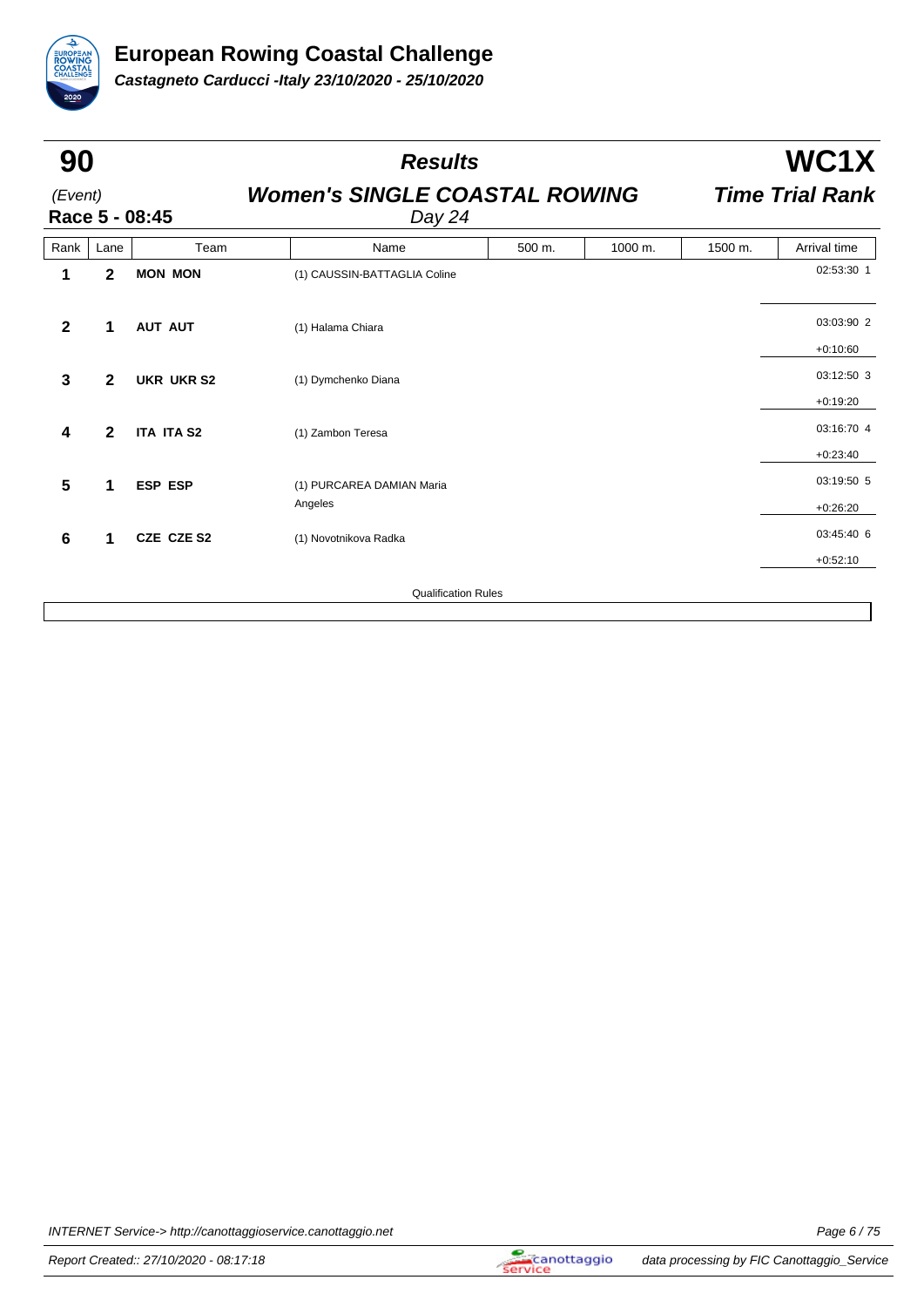

| 12<br>(Event)<br>Race 6 - 08:48 |      |              | <b>Results</b>                                   |                     |         |         |              |  |  |
|---------------------------------|------|--------------|--------------------------------------------------|---------------------|---------|---------|--------------|--|--|
|                                 |      |              | <b>J Women's SINGLE COASTAL ROWING</b><br>Day 24 | <b>Time Trial 3</b> |         |         |              |  |  |
| Rank                            | Lane | Team         | Name                                             | 500 m.              | 1000 m. | 1500 m. | Arrival time |  |  |
|                                 |      | ROU 2 ROU J3 | (1) Morosanu Andrada-maria                       |                     |         |         | 03:30:80 1   |  |  |
|                                 |      |              | <b>Qualification Rules</b>                       |                     |         |         |              |  |  |

INTERNET Service-> http://canottaggioservice.canottaggio.net Page 7 / 75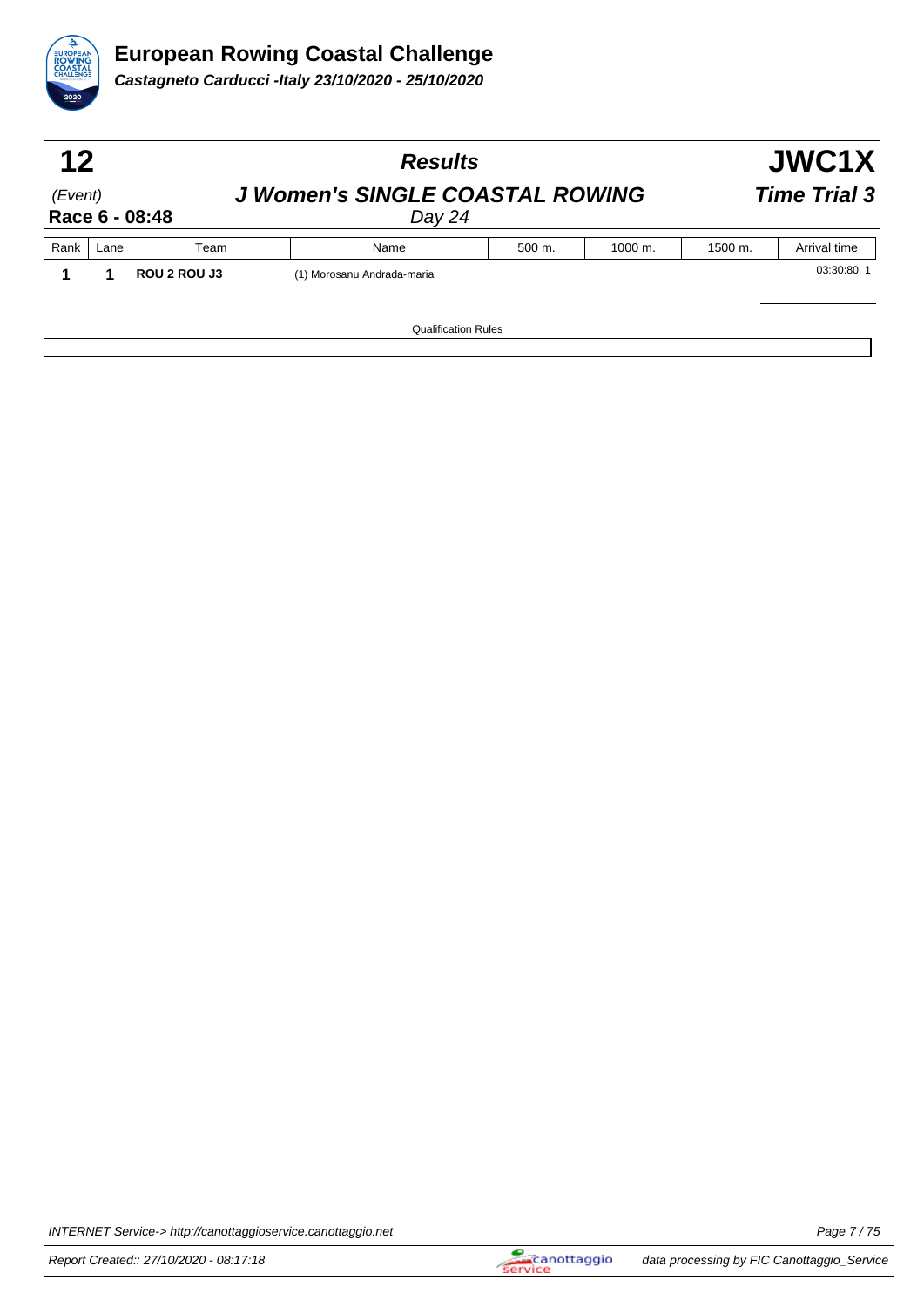

| 112<br>(Event) |              | Race 6 - 08:49 | <b>Results</b><br><b>J Women's SINGLE COASTAL ROWING</b><br>Day 24 |        |         |         | JWC1X<br><b>Time Trial Rank</b> |  |  |
|----------------|--------------|----------------|--------------------------------------------------------------------|--------|---------|---------|---------------------------------|--|--|
| Rank           | Lane         | Team           | Name                                                               | 500 m. | 1000 m. | 1500 m. | Arrival time                    |  |  |
| 1              | $\mathbf{2}$ | ITA ITA J3     | (1) Ramella Alice                                                  |        |         |         | 03:09:50 1                      |  |  |
| $\mathbf{2}$   | 1            | SLO SLO J3     | (1) Cop Ruby                                                       |        |         |         | 03:12:20 2                      |  |  |
| 3              | $\mathbf{2}$ | SWE SWE J3     | (1) Bujalla Stina                                                  |        |         |         | $+0:02:70$<br>03:20:20 3        |  |  |
| 4              | 1            | ROU 2 ROU J3   | (1) Morosanu Andrada-maria                                         |        |         |         | $+0:10:70$<br>03:30:80 4        |  |  |
| <b>DNF</b>     | 1            | CZE CZE J3     | (1) Novotna Magdalena                                              |        |         |         | $+0:21:30$                      |  |  |
|                |              |                | <b>Qualification Rules</b>                                         |        |         |         |                                 |  |  |

INTERNET Service-> http://canottaggioservice.canottaggio.net Page 8 / 75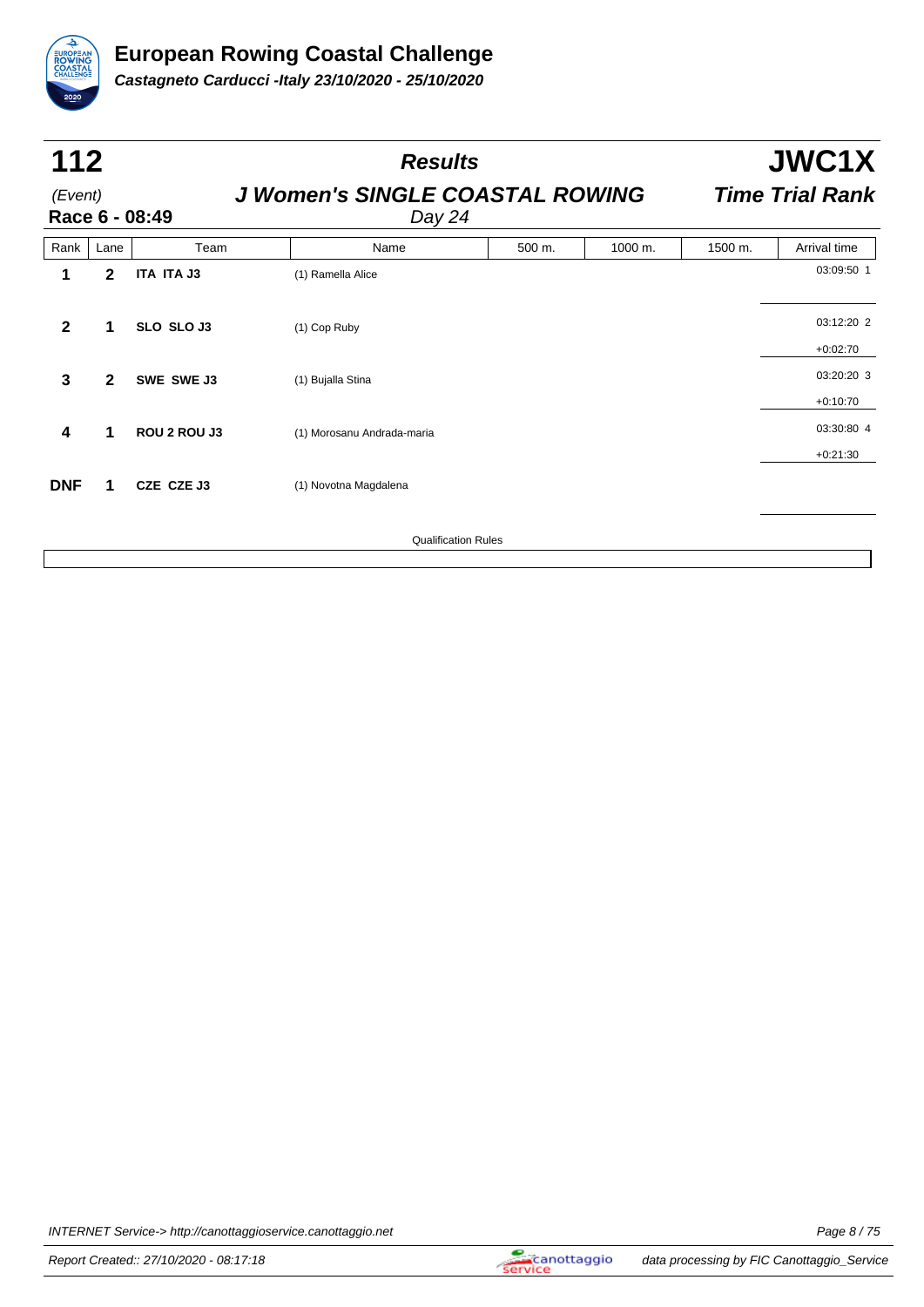

| 8                         |      |                   | <b>Results</b>                               | MC <sub>1</sub> X<br><b>Time Trial 1</b> |         |         |              |
|---------------------------|------|-------------------|----------------------------------------------|------------------------------------------|---------|---------|--------------|
| (Event)<br>Race 7 - 09:00 |      |                   | <b>Men's SINGLE COASTAL ROWING</b><br>Day 24 |                                          |         |         |              |
| Rank                      | Lane | Team              | Name                                         | 500 m.                                   | 1000 m. | 1500 m. | Arrival time |
|                           | 1    | <b>ESP ESP S2</b> | (1) Miramon Quiroga Adrian                   |                                          |         |         | 02:52:80 1   |
| $\mathbf{2}$              | 2    | UKR 2 UKR S2      | (1) Ivanov Yurii                             |                                          |         |         | 03:02:30 2   |
|                           |      |                   |                                              |                                          |         |         | $+0:09:50$   |
|                           |      |                   | <b>Qualification Rules</b>                   |                                          |         |         |              |

INTERNET Service-> http://canottaggioservice.canottaggio.net Page 9/75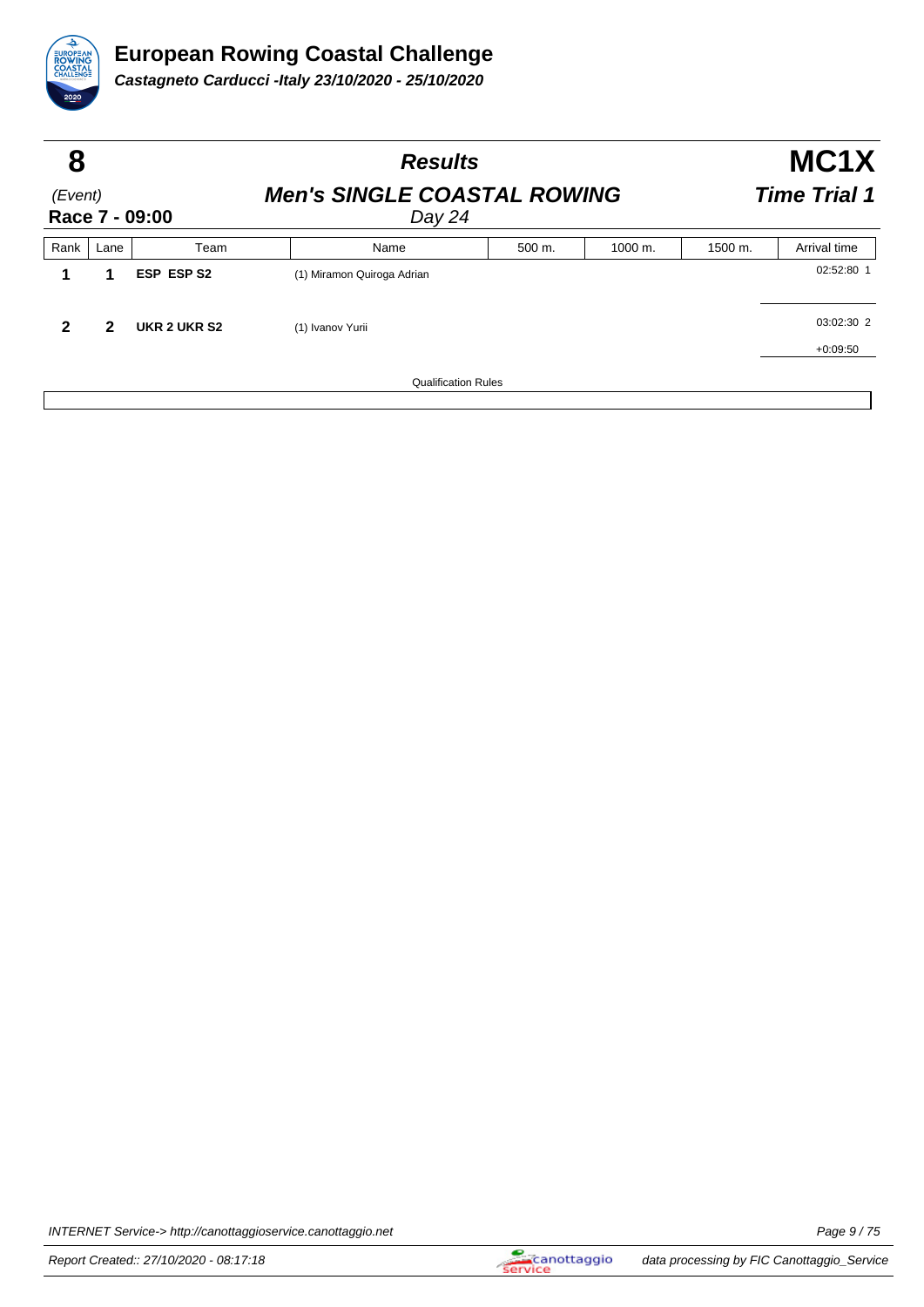

|                           | 11   |                   | <b>Results</b>                                 | JMC1X<br><b>Time Trial 1</b> |         |         |              |
|---------------------------|------|-------------------|------------------------------------------------|------------------------------|---------|---------|--------------|
| (Event)<br>Race 8 - 09:04 |      |                   | <b>J Men's SINGLE COASTAL ROWING</b><br>Day 24 |                              |         |         |              |
| Rank                      | Lane | Team              | Name                                           | 500 m.                       | 1000 m. | 1500 m. | Arrival time |
| 1                         | 1    | <b>AUT AUT J3</b> | (1) Drienko Peter                              |                              |         |         | 02:57:60 1   |
| $\mathbf{2}$              | 2    | CZE CZE J3        | (1) Oppitz Jiri                                |                              |         |         | 03:04:10 2   |
|                           |      |                   |                                                |                              |         |         | $+0:06:50$   |
|                           |      |                   | <b>Qualification Rules</b>                     |                              |         |         |              |

INTERNET Service-> http://canottaggioservice.canottaggio.net **Page 10/75**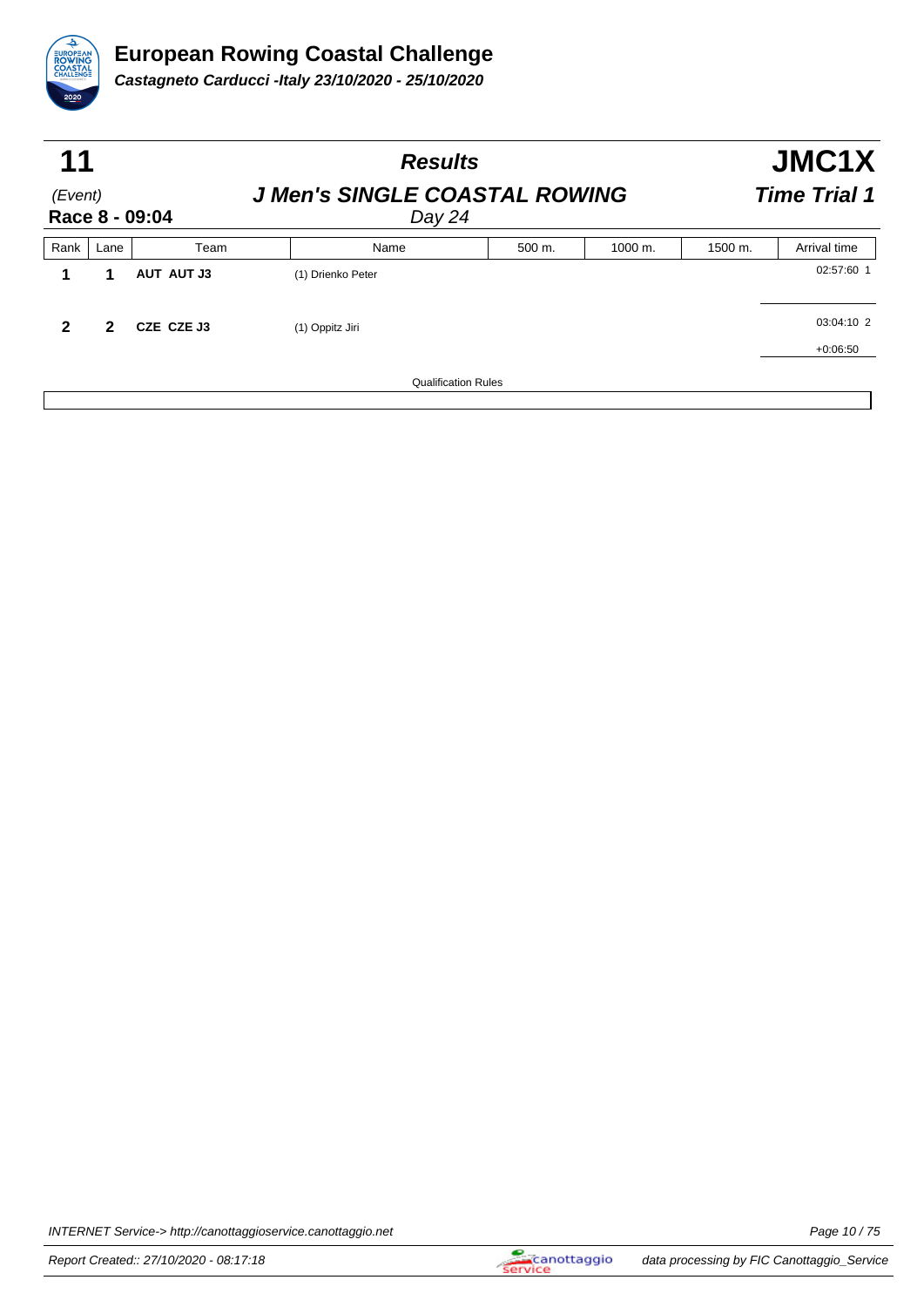

| 8<br>(Event)<br>Race 9 - 09:07 |      |                   | <b>Results</b>                               | MC1X<br><b>Time Trial 2</b> |                      |                    |              |
|--------------------------------|------|-------------------|----------------------------------------------|-----------------------------|----------------------|--------------------|--------------|
|                                |      |                   | <b>Men's SINGLE COASTAL ROWING</b><br>Day 24 |                             |                      |                    |              |
| Rank                           | Lane | Team              | Name                                         | 500 m.                      | $1000 \; \text{m}$ . | $1500 \text{ m}$ . | Arrival time |
|                                | 2    | <b>GER GER S2</b> | (1) Remmers Maiko-benedikt                   |                             |                      |                    | 03:04:30 1   |
| $\overline{2}$                 | 1    | POL 3 POL S2      | (1) Sakowski Artur                           |                             |                      |                    | 05:16:30 2   |
|                                |      |                   |                                              |                             |                      |                    | $+2:12:00$   |
|                                |      |                   | <b>Qualification Rules</b>                   |                             |                      |                    |              |

INTERNET Service-> http://canottaggioservice.canottaggio.net **Page 11/75**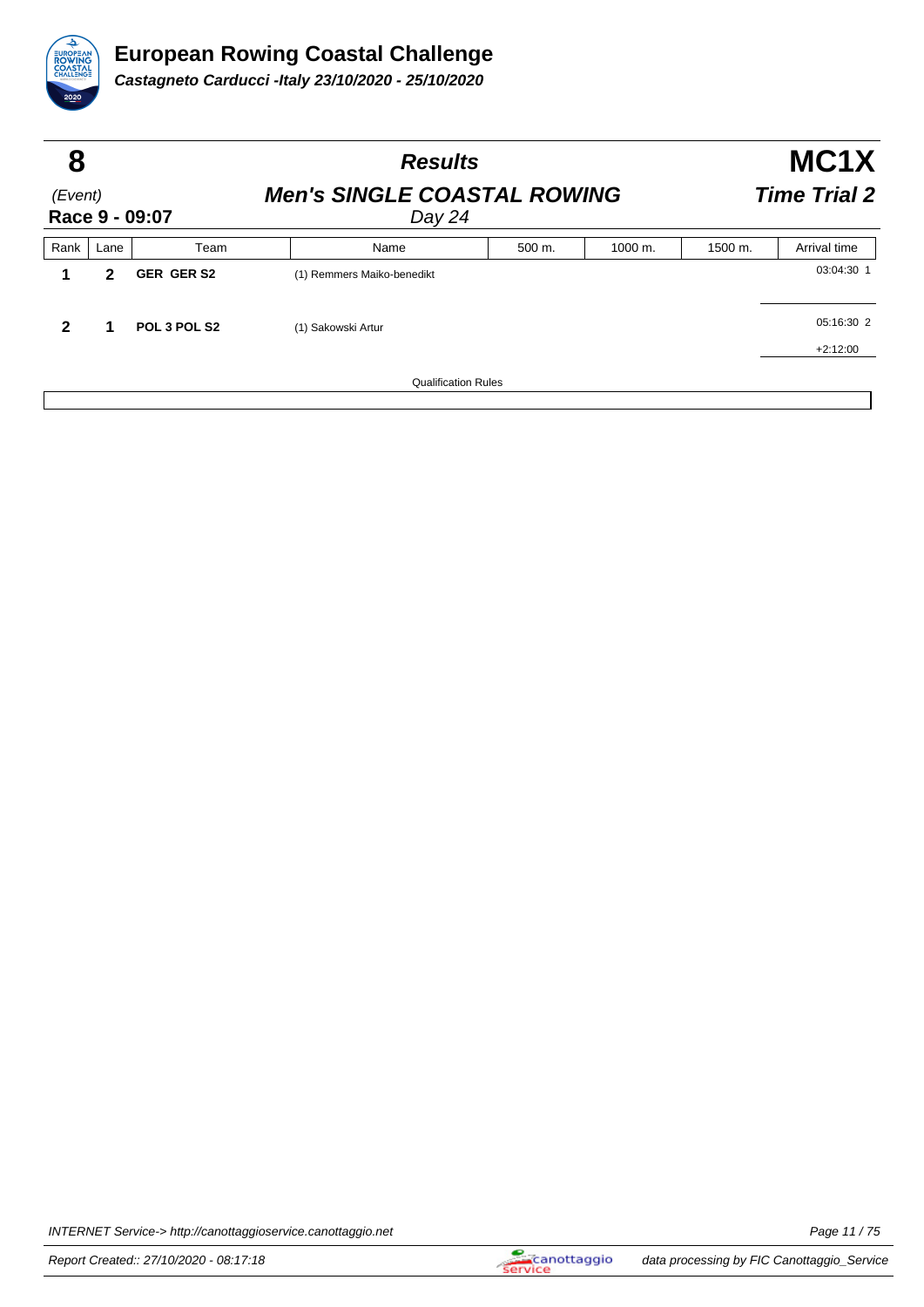

| 11<br>(Event)<br>Race 10 - 09:11 |      |                     | <b>Results</b><br><b>J Men's SINGLE COASTAL ROWING</b><br>Day 24 |        |         |         | JMC1X<br><b>Time Trial 2</b> |  |  |
|----------------------------------|------|---------------------|------------------------------------------------------------------|--------|---------|---------|------------------------------|--|--|
|                                  |      |                     |                                                                  |        |         |         |                              |  |  |
| Rank                             | Lane | Team                | Name                                                             | 500 m. | 1000 m. | 1500 m. | Arrival time                 |  |  |
|                                  | 2    | ITA ITA J3          | (1) Polleri Francesco                                            |        |         |         | 02:49:30 1                   |  |  |
| 2                                |      | <b>AUT 2 AUT J3</b> | (1) Mair Mathias                                                 |        |         |         | 03:00:00 2                   |  |  |
|                                  |      |                     |                                                                  |        |         |         | $+0:10:70$                   |  |  |
|                                  |      |                     | <b>Qualification Rules</b>                                       |        |         |         |                              |  |  |

INTERNET Service-> http://canottaggioservice.canottaggio.net **Page 12/75**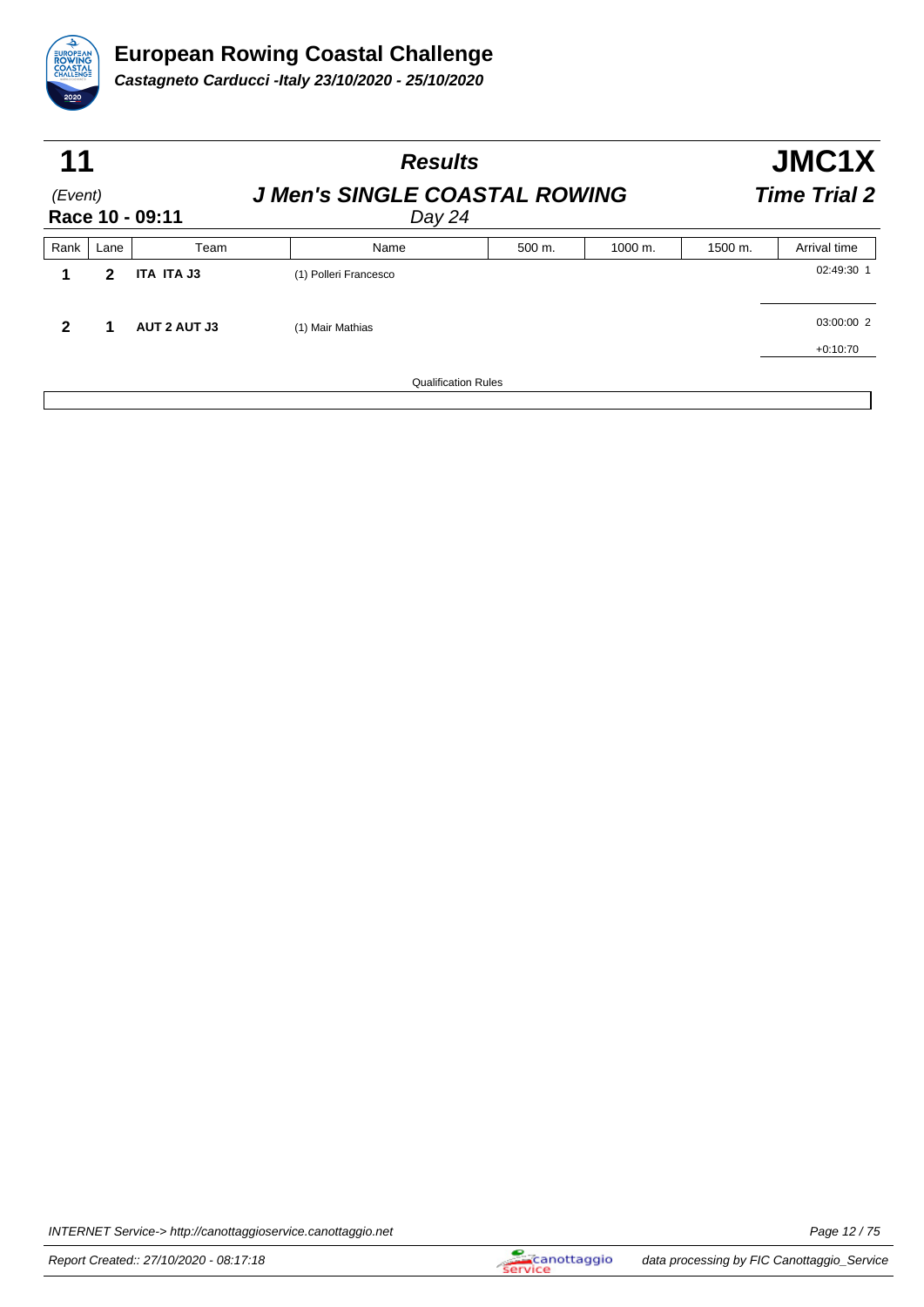

| 8                          |      |                            | <b>Results</b>                                                      |                            |                      | MC <sub>1</sub> X |              |  |
|----------------------------|------|----------------------------|---------------------------------------------------------------------|----------------------------|----------------------|-------------------|--------------|--|
| (Event)<br>Race 11 - 09:14 |      |                            | <b>Men's SINGLE COASTAL ROWING</b><br><b>Time Trial 3</b><br>Day 24 |                            |                      |                   |              |  |
| Rank                       | Lane | Team                       | Name                                                                | 500 m.                     | $1000 \; \text{m}$ . | 1500 m.           | Arrival time |  |
|                            | 2    | POL POL S2                 | (1) Zawojski Maciej                                                 |                            |                      |                   | 02:36:70 1   |  |
| $\mathbf{2}$               |      | <b>IRL LoughrosPoin S2</b> | (1) Boomer Patrick                                                  |                            |                      |                   | 04:38:90 2   |  |
|                            |      |                            |                                                                     |                            |                      |                   | $+2:02:20$   |  |
|                            |      |                            |                                                                     | <b>Qualification Rules</b> |                      |                   |              |  |

INTERNET Service-> http://canottaggioservice.canottaggio.net **Page 13/75**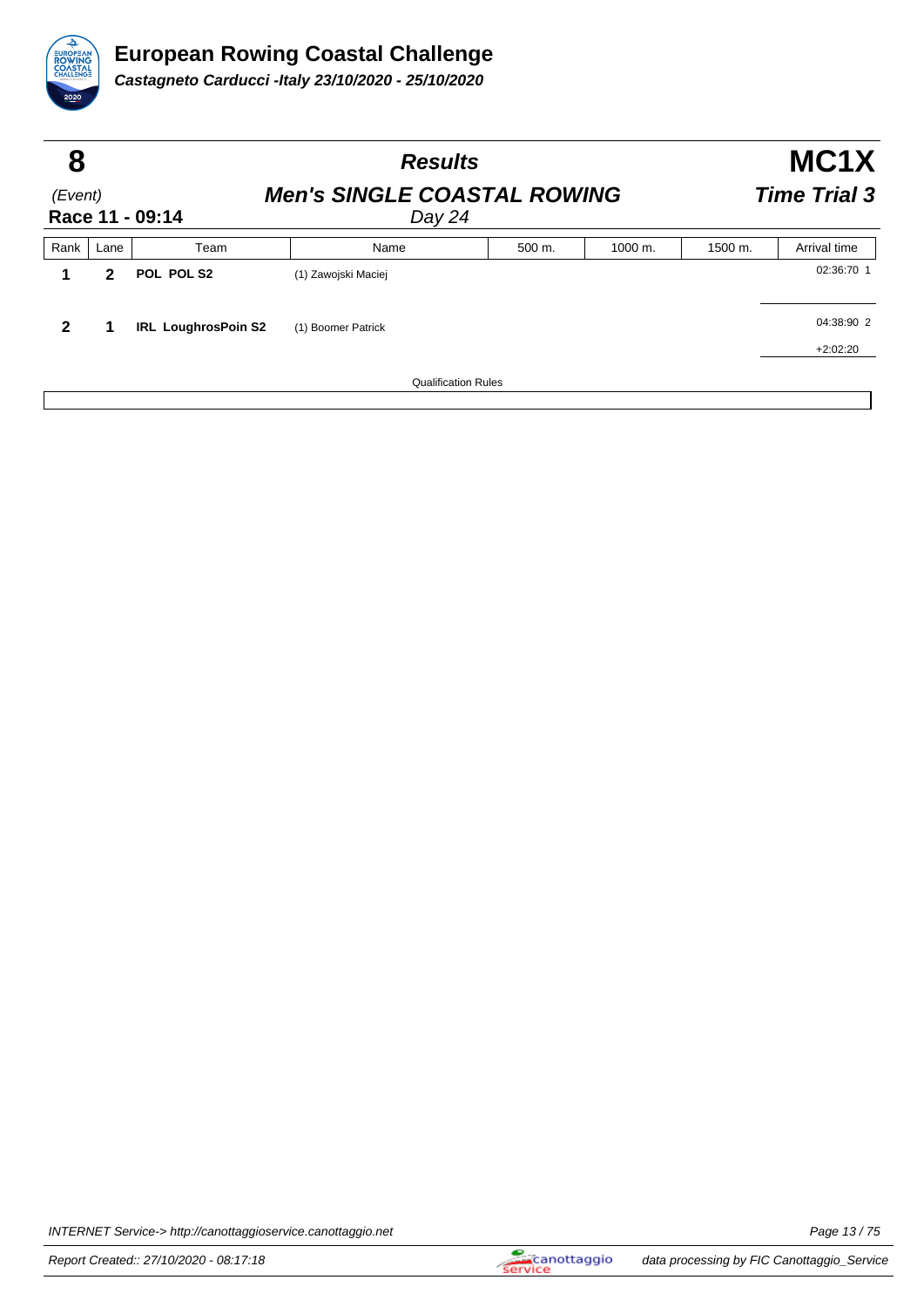

|                                                |        |                            | JMC1X   |                     |  |
|------------------------------------------------|--------|----------------------------|---------|---------------------|--|
| <b>J Men's SINGLE COASTAL ROWING</b><br>Day 24 |        |                            |         | <b>Time Trial 3</b> |  |
| Name                                           | 500 m. | 1000 m.                    | 1500 m. | Arrival time        |  |
| (1) Kravchuk Semen                             |        |                            |         | 03:05:70 1          |  |
|                                                |        |                            |         |                     |  |
|                                                |        | <b>Qualification Rules</b> |         |                     |  |

INTERNET Service-> http://canottaggioservice.canottaggio.net **Page 14/75**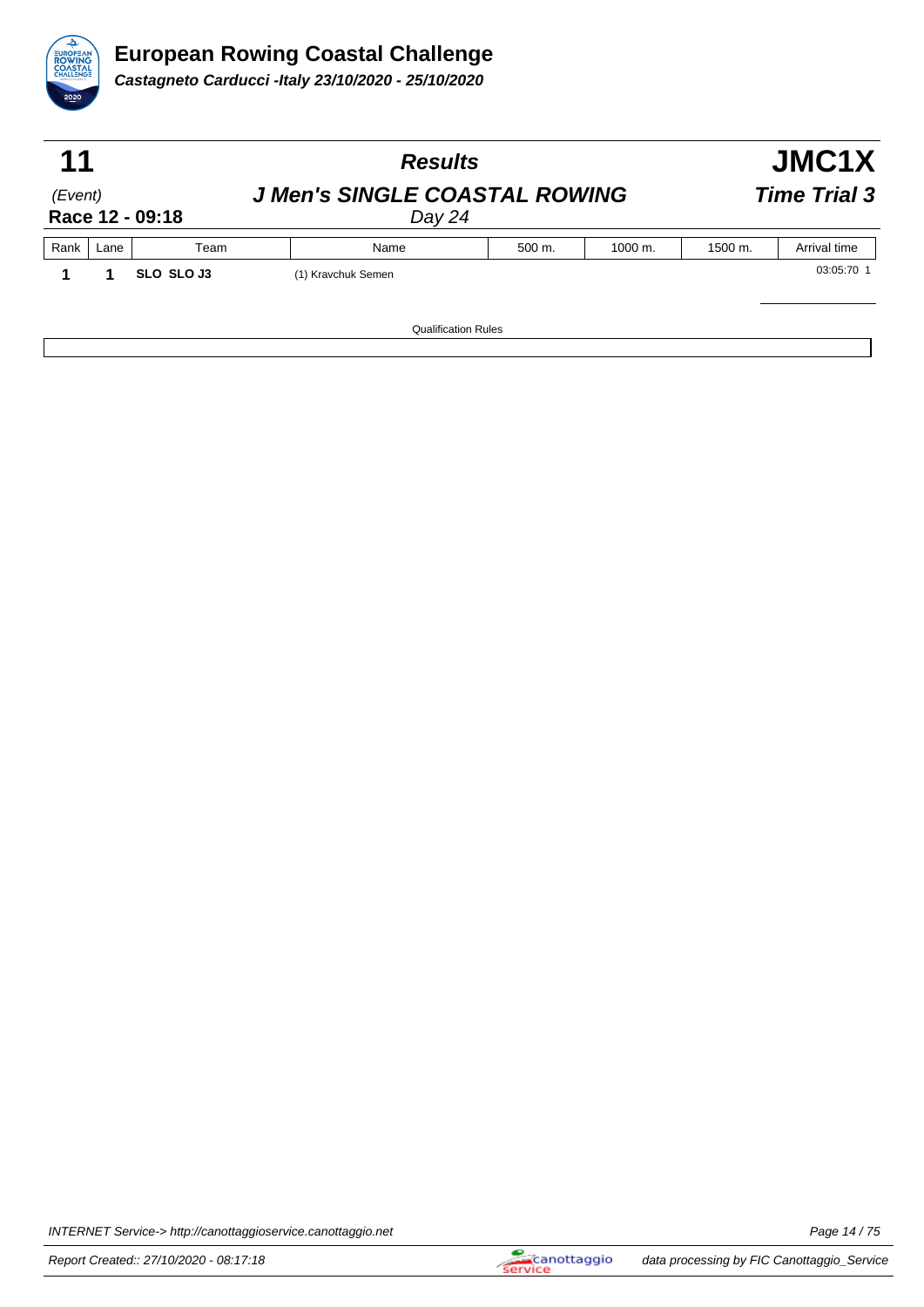

|              | 111          |                     | <b>Results</b>             |                                                |         |         | JMC1X                  |  |  |
|--------------|--------------|---------------------|----------------------------|------------------------------------------------|---------|---------|------------------------|--|--|
| (Event)      |              | Race 12 - 09:19     |                            | <b>J Men's SINGLE COASTAL ROWING</b><br>Day 24 |         |         | <b>Time Trial Rank</b> |  |  |
| Rank         | Lane         | Team                | Name                       | 500 m.                                         | 1000 m. | 1500 m. | Arrival time           |  |  |
| 1            | $\mathbf{2}$ | ITA ITA J3          | (1) Polleri Francesco      |                                                |         |         | 02:49:30 1             |  |  |
| $\mathbf{2}$ | 1            | <b>AUT AUT J3</b>   | (1) Drienko Peter          |                                                |         |         | 02:57:60 2             |  |  |
|              |              |                     |                            |                                                |         |         | $+0:08:30$             |  |  |
| $\mathbf{3}$ | 1            | <b>AUT 2 AUT J3</b> | (1) Mair Mathias           |                                                |         |         | 03:00:00 3             |  |  |
|              |              |                     |                            |                                                |         |         | $+0:10:70$             |  |  |
| 4            | $\mathbf{2}$ | CZE CZE J3          | (1) Oppitz Jiri            |                                                |         |         | 03:04:10 4             |  |  |
|              |              |                     |                            |                                                |         |         | $+0:14:80$             |  |  |
| 5            | 1            | SLO SLO J3          | (1) Kravchuk Semen         |                                                |         |         | 03:05:70 5             |  |  |
|              |              |                     |                            |                                                |         |         | $+0:16:40$             |  |  |
|              |              |                     | <b>Qualification Rules</b> |                                                |         |         |                        |  |  |
|              |              |                     |                            |                                                |         |         |                        |  |  |

INTERNET Service-> http://canottaggioservice.canottaggio.net **Page 15/75**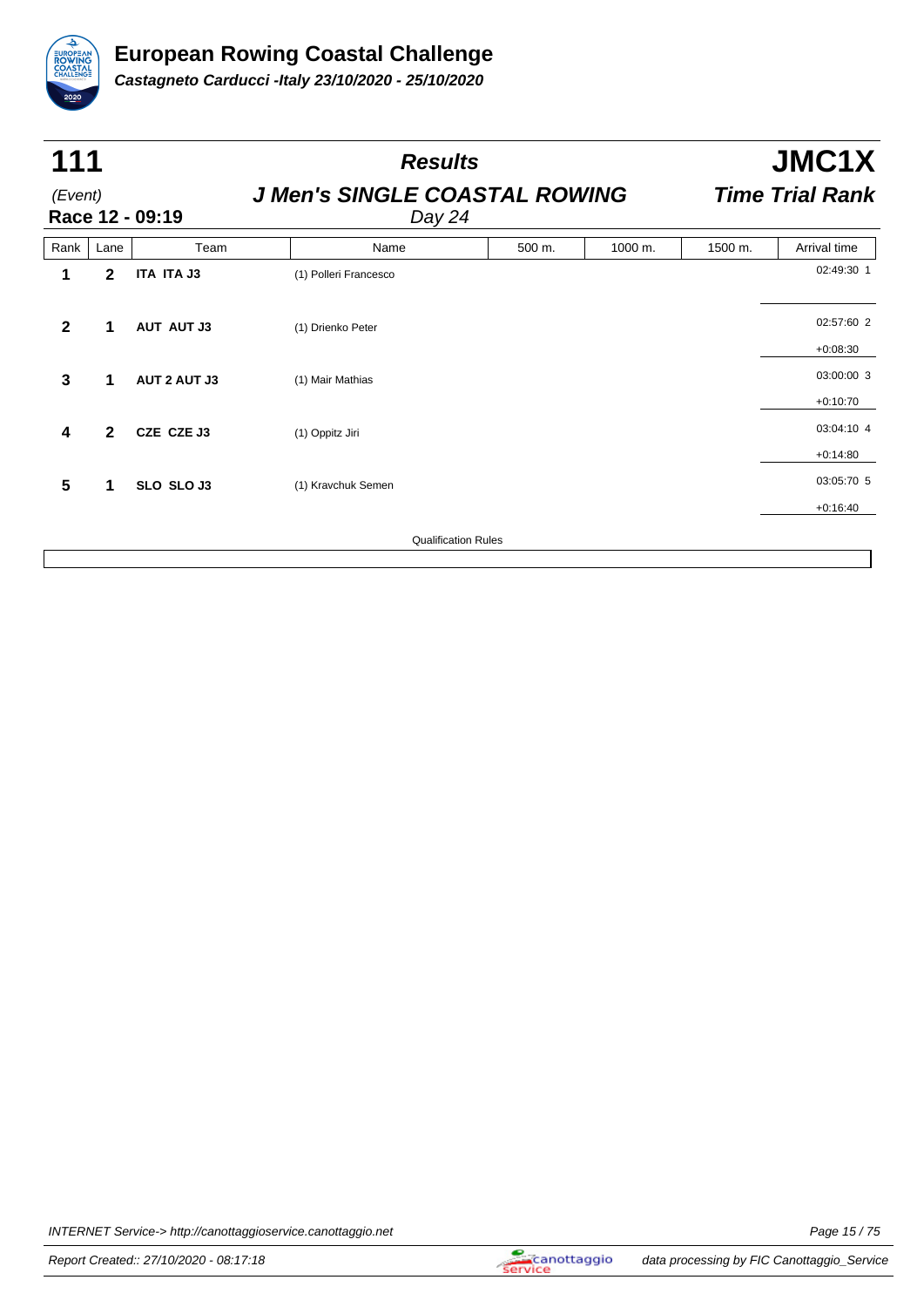

| 8<br>(Event)<br>Race 13 - 09:21 |      |                   |                                              | <b>Results</b>             |         |         | MC <sub>1</sub> X |  |  |
|---------------------------------|------|-------------------|----------------------------------------------|----------------------------|---------|---------|-------------------|--|--|
|                                 |      |                   | <b>Men's SINGLE COASTAL ROWING</b><br>Day 24 | <b>Time Trial 4</b>        |         |         |                   |  |  |
| Rank                            | Lane | Team              | Name                                         | 500 m.                     | 1000 m. | 1500 m. | Arrival time      |  |  |
|                                 | 1    | <b>ISR ISR S2</b> | (1) Fridman Dani                             |                            |         |         | 03:05:50 1        |  |  |
| 2                               | 2    | GER 2 GER S2      | (1) Andreesen Till                           |                            |         |         | 03:32:60 2        |  |  |
|                                 |      |                   |                                              |                            |         |         | $+0:27:10$        |  |  |
|                                 |      |                   |                                              | <b>Qualification Rules</b> |         |         |                   |  |  |

INTERNET Service-> http://canottaggioservice.canottaggio.net **Page 16/75**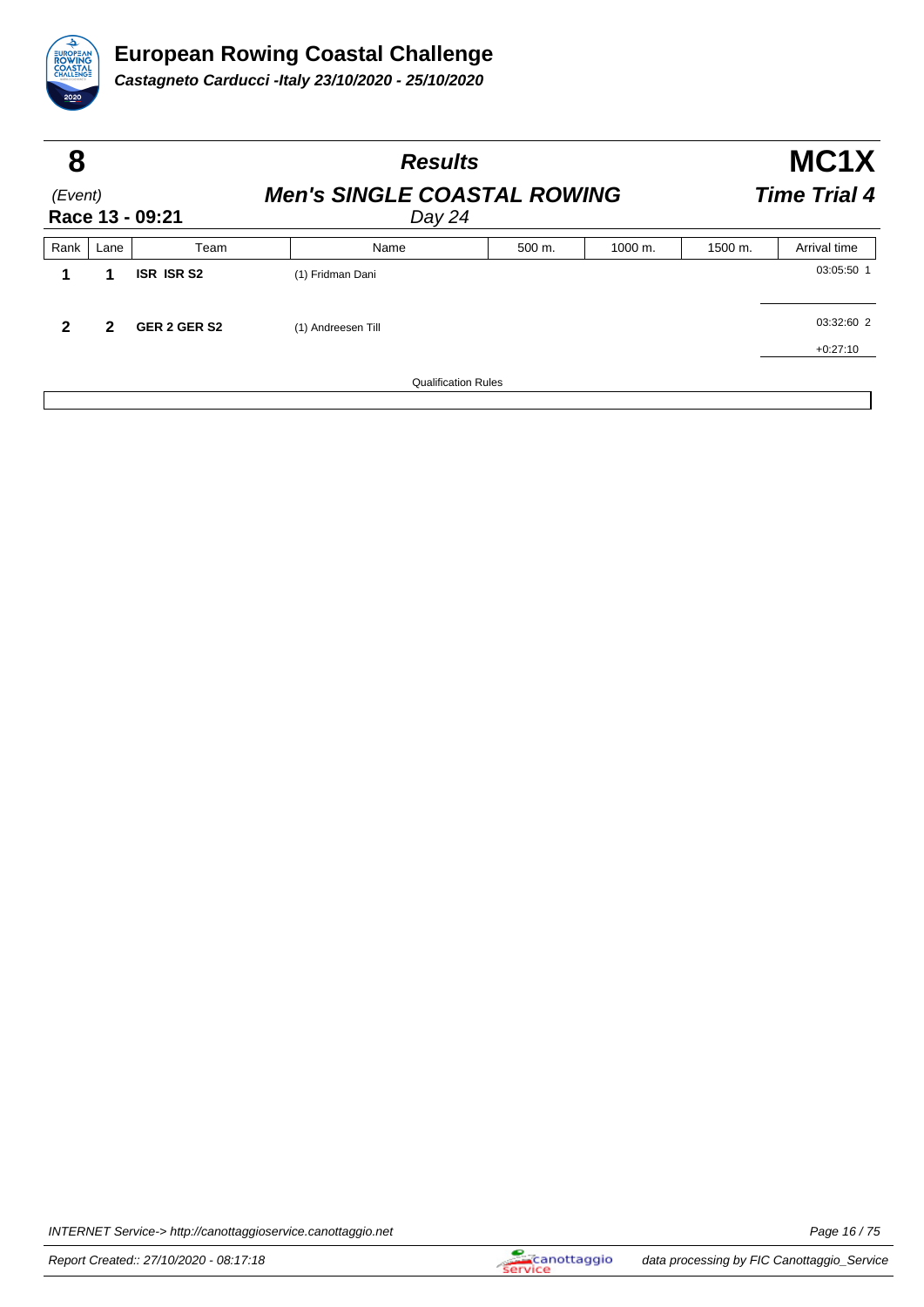

| 8                          |                |                   | <b>Results</b>                               |        |         | MC <sub>1</sub> X<br><b>Time Trial 5</b> |              |  |
|----------------------------|----------------|-------------------|----------------------------------------------|--------|---------|------------------------------------------|--------------|--|
| (Event)<br>Race 14 - 09:28 |                |                   | <b>Men's SINGLE COASTAL ROWING</b><br>Day 24 |        |         |                                          |              |  |
| Rank                       | Lane           | Team              | Name                                         | 500 m. | 1000 m. | 1500 m.                                  | Arrival time |  |
|                            | 1              | <b>ROU ROU S2</b> | (1) Mihalescu Costel                         |        |         |                                          | 03:14:70 1   |  |
| $\mathbf{2}$               | $\overline{2}$ | <b>AUT AUT S2</b> | (1) Riedel Martin                            |        |         |                                          | 03:58:30 2   |  |
|                            |                |                   |                                              |        |         |                                          | $+0:43:60$   |  |
|                            |                |                   | <b>Qualification Rules</b>                   |        |         |                                          |              |  |

INTERNET Service-> http://canottaggioservice.canottaggio.net **Page 17/75**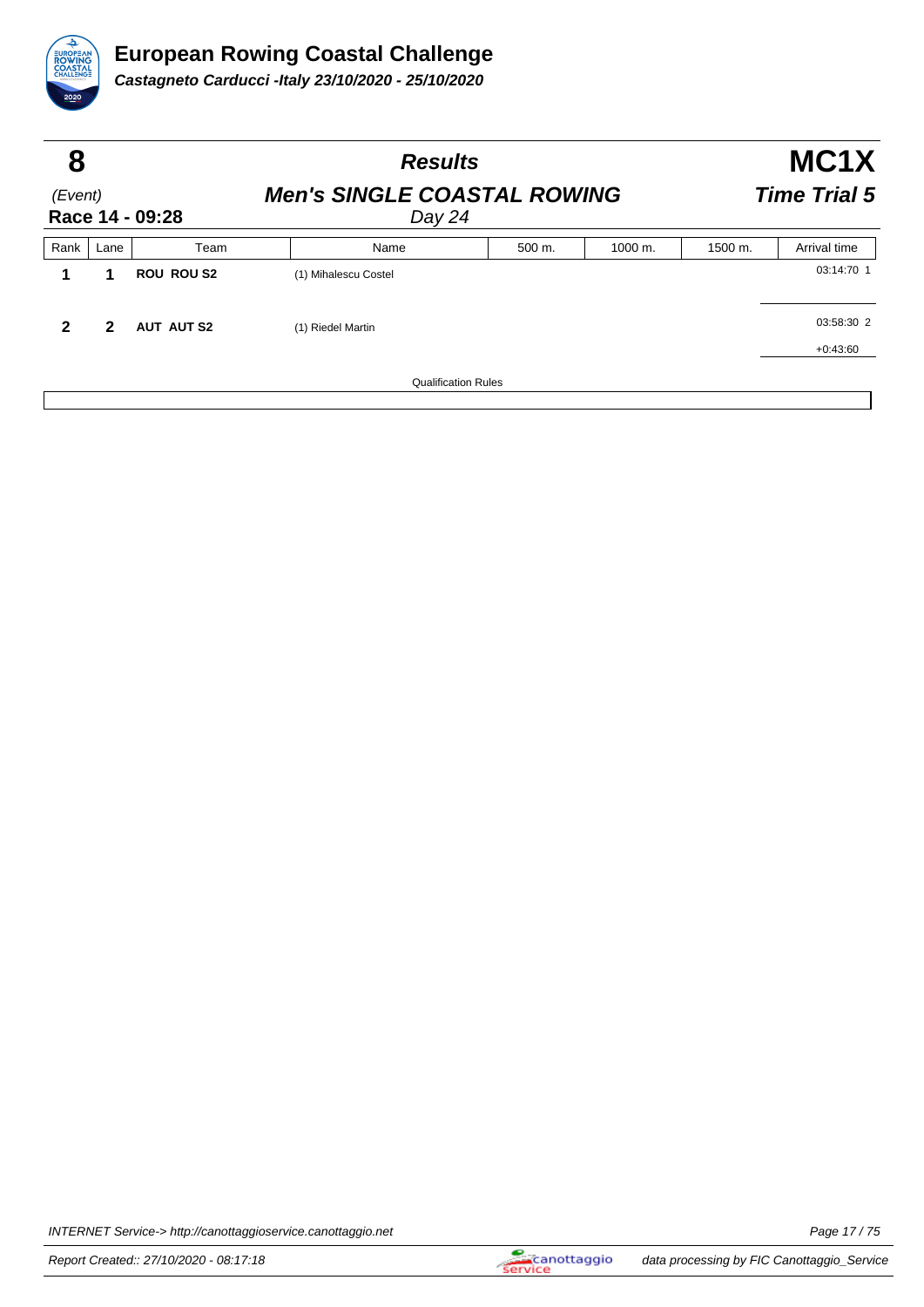

| 13<br>(Event)<br>Race 15 - 09:32 |      |            | <b>Results</b>                               |        |         | <b>JMixC2X</b><br><b>Time Trial 1</b> |                          |  |
|----------------------------------|------|------------|----------------------------------------------|--------|---------|---------------------------------------|--------------------------|--|
|                                  |      |            | <b>J Mix DOUBLE COASTAL ROWING</b><br>Day 24 |        |         |                                       |                          |  |
| Rank                             | Lane | Team       | Name                                         | 500 m. | 1000 m. | 1500 m.                               | Arrival time             |  |
|                                  | 2    | SUI SUI J3 | $(1)$ K?hn Lina<br>(2) Schulte Luis          |        |         |                                       | 03:08:60 1               |  |
| $\mathbf{2}$                     |      | ITA ITA J3 | (1) PACORIG Giacomo<br>(2) Mauri Lucia       |        |         |                                       | 03:23:20 2<br>$+0:14:60$ |  |
|                                  |      |            | <b>Qualification Rules</b>                   |        |         |                                       |                          |  |

INTERNET Service-> http://canottaggioservice.canottaggio.net **Page 18/75**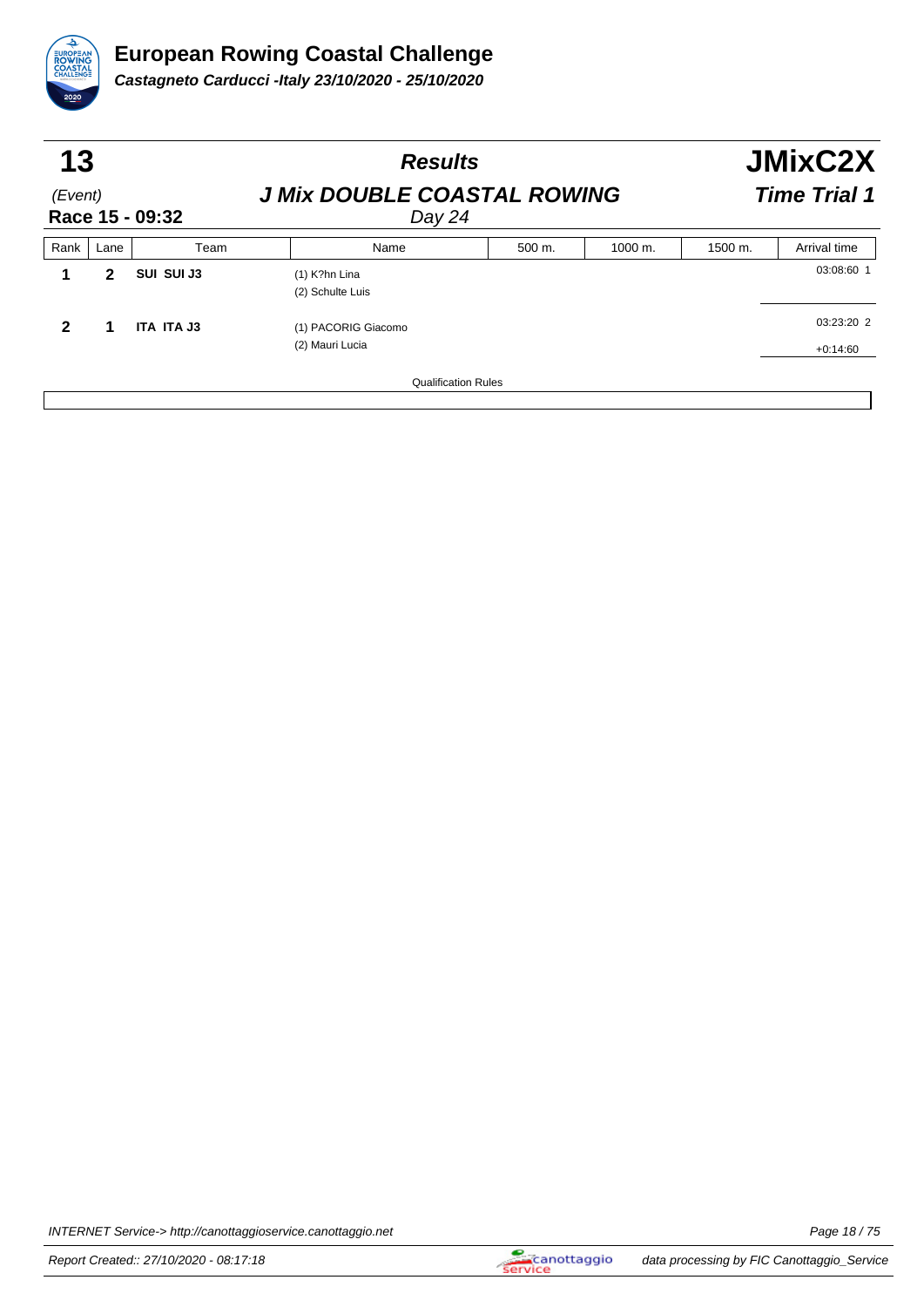

| 8                          |      |            | <b>Results</b>                               |        |                      | MC <sub>1</sub> X<br><b>Time Trial 6</b> |              |  |
|----------------------------|------|------------|----------------------------------------------|--------|----------------------|------------------------------------------|--------------|--|
| (Event)<br>Race 16 - 09:35 |      |            | <b>Men's SINGLE COASTAL ROWING</b><br>Day 24 |        |                      |                                          |              |  |
| Rank                       | Lane | Team       | Name                                         | 500 m. | $1000 \; \text{m}$ . | 1500 m.                                  | Arrival time |  |
|                            |      | CZE CZE S2 | (1) Fleissner Jan                            |        |                      |                                          | 02:46:70 1   |  |
| $\mathbf{2}$               | 2    | UKR UKR S2 | (1) Kachanov Andrii                          |        |                      |                                          | 03:03:70 2   |  |
|                            |      |            |                                              |        |                      |                                          | $+0:17:00$   |  |
|                            |      |            | <b>Qualification Rules</b>                   |        |                      |                                          |              |  |

INTERNET Service-> http://canottaggioservice.canottaggio.net **Page 19/75**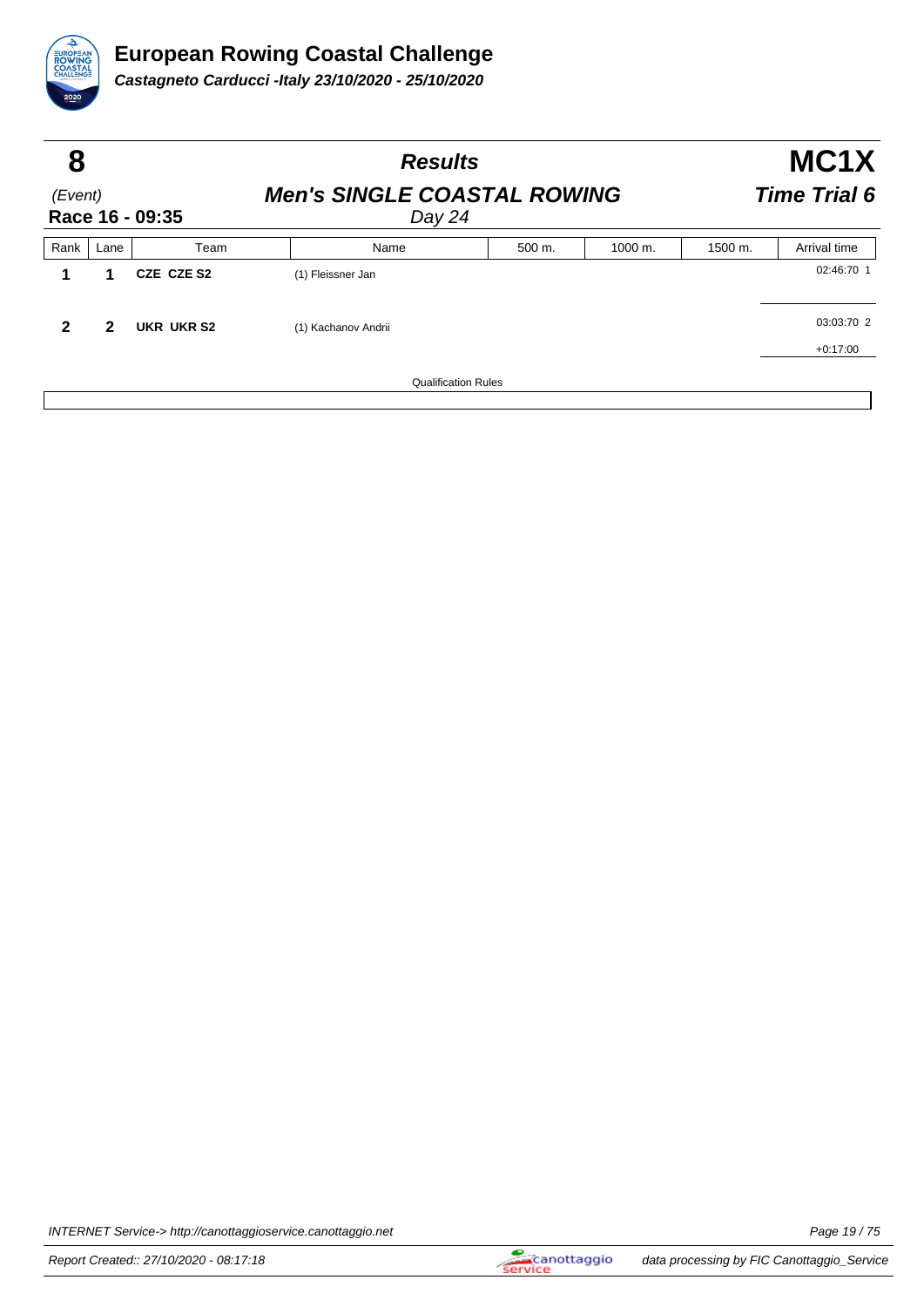

| 13<br>(Event)<br>Race 17 - 09:39 |      |            | <b>Results</b>                               |        |         | <b>JMixC2X</b><br><b>Time Trial 2</b> |                          |  |
|----------------------------------|------|------------|----------------------------------------------|--------|---------|---------------------------------------|--------------------------|--|
|                                  |      |            | <b>J Mix DOUBLE COASTAL ROWING</b><br>Day 24 |        |         |                                       |                          |  |
| Rank                             | Lane | Team       | Name                                         | 500 m. | 1000 m. | 1500 m.                               | Arrival time             |  |
|                                  | 2    | CZE CZE J3 | (1) Cinkova Veronika<br>(2) Vakoc Martin     |        |         |                                       | 02:39:10 1               |  |
| 2                                |      | SWE SWE J3 | (1) Karlsson Tyra<br>(2) Hugoson Nils        |        |         |                                       | 03:00:90 2<br>$+0:21:80$ |  |
|                                  |      |            | <b>Qualification Rules</b>                   |        |         |                                       |                          |  |

INTERNET Service-> http://canottaggioservice.canottaggio.net **Page 20** / 75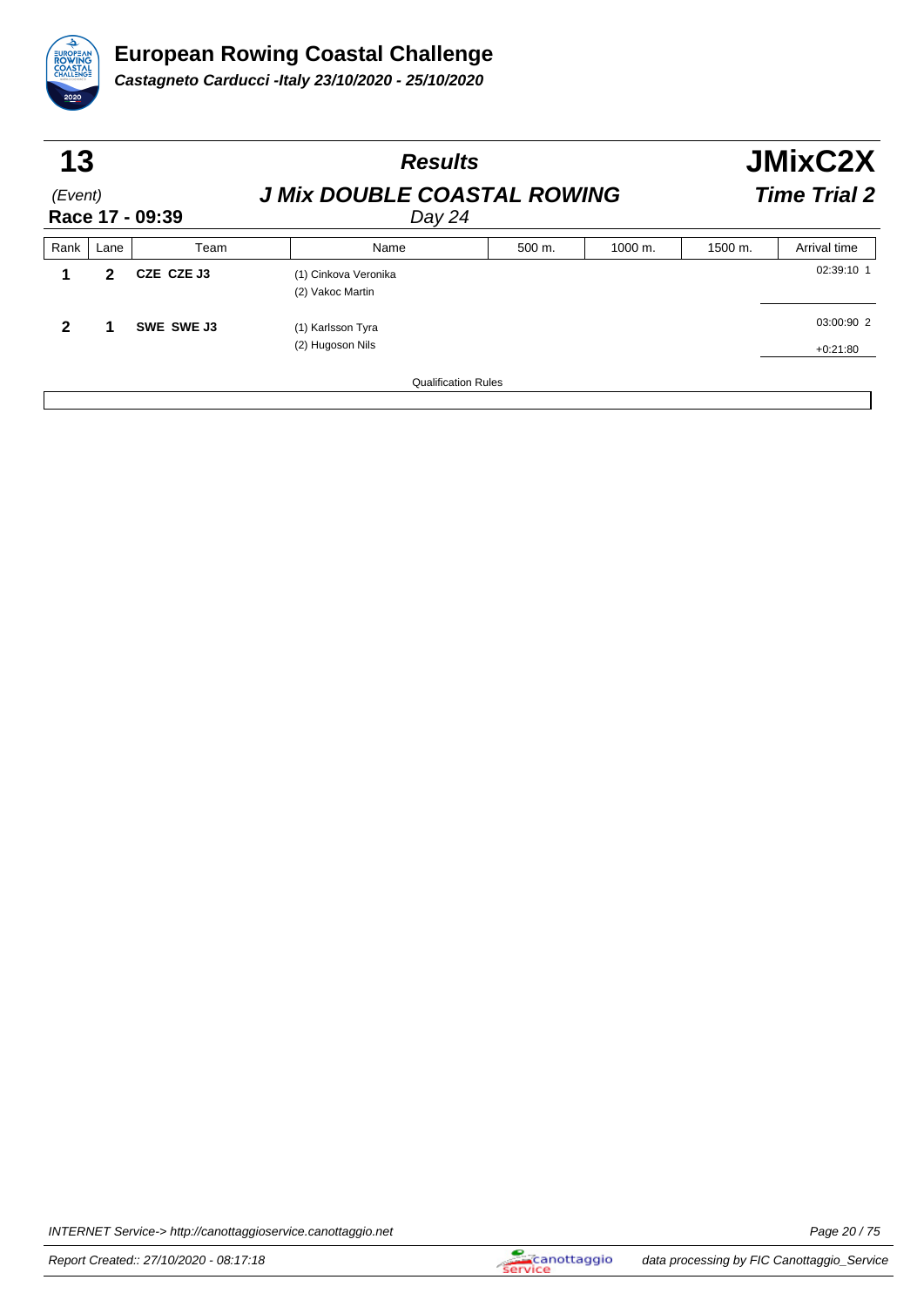

| 8<br>(Event)<br>Race 18 - 09:42 |      |                     | <b>Results</b>                               |        |                      | MC <sub>1</sub> X<br><b>Time Trial 7</b> |              |  |
|---------------------------------|------|---------------------|----------------------------------------------|--------|----------------------|------------------------------------------|--------------|--|
|                                 |      |                     | <b>Men's SINGLE COASTAL ROWING</b><br>Day 24 |        |                      |                                          |              |  |
| Rank                            | Lane | Team                | Name                                         | 500 m. | $1000 \; \text{m}$ . | 1500 m.                                  | Arrival time |  |
|                                 | 1    | <b>ROU 2 ROU S2</b> | (1) Cojocaru Cristian                        |        |                      |                                          | 02:51:00 1   |  |
| $\mathbf{2}$                    | 2    | <b>AUT 2 AUT S2</b> | (1) Suchak Juri                              |        |                      |                                          | 03:01:80 2   |  |
|                                 |      |                     |                                              |        |                      |                                          | $+0:10:80$   |  |
|                                 |      |                     | <b>Qualification Rules</b>                   |        |                      |                                          |              |  |

INTERNET Service-> http://canottaggioservice.canottaggio.net **Page 21/75**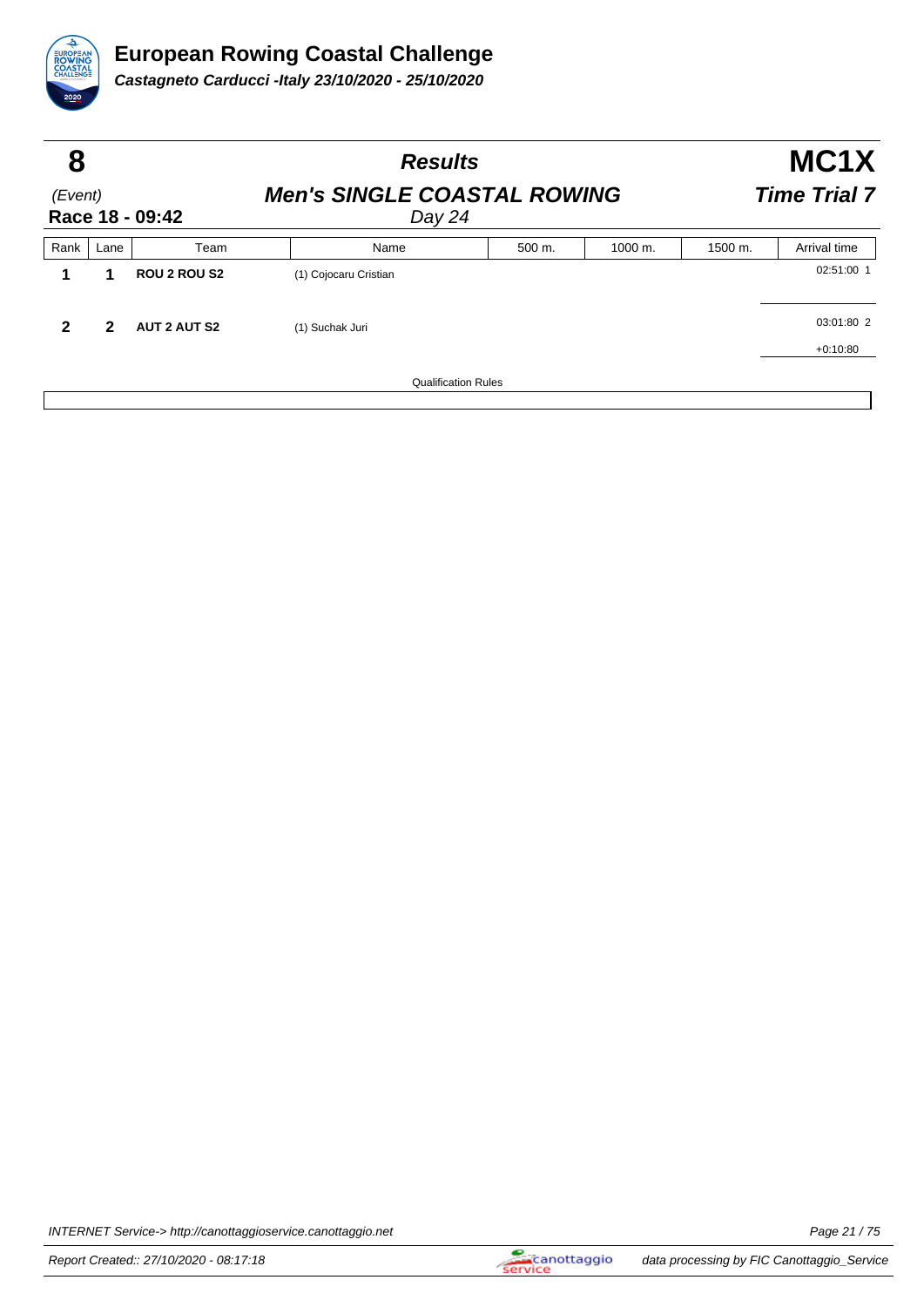

| 13<br>(Event)<br>Race 19 - 09:46 |      |            | <b>Results</b>                               | <b>JMixC2X</b><br><b>Time Trial 3</b> |         |         |              |
|----------------------------------|------|------------|----------------------------------------------|---------------------------------------|---------|---------|--------------|
|                                  |      |            | <b>J Mix DOUBLE COASTAL ROWING</b><br>Day 24 |                                       |         |         |              |
| Rank                             | Lane | Team       | Name                                         | 500 m.                                | 1000 m. | 1500 m. | Arrival time |
|                                  |      | SLO SLO J3 | (1) Kravchuk Semen<br>(2) Cop Ruby           |                                       |         |         | 02:57:00 1   |
|                                  |      |            | <b>Qualification Rules</b>                   |                                       |         |         |              |

INTERNET Service-> http://canottaggioservice.canottaggio.net **Page 22** / 75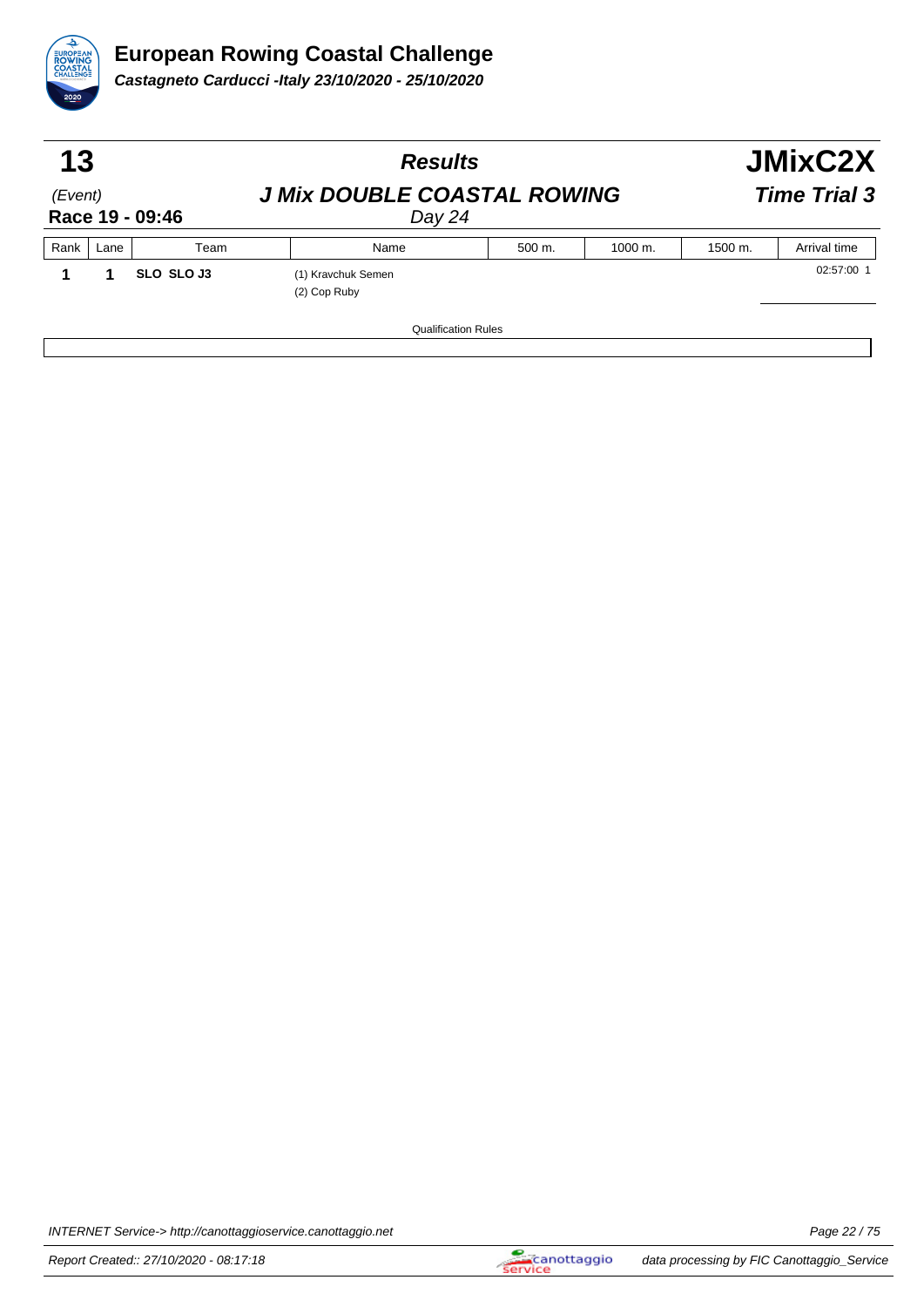

| 113          |              |                   | <b>Results</b>                               |        |         | <b>JMixC2X</b>         |              |  |
|--------------|--------------|-------------------|----------------------------------------------|--------|---------|------------------------|--------------|--|
| (Event)      |              | Race 19 - 09:47   | <b>J Mix DOUBLE COASTAL ROWING</b><br>Day 24 |        |         | <b>Time Trial Rank</b> |              |  |
| Rank         | Lane         | Team              | Name                                         | 500 m. | 1000 m. | 1500 m.                | Arrival time |  |
| 1            | $\mathbf{2}$ | CZE CZE J3        | (1) Cinkova Veronika<br>(2) Vakoc Martin     |        |         |                        | 02:39:10 1   |  |
| $\mathbf 2$  | 1            | SLO SLO J3        | (1) Kravchuk Semen                           |        |         |                        | 02:57:00 2   |  |
|              |              |                   | (2) Cop Ruby                                 |        |         |                        | $+0:17:90$   |  |
| $\mathbf{3}$ | 1            | SWE SWE J3        | (1) Karlsson Tyra                            |        |         |                        | 03:00:90 3   |  |
|              |              |                   | (2) Hugoson Nils                             |        |         |                        | $+0:21:80$   |  |
| 4            | $\mathbf{2}$ | SUI SUI J3        | $(1)$ K?hn Lina                              |        |         |                        | 03:08:60 4   |  |
|              |              |                   | (2) Schulte Luis                             |        |         |                        | $+0:29:50$   |  |
| 5            | 1            | <b>ITA ITA J3</b> | (1) PACORIG Giacomo                          |        |         |                        | 03:23:20 5   |  |
|              |              |                   | (2) Mauri Lucia                              |        |         |                        | $+0:44:10$   |  |
|              |              |                   | <b>Qualification Rules</b>                   |        |         |                        |              |  |

INTERNET Service-> http://canottaggioservice.canottaggio.net **Page 23/75**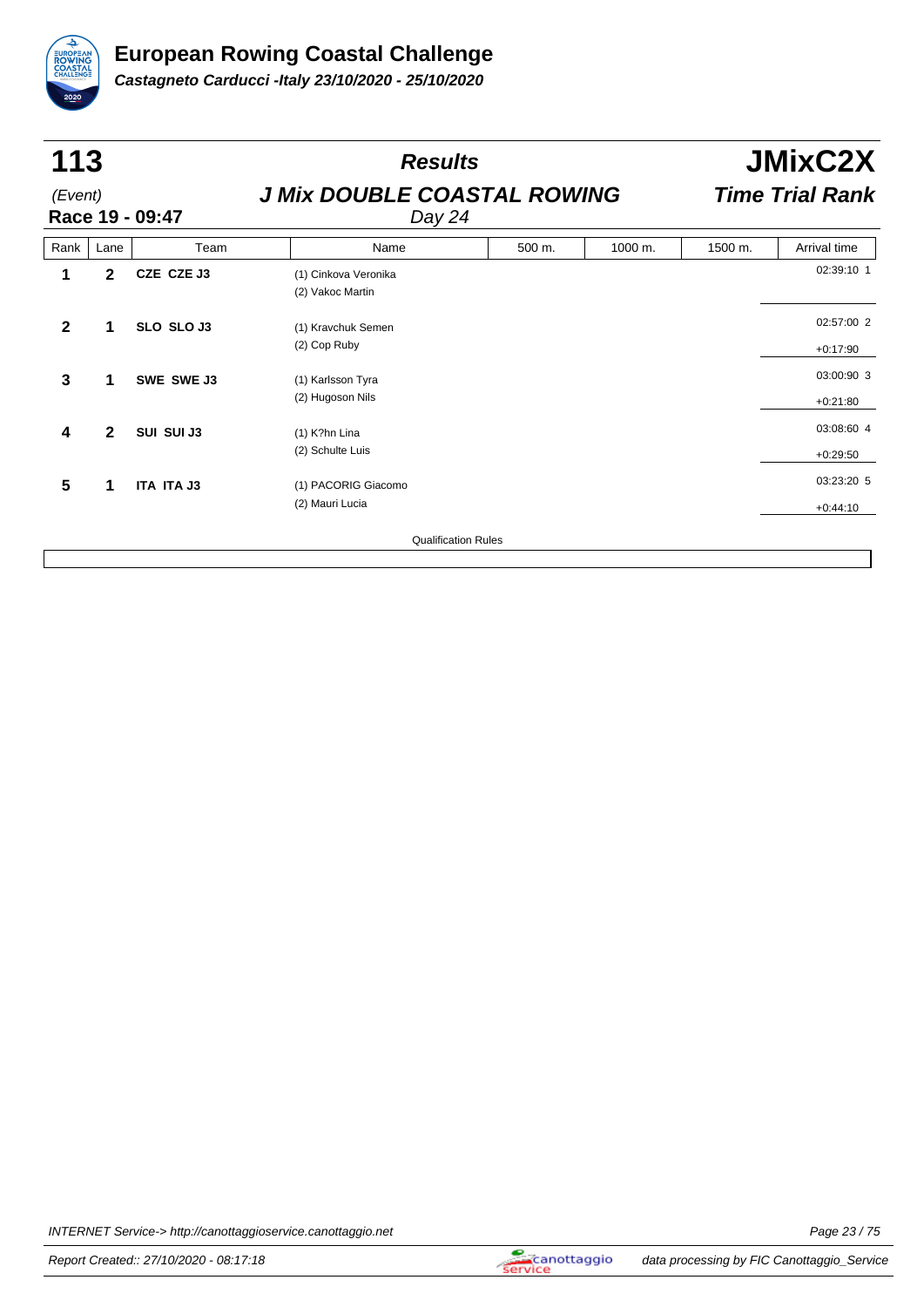

| 8                          |      |                                    | <b>Results</b>             | MC1X                |         |         |              |
|----------------------------|------|------------------------------------|----------------------------|---------------------|---------|---------|--------------|
| (Event)<br>Race 20 - 09:49 |      | <b>Men's SINGLE COASTAL ROWING</b> |                            | <b>Time Trial 8</b> |         |         |              |
| Rank                       | Lane | Team                               | Name                       | 500 m.              | 1000 m. | 1500 m. | Arrival time |
|                            | 2    | UKR 4 UKR S2                       | (1) Gryn Sergii            |                     |         |         | 03:02:40 1   |
| 2                          |      | IRL Portmagee RC S2                | (1) Hussey David           |                     |         |         | 03:28:00 2   |
|                            |      |                                    |                            |                     |         |         | $+0:25:60$   |
|                            |      |                                    | <b>Qualification Rules</b> |                     |         |         |              |

INTERNET Service-> http://canottaggioservice.canottaggio.net **Page 24/75**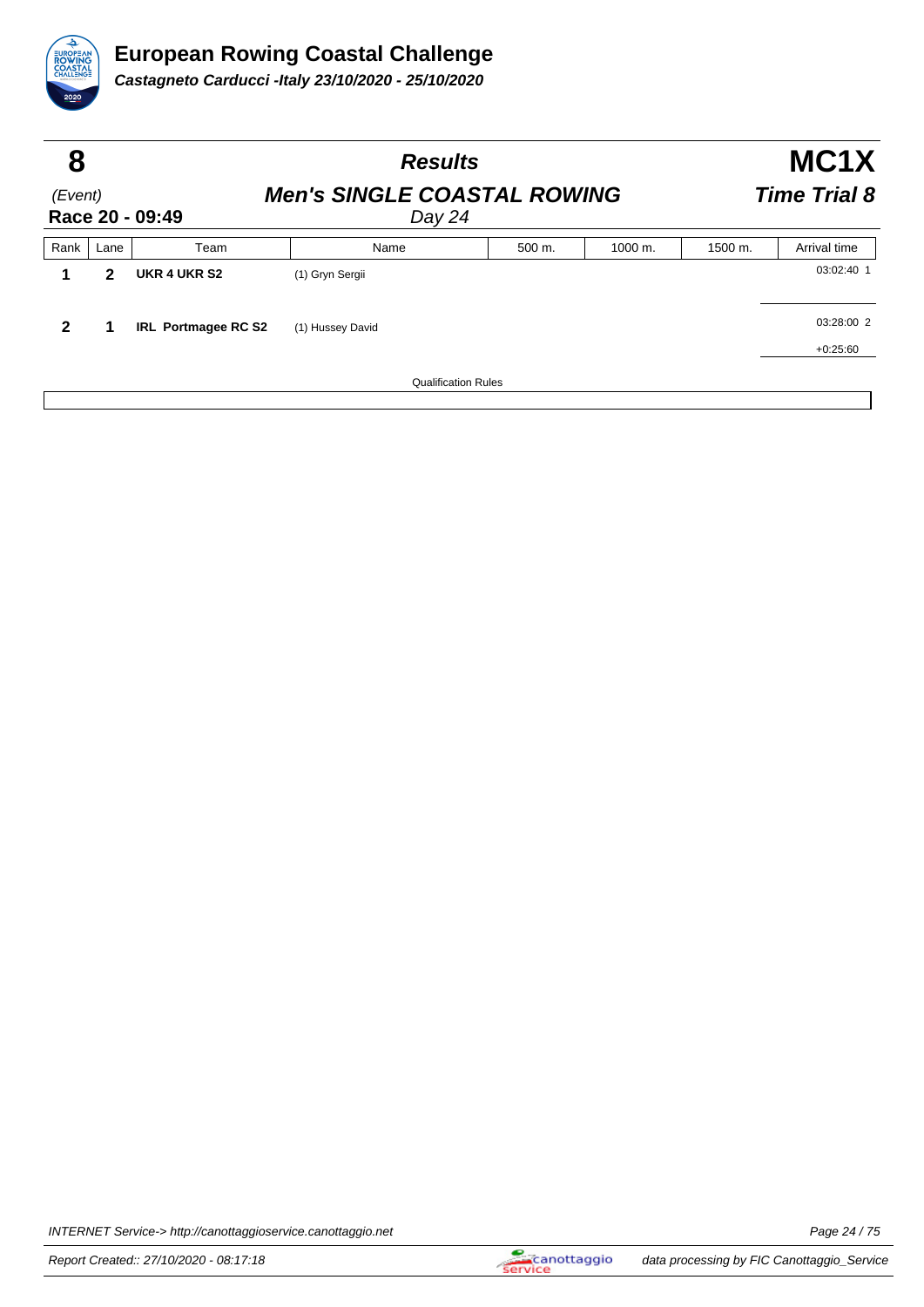

| 8                          |      |                   | <b>Results</b>                               |        |         | MC1X                |              |  |
|----------------------------|------|-------------------|----------------------------------------------|--------|---------|---------------------|--------------|--|
| (Event)<br>Race 21 - 09:56 |      |                   | <b>Men's SINGLE COASTAL ROWING</b><br>Day 24 |        |         | <b>Time Trial 9</b> |              |  |
| Rank                       | Lane | Team              | Name                                         | 500 m. | 1000 m. | 1500 m.             | Arrival time |  |
| 1                          | 2    | <b>ITA ITA S2</b> | (1) Garibaldi Federico                       |        |         |                     | 02:41:90 1   |  |
| $\mathbf{2}$               | 1    | POL 2 POL S2      | (1) Fulara Filip                             |        |         |                     | 03:00:20 2   |  |
|                            |      |                   |                                              |        |         |                     | $+0:18:30$   |  |
|                            |      |                   | <b>Qualification Rules</b>                   |        |         |                     |              |  |

INTERNET Service-> http://canottaggioservice.canottaggio.net **Page 25** / 75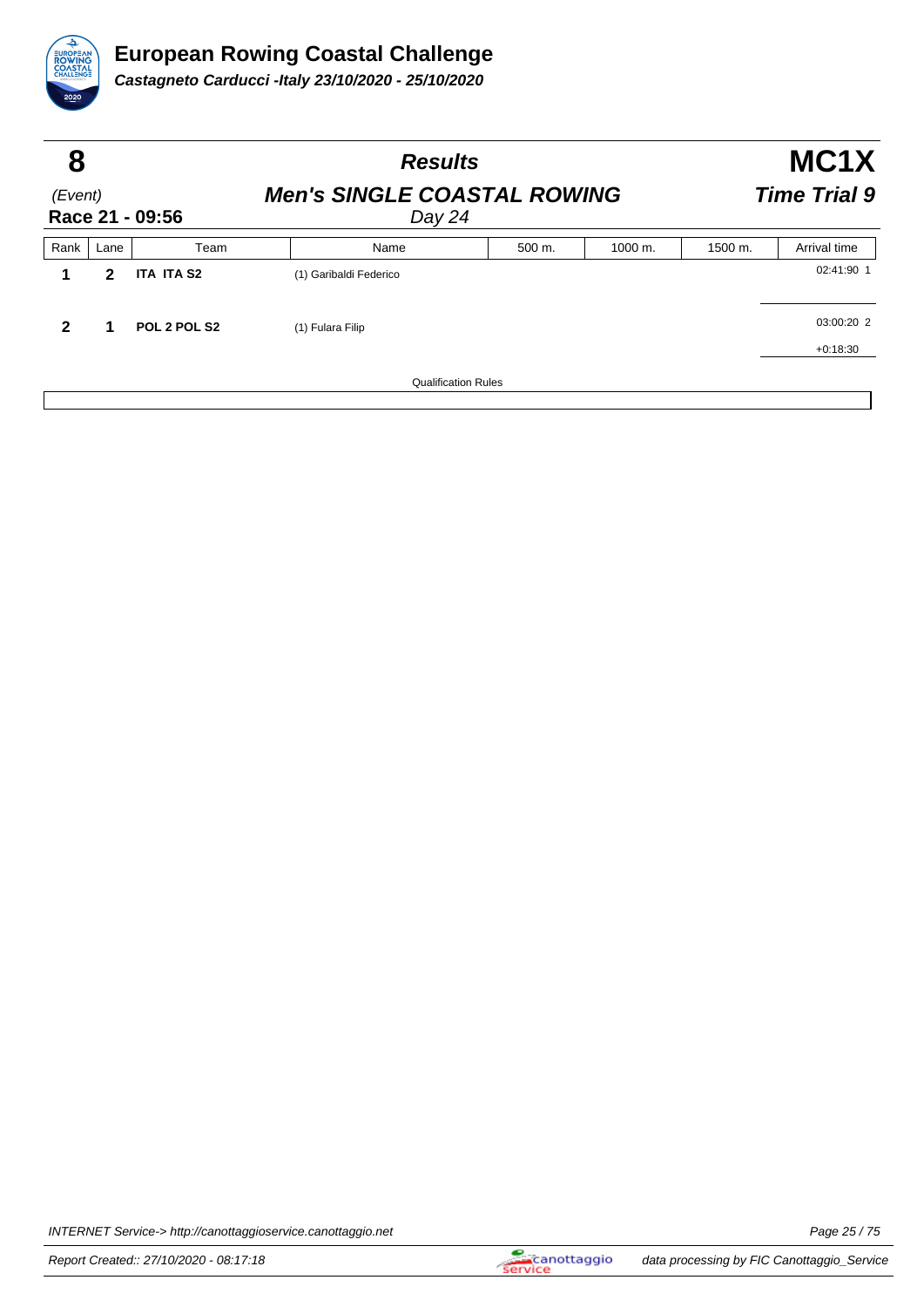

| 12           |      |                 | <b>Results</b>                                   |        | JWC1X   |         |                  |  |
|--------------|------|-----------------|--------------------------------------------------|--------|---------|---------|------------------|--|
| (Event)      |      | Race 28 - 09:56 | <b>J Women's SINGLE COASTAL ROWING</b><br>Day 24 |        |         |         | <b>Repechage</b> |  |
| Rank         | Lane | Team            | Name                                             | 500 m. | 1000 m. | 1500 m. | Arrival time     |  |
|              | 2    | ROU 2 ROU J3    | (1) Morosanu Andrada-maria                       |        |         |         | 00:00:00 1       |  |
| $\mathbf{2}$ | 1    | CZE CZE J3      | (1) Novotna Magdalena                            |        |         |         | 00:00:00 2       |  |
|              |      |                 |                                                  |        |         |         | $+0:00:00$       |  |
|              |      |                 | <b>Qualification Rules</b>                       |        |         |         |                  |  |

INTERNET Service-> http://canottaggioservice.canottaggio.net **Page 26** / 75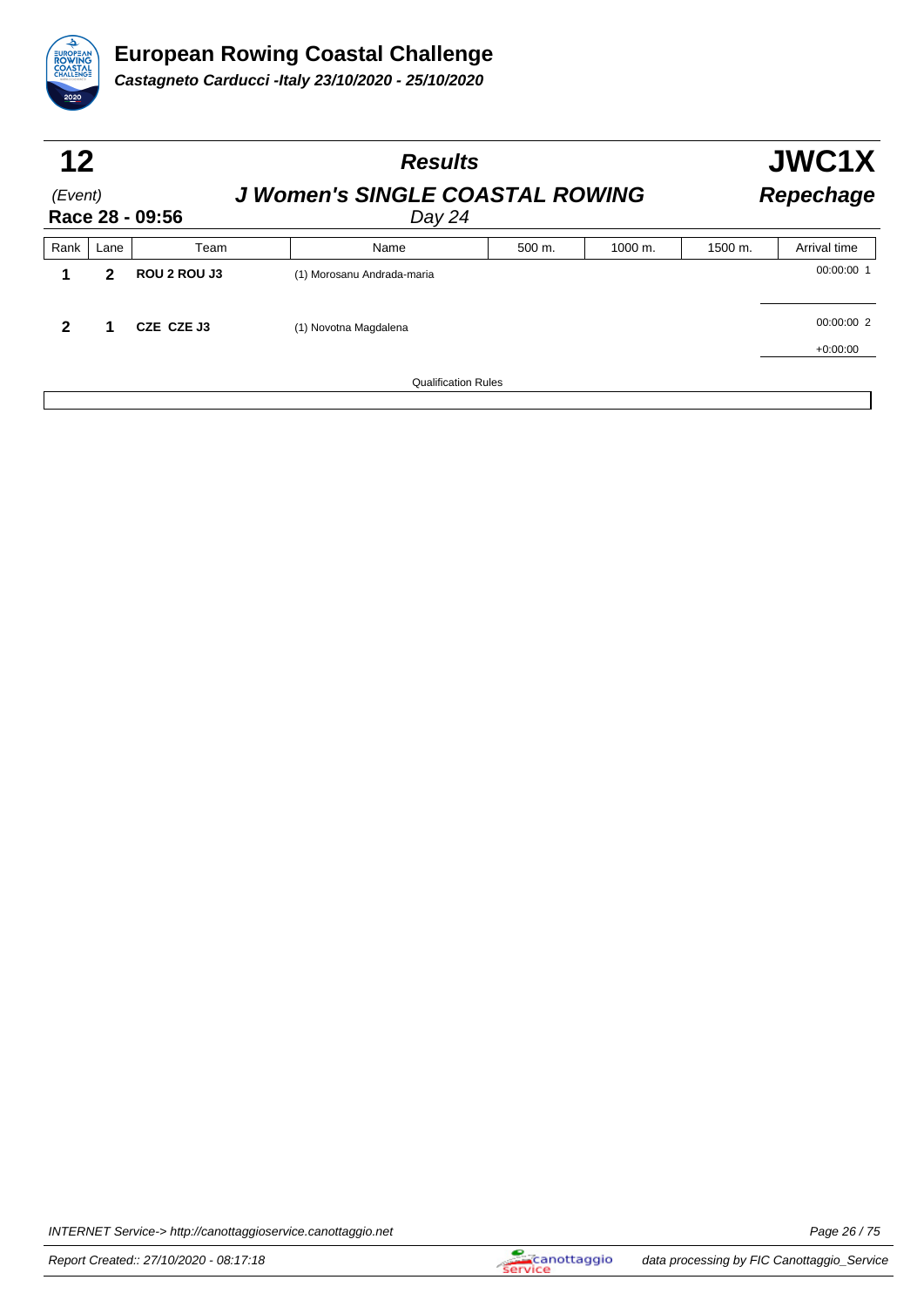

| 8                          |      |                     |                                              | <b>Results</b>       |                      |         | MC <sub>1</sub> X |  |  |
|----------------------------|------|---------------------|----------------------------------------------|----------------------|----------------------|---------|-------------------|--|--|
| (Event)<br>Race 22 - 10:03 |      |                     | <b>Men's SINGLE COASTAL ROWING</b><br>Day 24 | <b>Time Trial 10</b> |                      |         |                   |  |  |
| Rank                       | Lane | Team                | Name                                         | 500 m.               | $1000 \; \text{m}$ . | 1500 m. | Arrival time      |  |  |
|                            | 2    | <b>AUT 3 AUT S2</b> | (1) Karlovsky Mihal                          |                      |                      |         | 03:04:80 1        |  |  |
| 2                          | 1    | <b>ROU 3 ROU S2</b> | (1) Carpea Cosmin                            |                      |                      |         | 03:38:00 2        |  |  |
|                            |      |                     |                                              |                      |                      |         | $+0:33:20$        |  |  |
|                            |      |                     | <b>Qualification Rules</b>                   |                      |                      |         |                   |  |  |

INTERNET Service-> http://canottaggioservice.canottaggio.net **Page 27/75**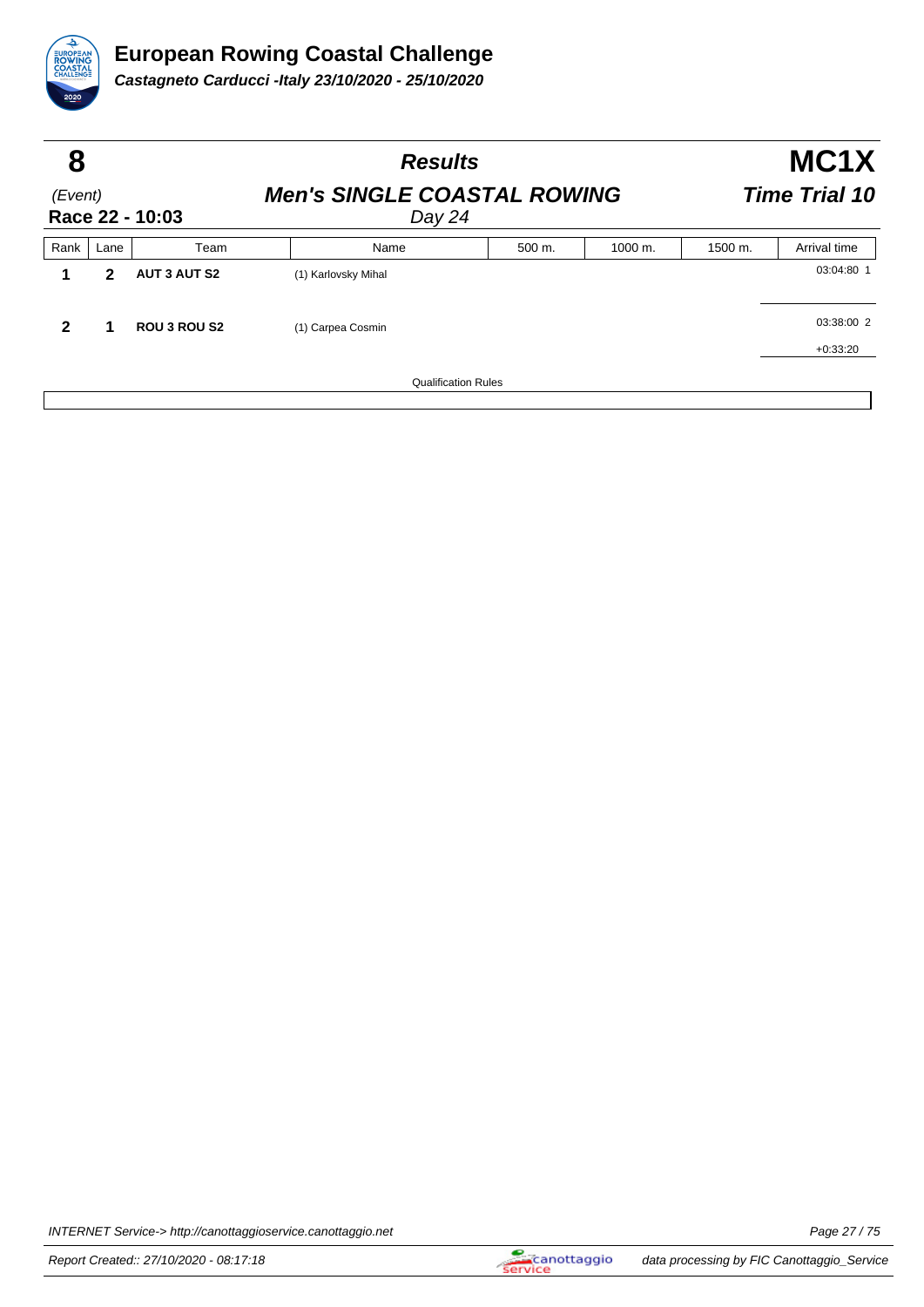

| 80                      |                         | <b>Results</b>      |                                              |        |         |         | MC1X                   |
|-------------------------|-------------------------|---------------------|----------------------------------------------|--------|---------|---------|------------------------|
| (Event)                 |                         | Race 22 - 10:04     | <b>Men's SINGLE COASTAL ROWING</b><br>Day 24 |        |         |         | <b>Time Trial Rank</b> |
| Rank                    | Lane                    | Team                | Name                                         | 500 m. | 1000 m. | 1500 m. | Arrival time           |
| 1                       | $\mathbf{2}$            | POL POL S2          | (1) Zawojski Maciej                          |        |         |         |                        |
| $\mathbf{2}$            | $\mathbf{2}$            | <b>ITA ITA S2</b>   | (1) Garibaldi Federico                       |        |         |         |                        |
| $\mathbf 3$             | $\mathbf{1}$            | CZE CZE S2          | (1) Fleissner Jan                            |        |         |         |                        |
| 4                       | $\mathbf 1$             | <b>ROU 2 ROU S2</b> | (1) Cojocaru Cristian                        |        |         |         |                        |
| ${\bf 5}$               | $\mathbf 1$             | ESP ESP S2          | (1) Miramon Quiroga Adrian                   |        |         |         |                        |
| $\bf 6$                 | 1                       | POL 2 POL S2        | (1) Fulara Filip                             |        |         |         |                        |
| $\overline{\mathbf{7}}$ | $\mathbf{2}$            | <b>AUT 2 AUT S2</b> | (1) Suchak Juri                              |        |         |         |                        |
| 8                       | $\mathbf{2}$            | UKR 2 UKR S2        | (1) Ivanov Yurii                             |        |         |         |                        |
| $\boldsymbol{9}$        | $\mathbf{2}$            | <b>UKR 4 UKR S2</b> | (1) Gryn Sergii                              |        |         |         |                        |
| 10                      | $\mathbf{2}$            | <b>UKR UKR S2</b>   | (1) Kachanov Andrii                          |        |         |         |                        |
| 11                      | $\overline{\mathbf{2}}$ | GER GER S2          | (1) Remmers Maiko-benedikt                   |        |         |         |                        |
| 12                      | $\mathbf 2$             | <b>AUT 3 AUT S2</b> | (1) Karlovsky Mihal                          |        |         |         |                        |
| 13                      | $\mathbf 1$             | ISR ISR S2          | (1) Fridman Dani                             |        |         |         |                        |
| 14                      | $\mathbf{1}$            | <b>ROU ROU S2</b>   | (1) Mihalescu Costel                         |        |         |         |                        |
| 15                      | $\mathbf{1}$            | IRL Portmagee RC S2 | (1) Hussey David                             |        |         |         |                        |
| 16                      | $\boldsymbol{2}$        | GER 2 GER S2        | (1) Andreesen Till                           |        |         |         |                        |
| 17                      | 1                       | ROU 3 ROU S2        | (1) Carpea Cosmin                            |        |         |         |                        |
| 18                      | $\boldsymbol{2}$        | <b>AUT AUT S2</b>   | (1) Riedel Martin                            |        |         |         |                        |

INTERNET Service-> http://canottaggioservice.canottaggio.net **Page 28/75**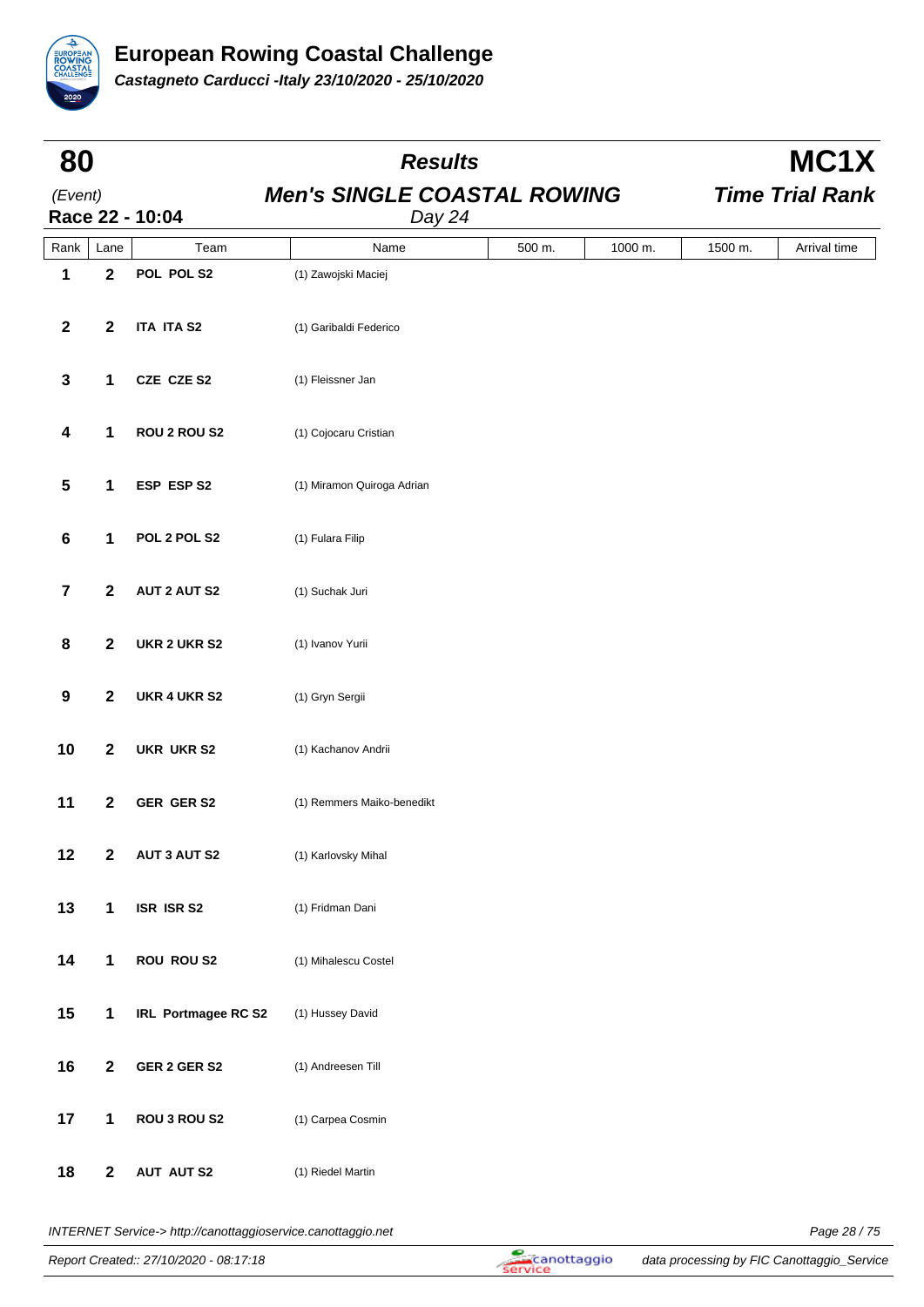| ↩<br>EUROPEAN<br>ROWING<br>COASTAL<br>CHALLENGE<br>2020 |                            | <b>European Rowing Coastal Challenge</b><br>Castagneto Carducci - Italy 23/10/2020 - 25/10/2020 |             |
|---------------------------------------------------------|----------------------------|-------------------------------------------------------------------------------------------------|-------------|
| 19                                                      | <b>IRL LoughrosPoin S2</b> | (1) Boomer Patrick                                                                              | 04:38:90 19 |
|                                                         |                            |                                                                                                 | $+2:02:20$  |
| 20                                                      | POL 3 POL S2               | (1) Sakowski Artur                                                                              | 05:16:30 20 |
|                                                         |                            |                                                                                                 | $+2:39:60$  |
|                                                         |                            | <b>Qualification Rules</b>                                                                      |             |

| INTERNET Service-> http://canottaggioservice.canottaggio.net<br>$\cdot$ | Page 29 / 75 |
|-------------------------------------------------------------------------|--------------|

Report Created:: 27/10/2020 - 08:17:18 data processing by FIC Canottaggio\_Service

02:36:70 1

02:41:90 2 +0:05:20 02:46:70 3 +0:10:00 02:51:00 4 +0:14:30 02:52:80 5 +0:16:10 03:00:20 6 +0:23:50 03:01:80 7 +0:25:10 03:02:30 8 +0:25:60 03:02:40 9 +0:25:70 03:03:70 10 +0:27:00 03:04:30 11 +0:27:60 03:04:80 12 +0:28:10 03:05:50 13 +0:28:80 03:14:70 14 +0:38:00 03:28:00 15 +0:51:30 03:32:60 16 +0:55:90 03:38:00 17 +1:01:30 03:58:30 18 +1:21:60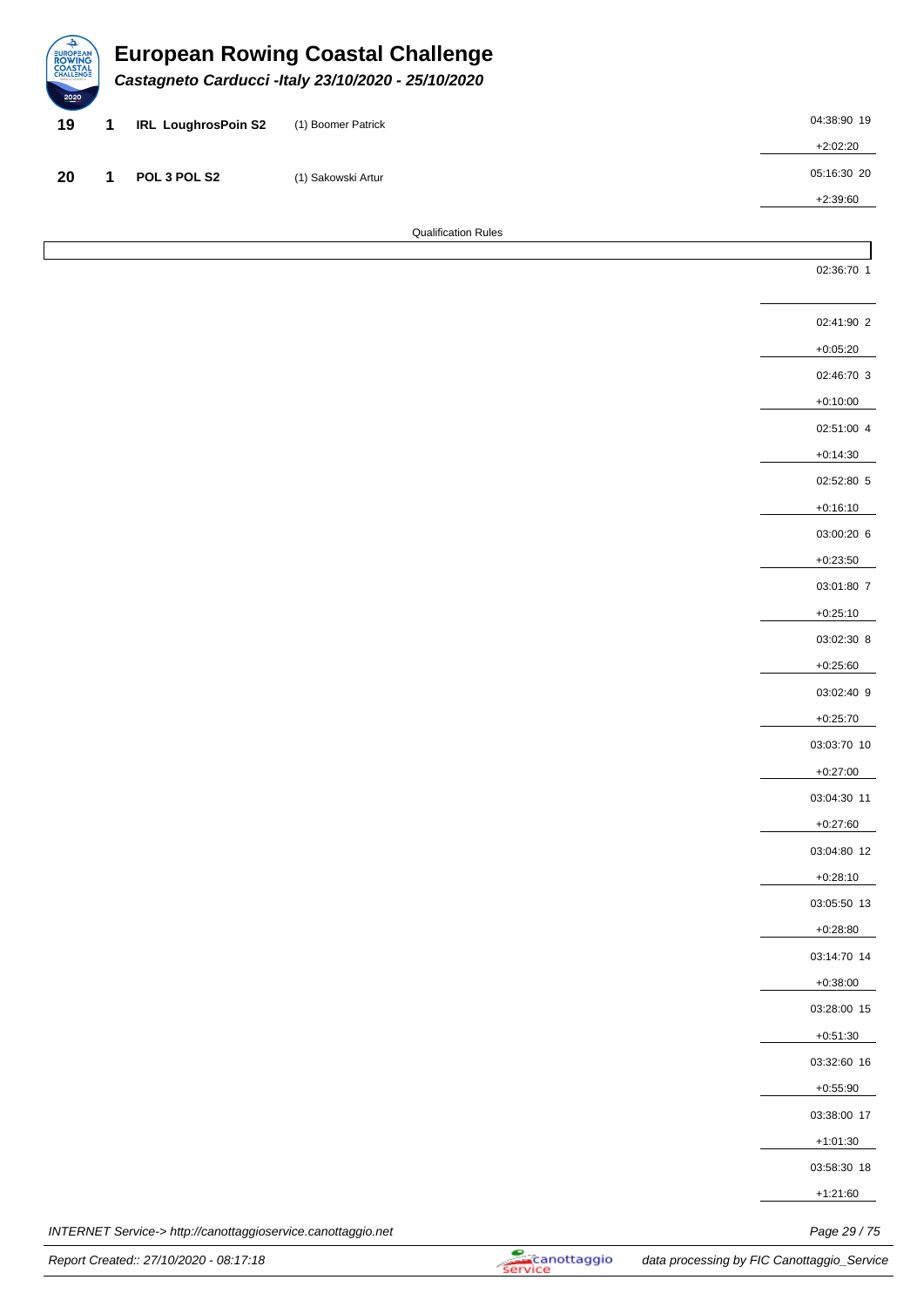

| 11                         |      |            | <b>Results</b>                                 |                            |        | JMC1X                |         |                  |  |
|----------------------------|------|------------|------------------------------------------------|----------------------------|--------|----------------------|---------|------------------|--|
| (Event)<br>Race 29 - 10:06 |      |            | <b>J Men's SINGLE COASTAL ROWING</b><br>Day 24 |                            |        |                      |         | <b>Repechage</b> |  |
| Rank                       | Lane | Team       |                                                | Name                       | 500 m. | $1000 \; \text{m}$ . | 1500 m. | Arrival time     |  |
|                            | 2    | CZE CZE J3 | (1) Oppitz Jiri                                |                            |        |                      |         | 02:46:10 1       |  |
| $\mathbf{2}$               |      | SLO SLO J3 | (1) Kravchuk Semen                             |                            |        |                      |         | 03:00:00 2       |  |
|                            |      |            |                                                |                            |        |                      |         | $+0:13:90$       |  |
|                            |      |            |                                                | <b>Qualification Rules</b> |        |                      |         |                  |  |

INTERNET Service-> http://canottaggioservice.canottaggio.net **Page 30** / 75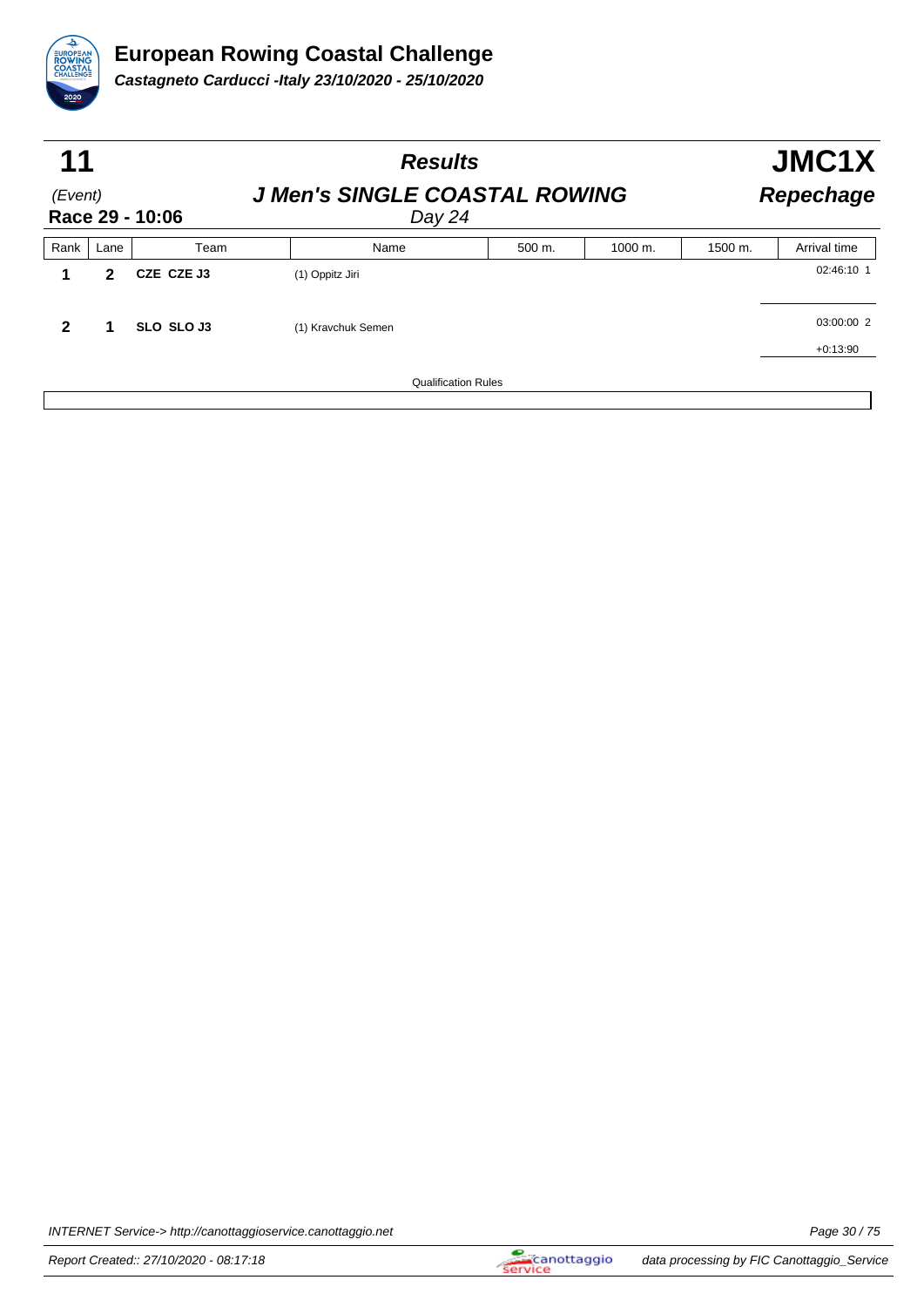

| 10                         |  |  | <b>Results</b>                             |             |                      |         | MixC2X       |
|----------------------------|--|--|--------------------------------------------|-------------|----------------------|---------|--------------|
| (Event)<br>Race 30 - 10:15 |  |  | <b>Mix DOUBLE COASTAL ROWING</b><br>Day 24 |             |                      |         | Repechage    |
| Rank<br>Team<br>Lane       |  |  | Name                                       | $500 \; m.$ | $1000 \; \text{m}$ . | 1500 m. | Arrival time |

INTERNET Service-> http://canottaggioservice.canottaggio.net **Page 31/75**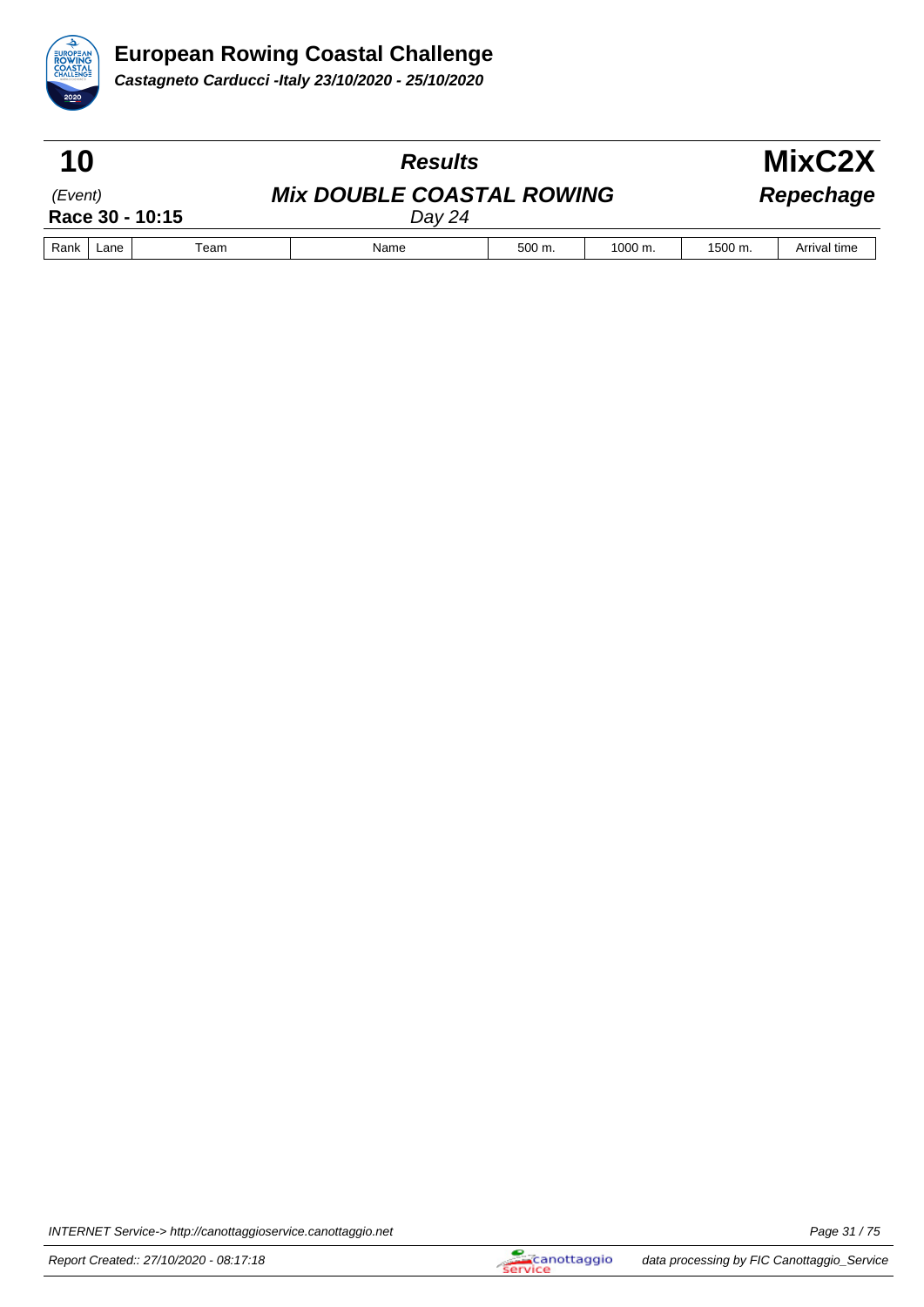

|                            | 13   |            | <b>Results</b>                               |        |         | <b>JMixC2X</b>   |                          |  |
|----------------------------|------|------------|----------------------------------------------|--------|---------|------------------|--------------------------|--|
| (Event)<br>Race 31 - 10:15 |      |            | <b>J Mix DOUBLE COASTAL ROWING</b><br>Day 24 |        |         | <b>Repechage</b> |                          |  |
| Rank                       | Lane | Team       | Name                                         | 500 m. | 1000 m. | 1500 m.          | Arrival time             |  |
|                            |      | SUI SUI J3 | $(1)$ K?hn Lina<br>(2) Schulte Luis          |        |         |                  | 02:49:70 1               |  |
| 2                          | 2    | ITA ITA J3 | (1) PACORIG Giacomo<br>(2) Mauri Lucia       |        |         |                  | 02:59:80 2<br>$+0:10:10$ |  |
|                            |      |            | <b>Qualification Rules</b>                   |        |         |                  |                          |  |

INTERNET Service-> http://canottaggioservice.canottaggio.net **Page 32** / 75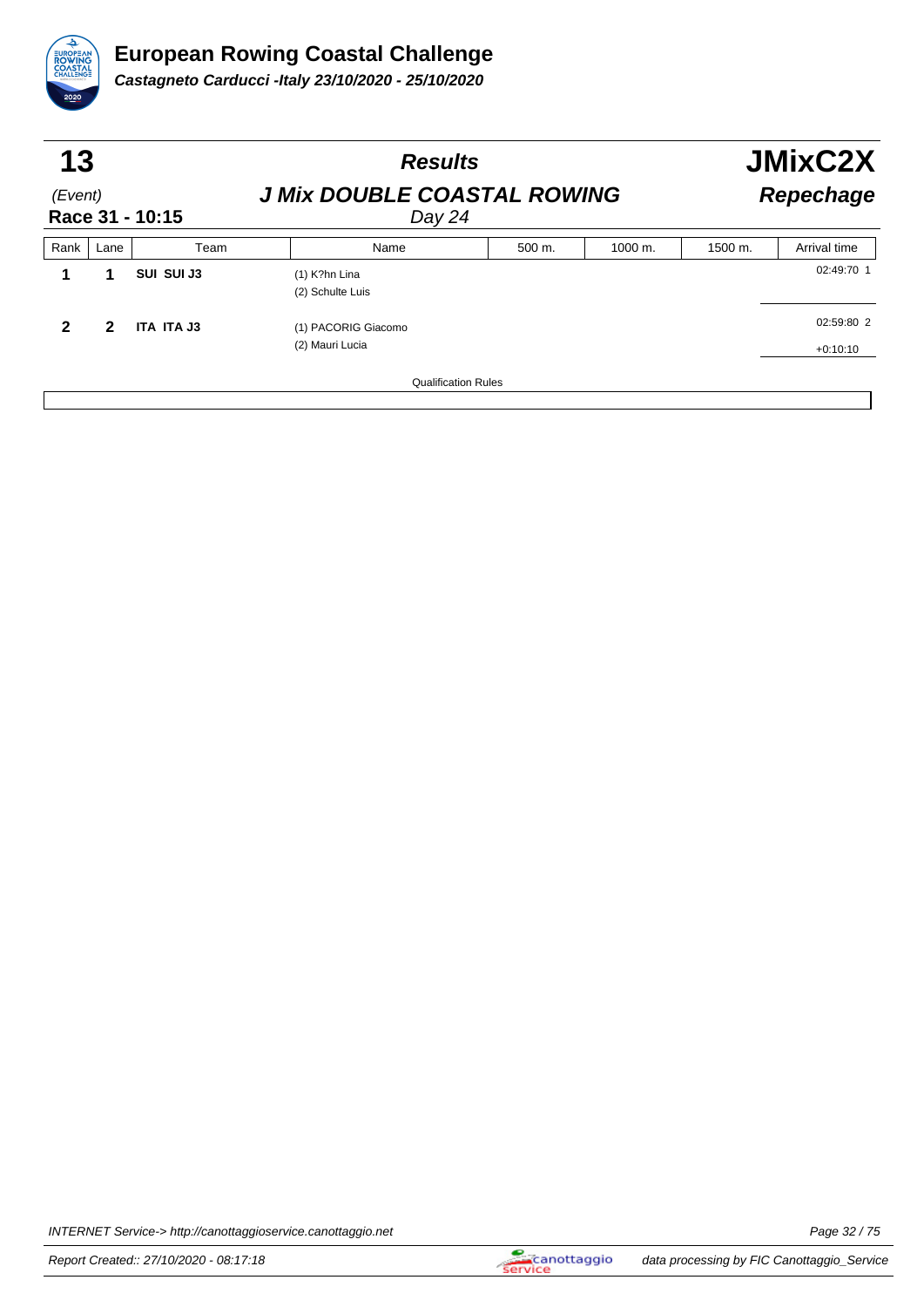

| 10                         |      |            | <b>Results</b>                             |        |         | MixC2X              |                          |  |
|----------------------------|------|------------|--------------------------------------------|--------|---------|---------------------|--------------------------|--|
| (Event)<br>Race 24 - 10:21 |      |            | <b>Mix DOUBLE COASTAL ROWING</b><br>Day 24 |        |         | <b>Time Trial 1</b> |                          |  |
| Rank                       | Lane | Team       | Name                                       | 500 m. | 1000 m. | 1500 m.             | Arrival time             |  |
|                            | 1    | UKR UKR S2 | (1) Gryn Sergii<br>(2) Dymchenko Diana     |        |         |                     | 03:01:08 1               |  |
| $\mathbf{2}$               | 2    | SWE SWE S2 | (1) Runge Sofie<br>(2) Ehrenberger Eric    |        |         |                     | 03:13:80 2<br>$+0:12:72$ |  |
|                            |      |            | <b>Qualification Rules</b>                 |        |         |                     |                          |  |

INTERNET Service-> http://canottaggioservice.canottaggio.net **Page 33/75**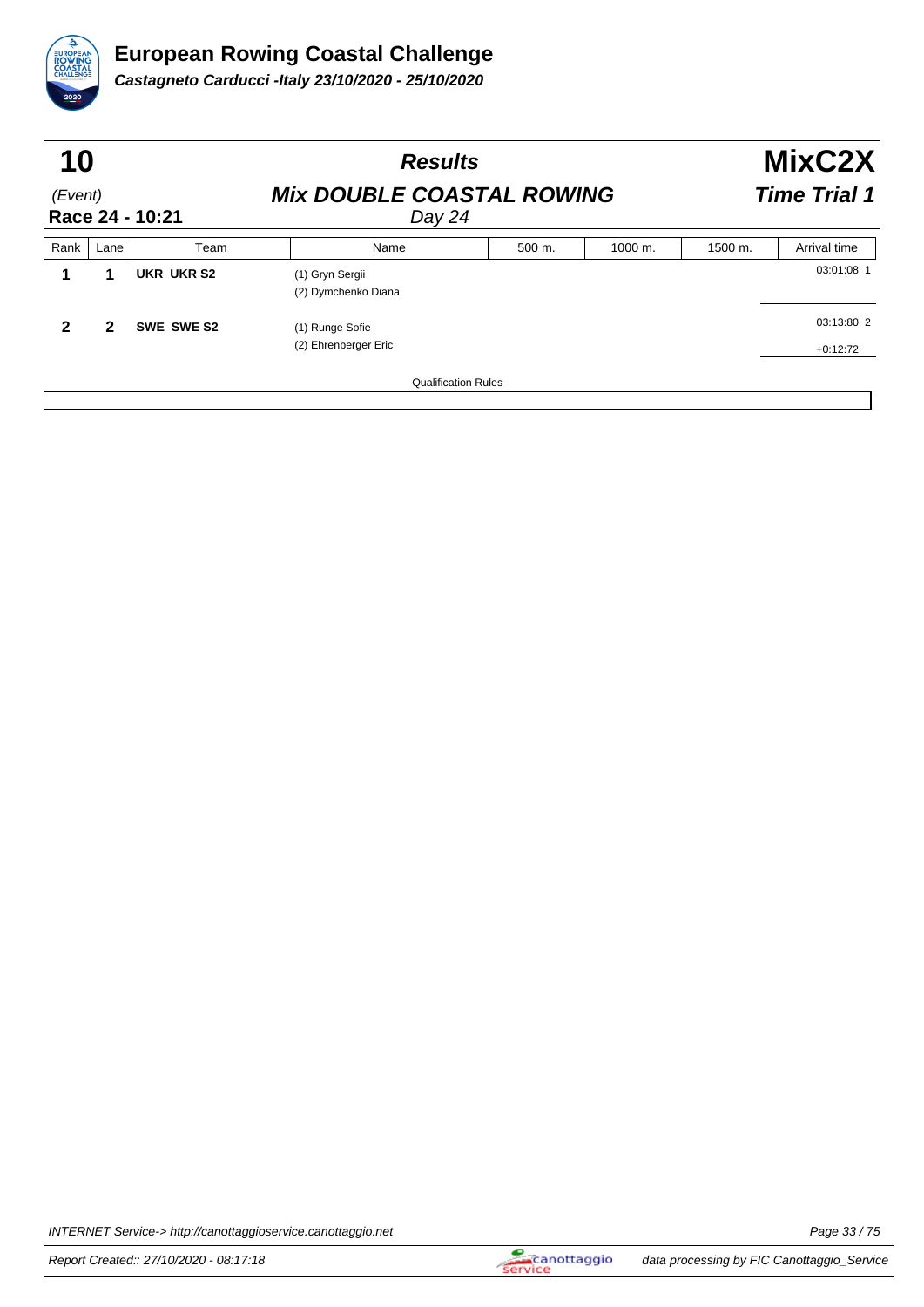

| 12<br>(Event) |      | Race 50 - 10:25 | <b>Results</b><br><b>J Women's SINGLE COASTAL ROWING</b><br>Day 24 |        |         |         | JWC1X<br>Semi final |  |
|---------------|------|-----------------|--------------------------------------------------------------------|--------|---------|---------|---------------------|--|
| Rank          | Lane | Team            | Name                                                               | 500 m. | 1000 m. | 1500 m. | Arrival time        |  |
|               | 1    | ITA ITA J3      | (1) Ramella Alice                                                  |        |         |         | 03:09:05 1          |  |
|               | 2    | ROU 2 ROU J3    | (1) Morosanu Andrada-maria                                         |        |         |         | 00:00:00 2          |  |
|               |      |                 |                                                                    |        |         |         | $+3: -9: -5$        |  |
|               |      |                 | <b>Qualification Rules</b>                                         |        |         |         |                     |  |

INTERNET Service-> http://canottaggioservice.canottaggio.net **Page 34/75**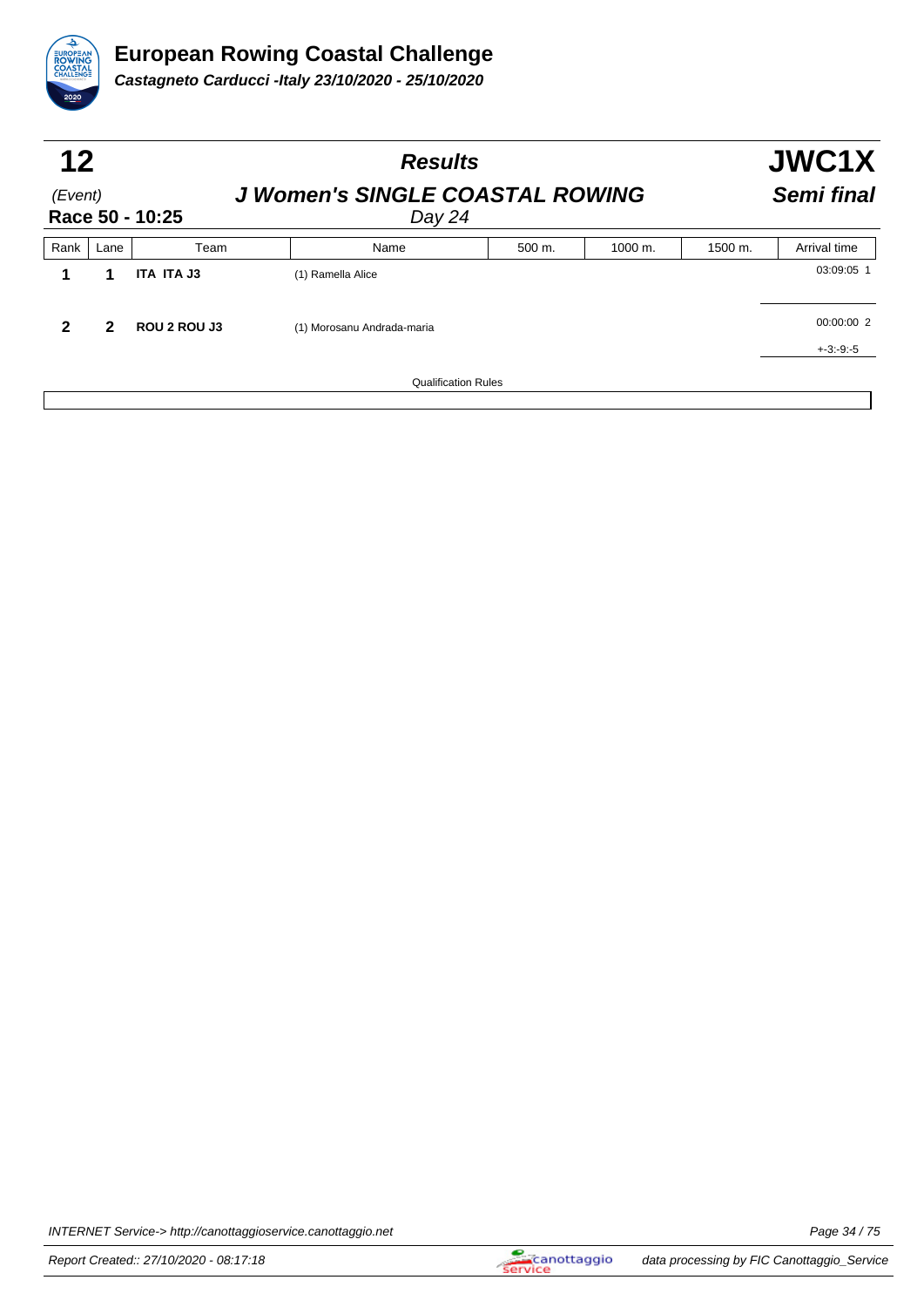

| 10<br>(Event)<br>Race 25 - 10:28 |   |                   | <b>Results</b><br><b>Mix DOUBLE COASTAL ROWING</b><br>Day 24 |  |  | MixC2X<br><b>Time Trial 2</b> |                          |  |
|----------------------------------|---|-------------------|--------------------------------------------------------------|--|--|-------------------------------|--------------------------|--|
|                                  |   |                   |                                                              |  |  |                               |                          |  |
|                                  | 2 | <b>ITA ITA S2</b> | (1) PANTECA Rosario<br>(2) COZZARINI Annalisa                |  |  |                               | 02:47:50 1               |  |
| 2                                | 1 | SUI SUI S2        | (1) Raschle Yannik<br>(2) K?hn Lina                          |  |  |                               | 03:05:90 2<br>$+0:18:40$ |  |
|                                  |   |                   | <b>Qualification Rules</b>                                   |  |  |                               |                          |  |

INTERNET Service-> http://canottaggioservice.canottaggio.net **Page 35** / 75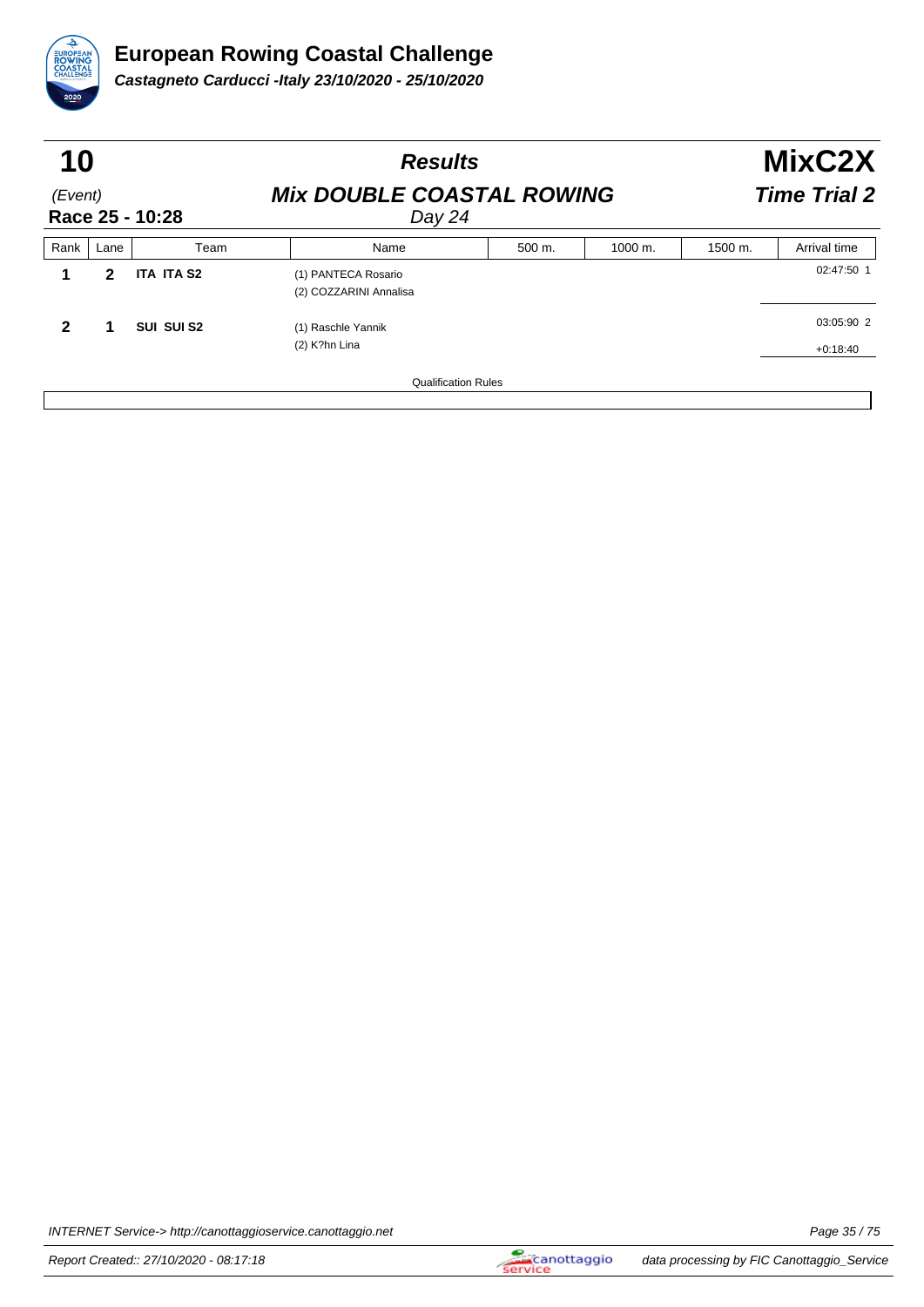

| 12<br>(Event)<br>Race 51 - 10:32 |      | <b>Results</b><br><b>J Women's SINGLE COASTAL ROWING</b><br>Day 24 |                   |        |         |         | JWC1X<br>Semi final |  |
|----------------------------------|------|--------------------------------------------------------------------|-------------------|--------|---------|---------|---------------------|--|
| Rank                             | Lane | Team                                                               | Name              | 500 m. | 1000 m. | 1500 m. | Arrival time        |  |
|                                  | 1    | <b>SLO SLO J3</b>                                                  | (1) Cop Ruby      |        |         |         | 03:12:20 1          |  |
| 2                                | 2    | SWE SWE J3                                                         | (1) Bujalla Stina |        |         |         | 03:20:20 2          |  |
|                                  |      |                                                                    |                   |        |         |         | $+0:08:00$          |  |
| <b>Qualification Rules</b>       |      |                                                                    |                   |        |         |         |                     |  |

INTERNET Service-> http://canottaggioservice.canottaggio.net **Page 36** / 75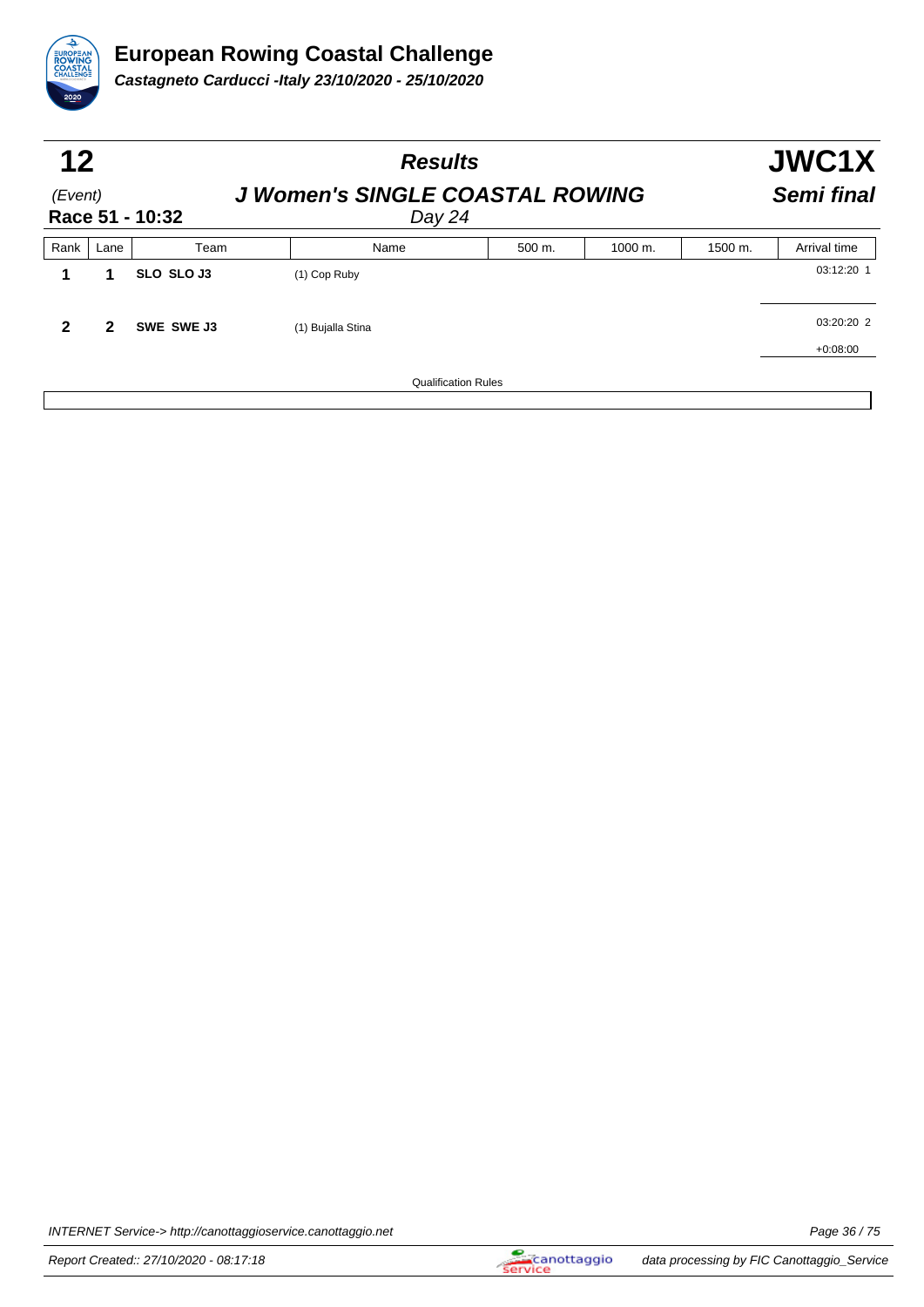

| 10                         |              |                            | <b>Results</b>                                    |                     | MixC2X  |         |                          |
|----------------------------|--------------|----------------------------|---------------------------------------------------|---------------------|---------|---------|--------------------------|
| (Event)<br>Race 26 - 10:35 |              |                            | <b>Mix DOUBLE COASTAL ROWING</b><br>Day 24        | <b>Time Trial 3</b> |         |         |                          |
| Rank                       | Lane         | Team                       | Name                                              | 500 m.              | 1000 m. | 1500 m. | Arrival time             |
|                            | 1            | <b>ESP ESP</b>             | (1) Cotilla Ramon Gomez<br>(2) Diaz Moreno Teresa |                     |         |         | 02:49:90 1               |
| $\mathbf{2}$               | $\mathbf{2}$ | <b>IRL DonegalBay R S2</b> | (1) Keaney Luke<br>(2) Temple Rosemary            |                     |         |         | 03:35:50 2<br>$+0:45:60$ |
|                            |              |                            | <b>Qualification Rules</b>                        |                     |         |         |                          |

INTERNET Service-> http://canottaggioservice.canottaggio.net **Page 37/75**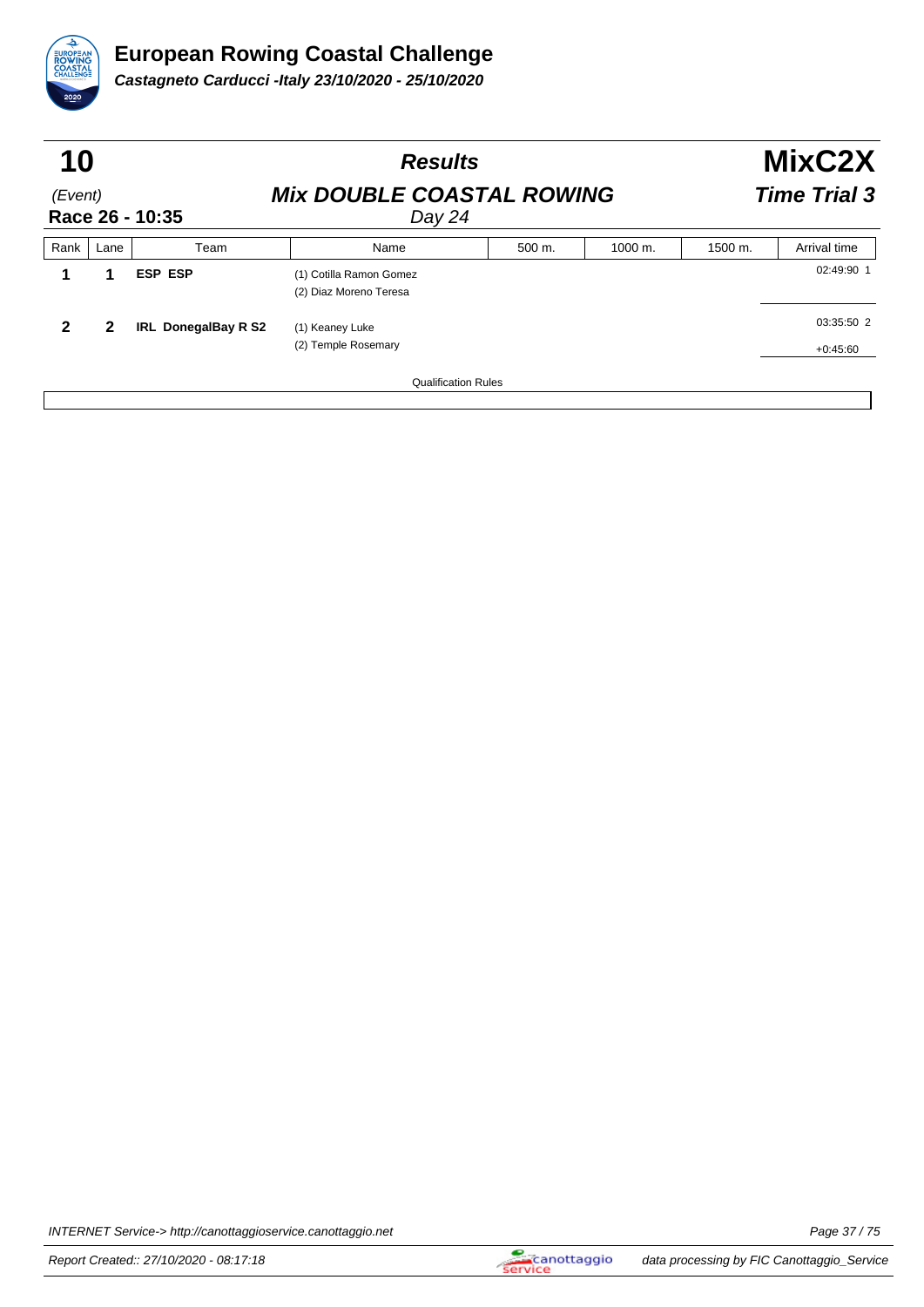

| 10                         |              |                     | <b>Results</b>                               |                     | MixC2X  |         |                          |
|----------------------------|--------------|---------------------|----------------------------------------------|---------------------|---------|---------|--------------------------|
| (Event)<br>Race 27 - 10:42 |              |                     | <b>Mix DOUBLE COASTAL ROWING</b><br>Day 24   | <b>Time Trial 4</b> |         |         |                          |
| Rank                       | Lane         | Team                | Name                                         | 500 m.              | 1000 m. | 1500 m. | Arrival time             |
|                            | и            | <b>AUT 2 AUT S2</b> | (1) Wiesinger Leopold<br>(2) Stanivuk Jovana |                     |         |         | 02:56:20 1               |
| $\mathbf{2}$               | $\mathbf{2}$ | <b>ROU ROU S2</b>   | (1) Cires Patricia<br>(2) Agafitei Vasile    |                     |         |         | 03:15:70 2<br>$+0:19:50$ |
|                            |              |                     | <b>Qualification Rules</b>                   |                     |         |         |                          |

INTERNET Service-> http://canottaggioservice.canottaggio.net **Page 38/75**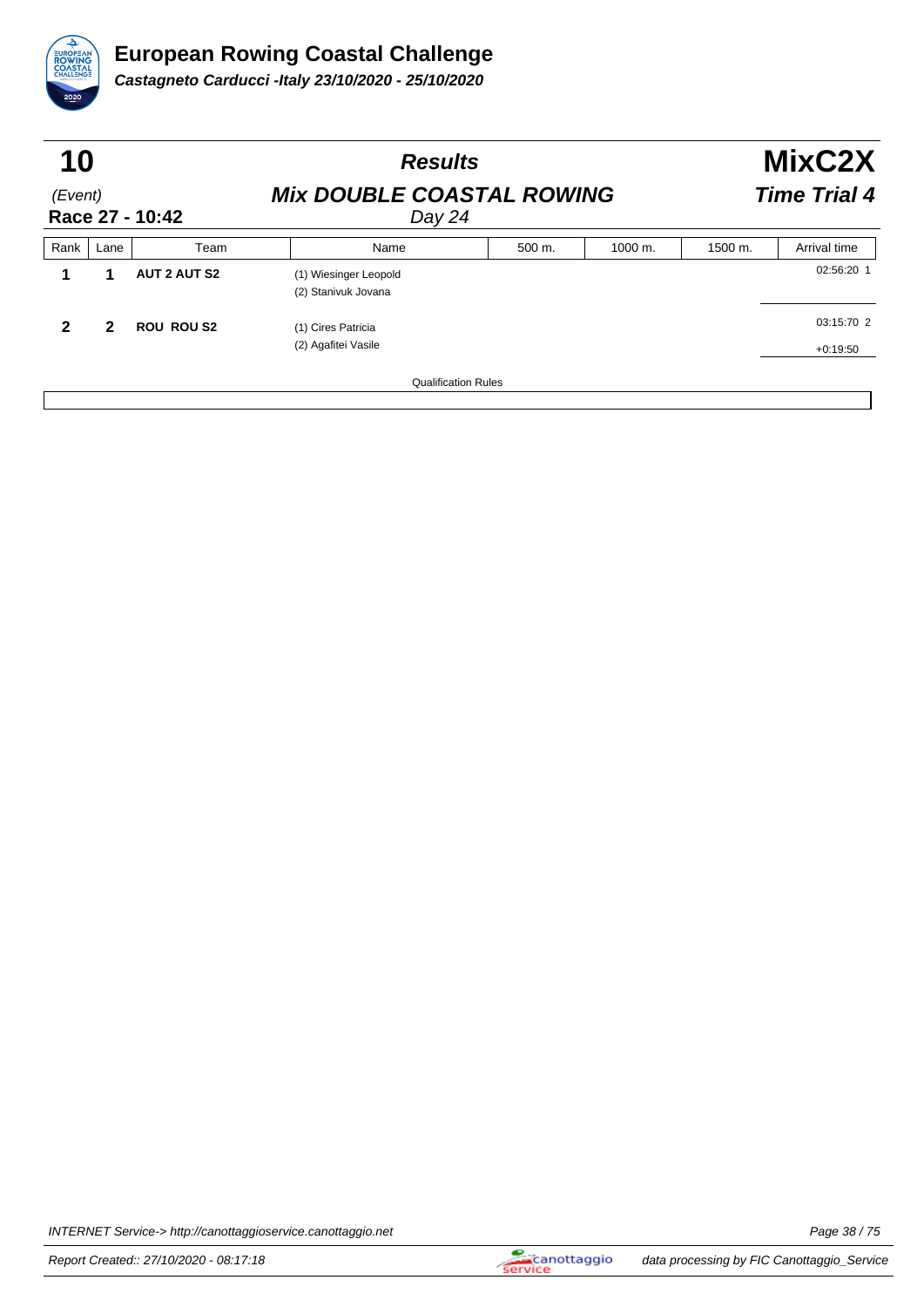

| 110<br>(Event)<br>Race 27 - 10:43 |              |                            | <b>Results</b>                                    |        | MixC2X  |         |                          |
|-----------------------------------|--------------|----------------------------|---------------------------------------------------|--------|---------|---------|--------------------------|
|                                   |              |                            | <b>Mix DOUBLE COASTAL ROWING</b><br>Day 24        |        |         |         | <b>Time Trial Rank</b>   |
| Rank                              | Lane         | Team                       | Name                                              | 500 m. | 1000 m. | 1500 m. | Arrival time             |
| 1                                 | $\mathbf{2}$ | <b>ITA ITA S2</b>          | (1) PANTECA Rosario<br>(2) COZZARINI Annalisa     |        |         |         | 02:47:50 1               |
| $\mathbf{2}$                      | 1            | <b>ESP ESP</b>             | (1) Cotilla Ramon Gomez<br>(2) Diaz Moreno Teresa |        |         |         | 02:49:90 2<br>$+0:02:40$ |
| 3                                 | 1            | <b>AUT 2 AUT S2</b>        | (1) Wiesinger Leopold<br>(2) Stanivuk Jovana      |        |         |         | 02:56:20 3<br>$+0:08:70$ |
| 4                                 | 1            | <b>UKR UKR S2</b>          | (1) Gryn Sergii<br>(2) Dymchenko Diana            |        |         |         | 03:01:08 4<br>$+0:13:58$ |
| 5                                 | 1            | SUI SUI S2                 | (1) Raschle Yannik<br>(2) K?hn Lina               |        |         |         | 03:05:90 5<br>$+0:18:40$ |
| 6                                 | 2            | SWE SWE S2                 | (1) Runge Sofie<br>(2) Ehrenberger Eric           |        |         |         | 03:13:80 6<br>$+0:26:30$ |
| 7                                 | $\mathbf{2}$ | <b>ROU ROU S2</b>          | (1) Cires Patricia<br>(2) Agafitei Vasile         |        |         |         | 03:15:70 7<br>$+0:28:20$ |
| 8                                 | 2            | <b>IRL DonegalBay R S2</b> | (1) Keaney Luke<br>(2) Temple Rosemary            |        |         |         | 03:35:50 8<br>$+0:48:00$ |
|                                   |              |                            | <b>Qualification Rules</b>                        |        |         |         |                          |

INTERNET Service-> http://canottaggioservice.canottaggio.net **Page 39/75**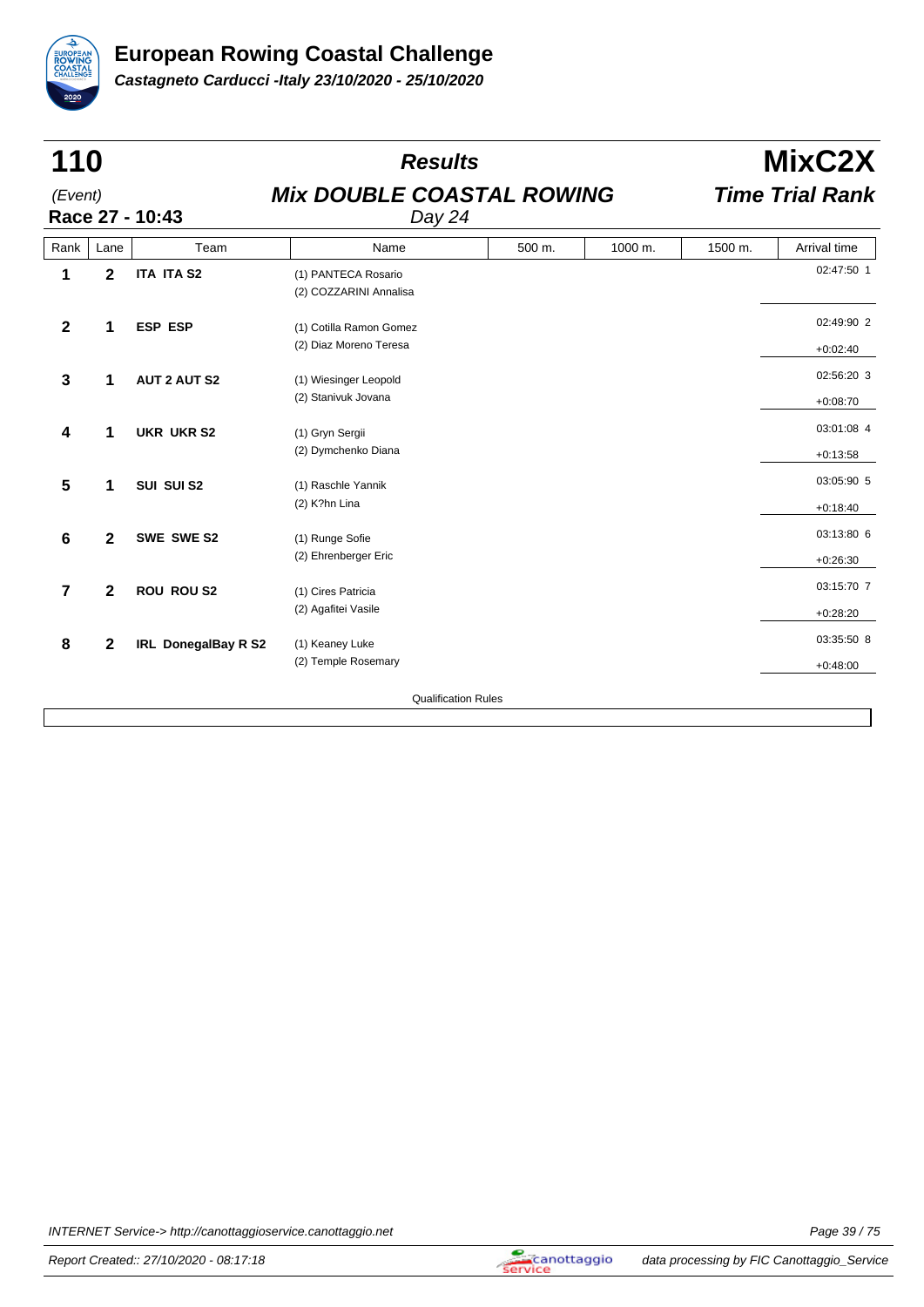

| 12      |      |                 |                                                  | JWC1X  |                      |         |              |  |
|---------|------|-----------------|--------------------------------------------------|--------|----------------------|---------|--------------|--|
| (Event) |      | Race 52 - 10:44 | <b>J Women's SINGLE COASTAL ROWING</b><br>Day 24 |        |                      |         |              |  |
| Rank    | Lane | Team            | Name                                             | 500 m. | $1000 \; \text{m}$ . | 1500 m. | Arrival time |  |
|         | 2    | SLO SLO J3      | $(1)$ Cop Ruby                                   |        |                      |         | 03:12:60 1   |  |
|         |      | ROU 2 ROU J3    | (1) Morosanu Andrada-maria                       |        |                      |         | 03:24:80 2   |  |
|         |      |                 |                                                  |        |                      |         | $+0:12:20$   |  |

INTERNET Service-> http://canottaggioservice.canottaggio.net **Page 40** / 75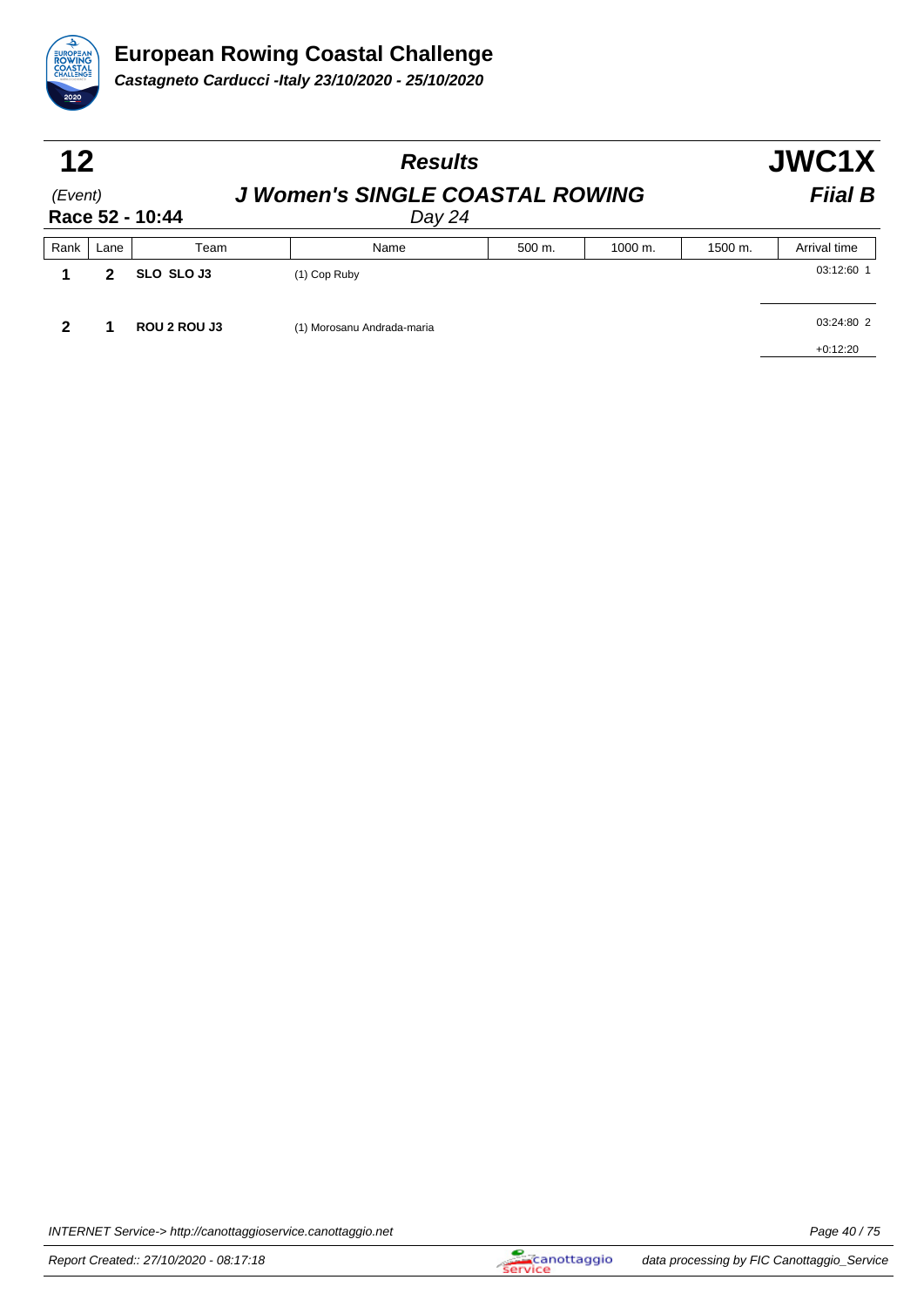

| 9                          |      |                   | <b>Results</b>                                 |                            |         |         | WC1X             |  |  |
|----------------------------|------|-------------------|------------------------------------------------|----------------------------|---------|---------|------------------|--|--|
| (Event)<br>Race 32 - 10:49 |      |                   | <b>Women's SINGLE COASTAL ROWING</b><br>Day 24 |                            |         |         | <b>Repechage</b> |  |  |
| Rank                       | Lane | Team              | Name                                           | 500 m.                     | 1000 m. | 1500 m. | Arrival time     |  |  |
|                            | 2    | <b>ESP ESP</b>    | (1) PURCAREA DAMIAN Maria<br>Angeles           |                            |         |         | 03:16:70 1       |  |  |
| $\mathbf{2}$               | 1    | <b>ITA ITA S2</b> | (1) Zambon Teresa                              |                            |         |         | 03:19:50 2       |  |  |
|                            |      |                   |                                                |                            |         |         | $+0:02:80$       |  |  |
|                            |      |                   |                                                | <b>Qualification Rules</b> |         |         |                  |  |  |

INTERNET Service-> http://canottaggioservice.canottaggio.net **Page 41/75**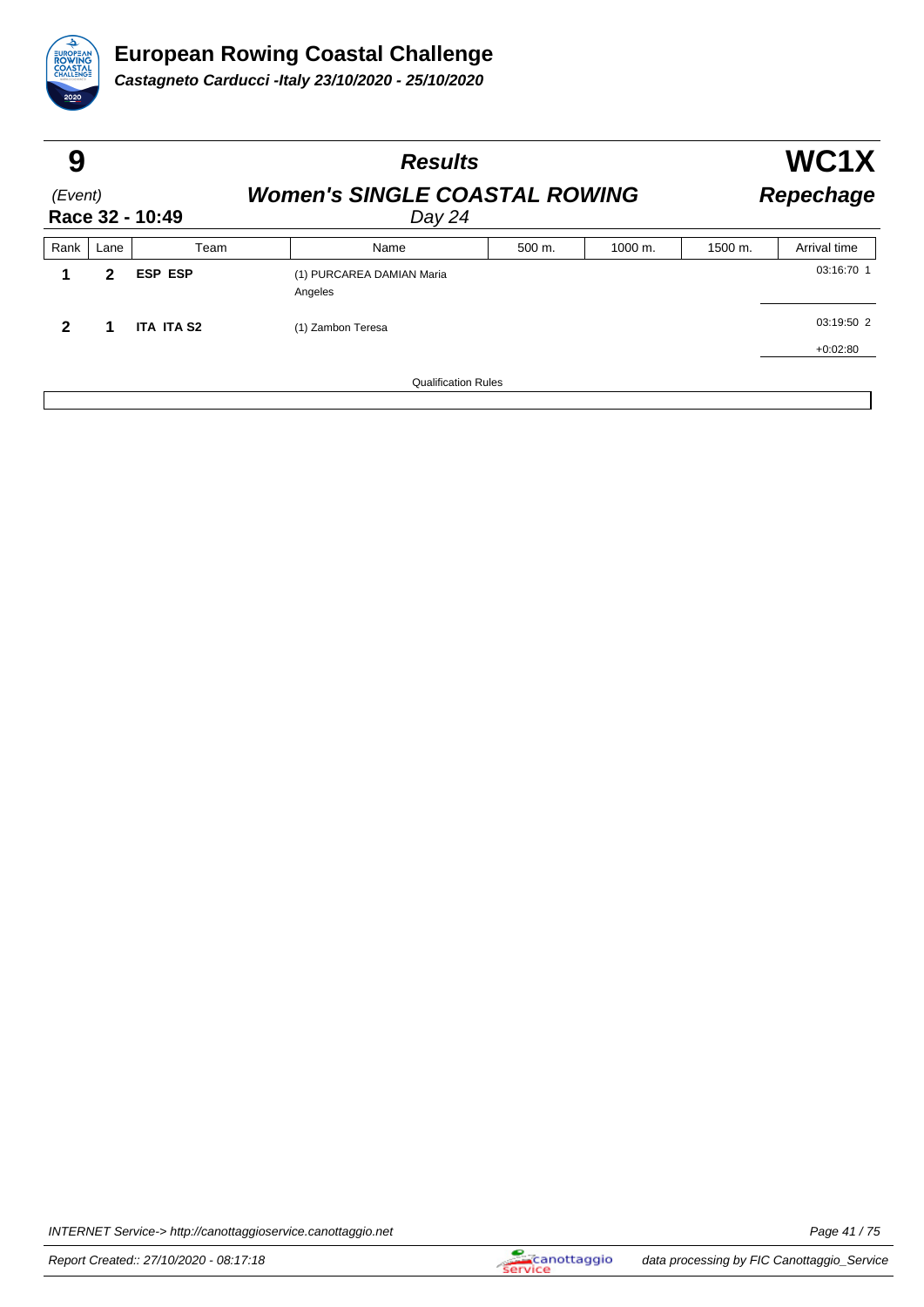

| 12                         |      |            | <b>Results</b>                                   |        |         |         | JWC1X                    |  |
|----------------------------|------|------------|--------------------------------------------------|--------|---------|---------|--------------------------|--|
| (Event)<br>Race 53 - 10:51 |      |            | <b>J Women's SINGLE COASTAL ROWING</b><br>Day 24 |        |         |         | <b>Final A</b>           |  |
| Rank                       | Lane | Team       | Name                                             | 500 m. | 1000 m. | 1500 m. | Arrival time             |  |
|                            |      | ITA ITA J3 | (1) Ramella Alice                                |        |         |         | 00:00:00 1               |  |
|                            | 2    | SWE SWE J3 | (1) Bujalla Stina                                |        |         |         | 00:00:00 2<br>$+0:00:00$ |  |

INTERNET Service-> http://canottaggioservice.canottaggio.net **Page 42 / 75** Page 42 / 75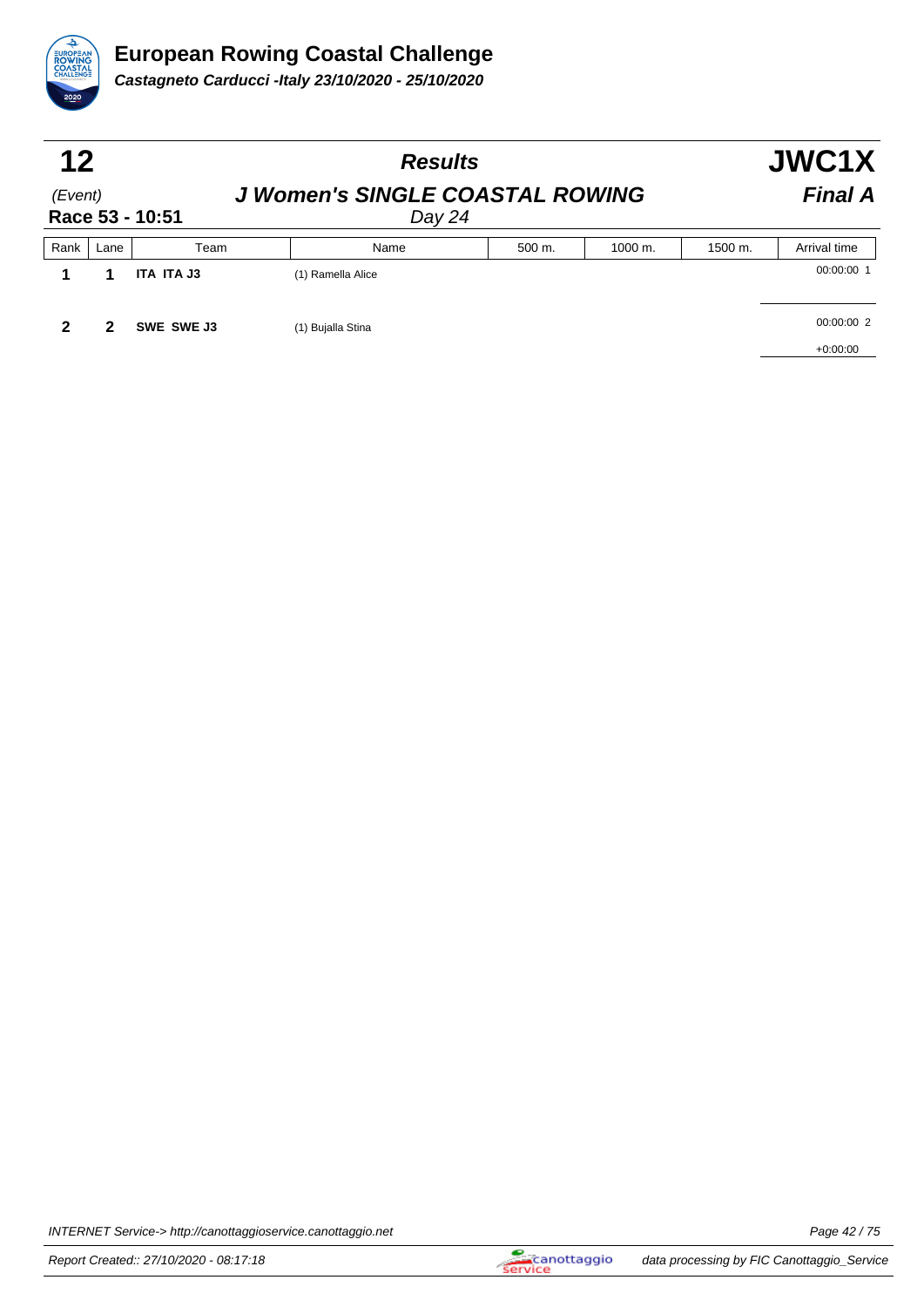

| 9                          |      |            | <b>Results</b>                                 | WC1X             |         |         |              |
|----------------------------|------|------------|------------------------------------------------|------------------|---------|---------|--------------|
| (Event)<br>Race 33 - 10:56 |      |            | <b>Women's SINGLE COASTAL ROWING</b><br>Day 24 | <b>Repechage</b> |         |         |              |
| Rank                       | Lane | Team       | Name                                           | 500 m.           | 1000 m. | 1500 m. | Arrival time |
| 1                          | 2    | CZE CZE S2 | (1) Novotnikova Radka                          |                  |         |         | 03:14:40 1   |
| $\mathbf{2}$               | 1    | UKR UKR S2 | (1) Dymchenko Diana                            |                  |         |         | 03:15:40 2   |
|                            |      |            |                                                |                  |         |         | $+0:01:00$   |
|                            |      |            | <b>Qualification Rules</b>                     |                  |         |         |              |

INTERNET Service-> http://canottaggioservice.canottaggio.net **Page 43/75**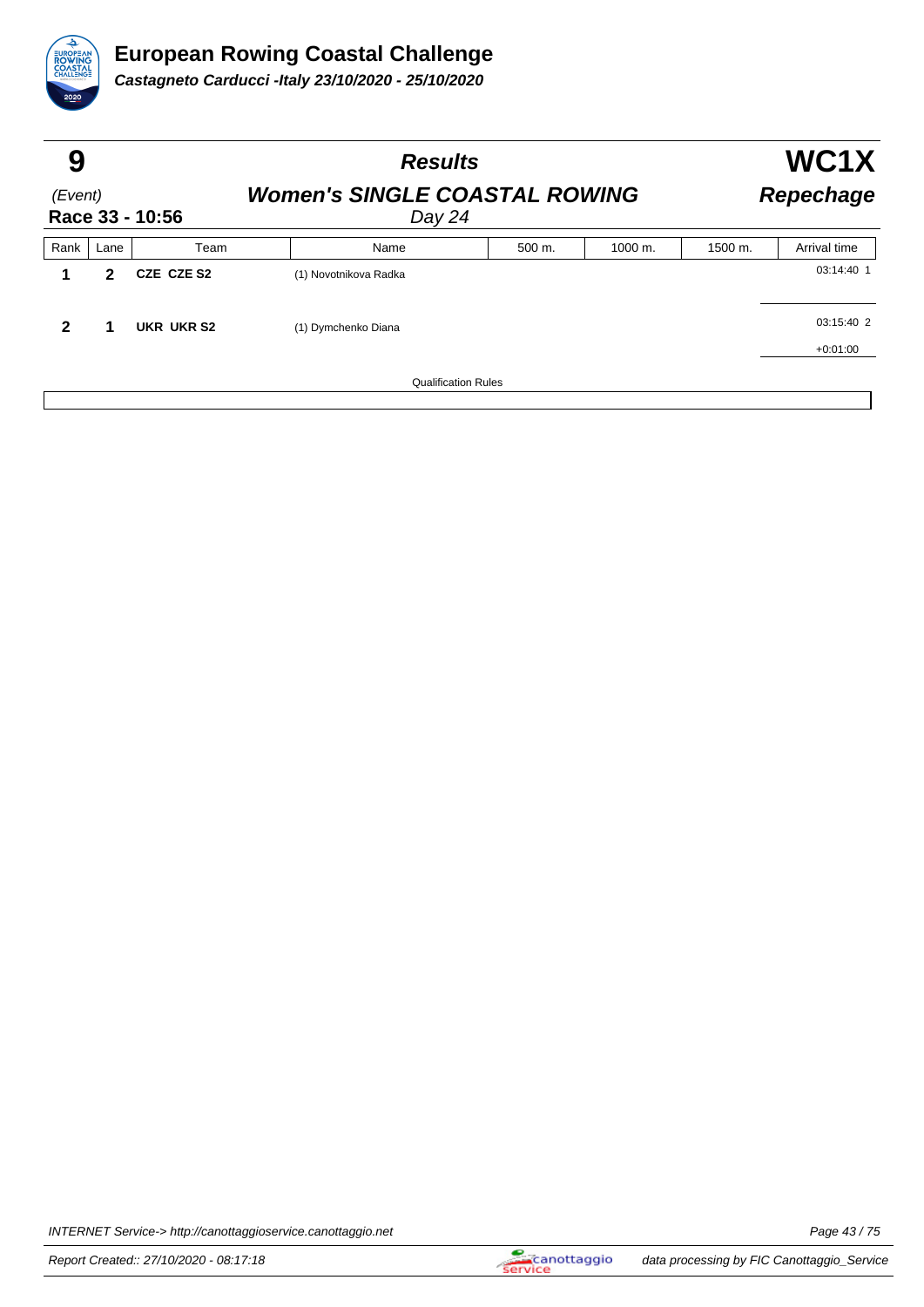

| 11                         |              |            | <b>Results</b>                                 |        | JMC1X      |         |              |
|----------------------------|--------------|------------|------------------------------------------------|--------|------------|---------|--------------|
| (Event)<br>Race 54 - 11:05 |              |            | <b>J Men's SINGLE COASTAL ROWING</b><br>Day 24 |        | Semi final |         |              |
| Rank                       | Lane         | Team       | Name                                           | 500 m. | 1000 m.    | 1500 m. | Arrival time |
|                            | 1            | ITA ITA J3 | (1) Polleri Francesco                          |        |            |         | 02:51:10 1   |
| 2                          | $\mathbf{2}$ | CZE CZE J3 | (1) Oppitz Jiri                                |        |            |         | 02:55:80 2   |
|                            |              |            |                                                |        |            |         | $+0:04:70$   |
|                            |              |            | <b>Qualification Rules</b>                     |        |            |         |              |

INTERNET Service-> http://canottaggioservice.canottaggio.net **Page 44/75**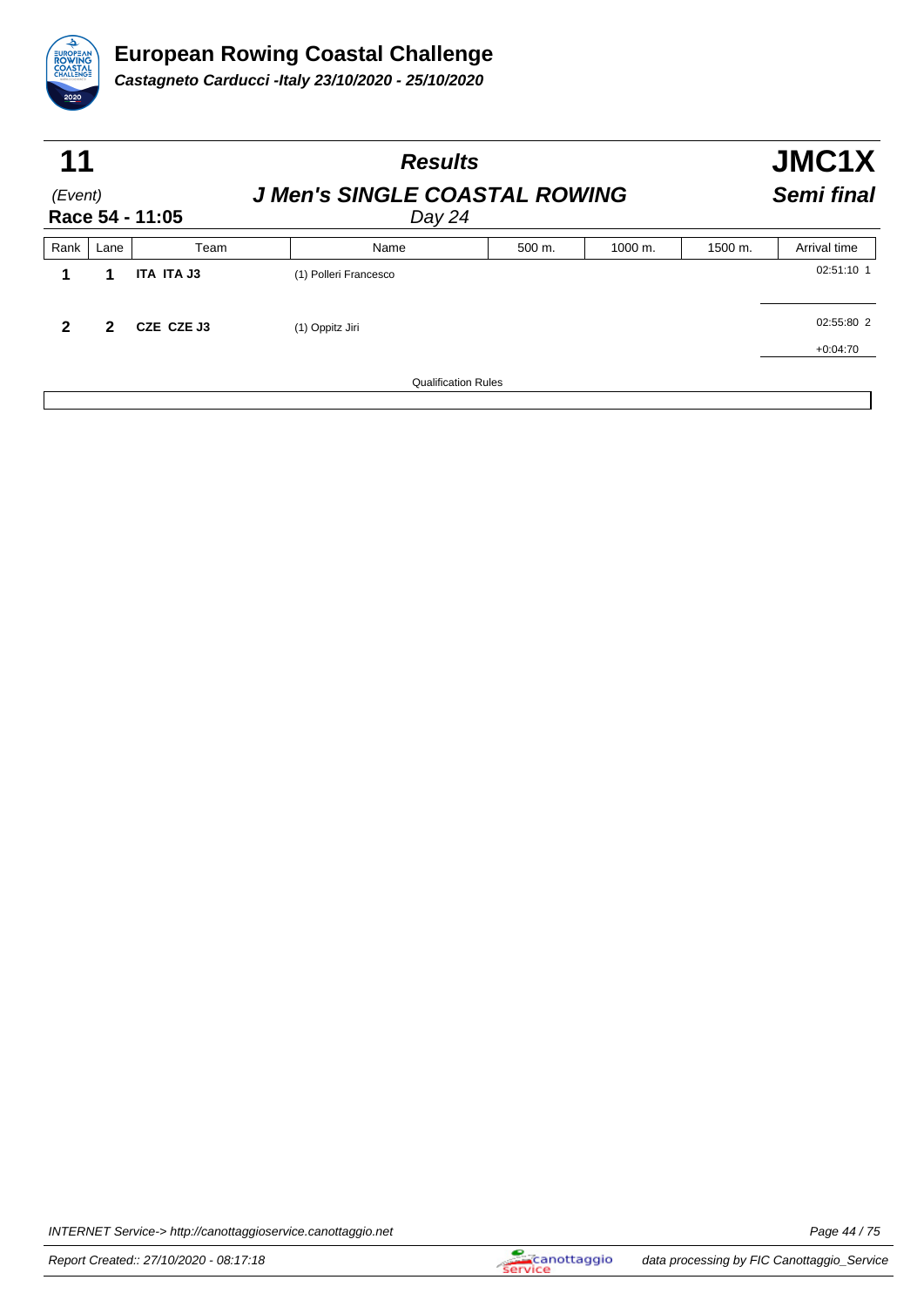

| 8                          |      |              | <b>Results</b>                               |        | MC1X                 |         |              |
|----------------------------|------|--------------|----------------------------------------------|--------|----------------------|---------|--------------|
| (Event)<br>Race 34 - 11:08 |      |              | <b>Men's SINGLE COASTAL ROWING</b><br>Day 24 |        | <b>Repechage</b>     |         |              |
| Rank                       | Lane | Team         | Name                                         | 500 m. | $1000 \; \text{m}$ . | 1500 m. | Arrival time |
|                            | 1    | POL POL S2   | (1) Zawojski Maciej                          |        |                      |         | 02:50:80 1   |
| $\mathbf{2}$               | 2    | GER 2 GER S2 | (1) Andreesen Till                           |        |                      |         | 03:32:01 2   |
|                            |      |              |                                              |        |                      |         | $+0:41:21$   |
|                            |      |              | <b>Qualification Rules</b>                   |        |                      |         |              |

INTERNET Service-> http://canottaggioservice.canottaggio.net **Page 45** / 75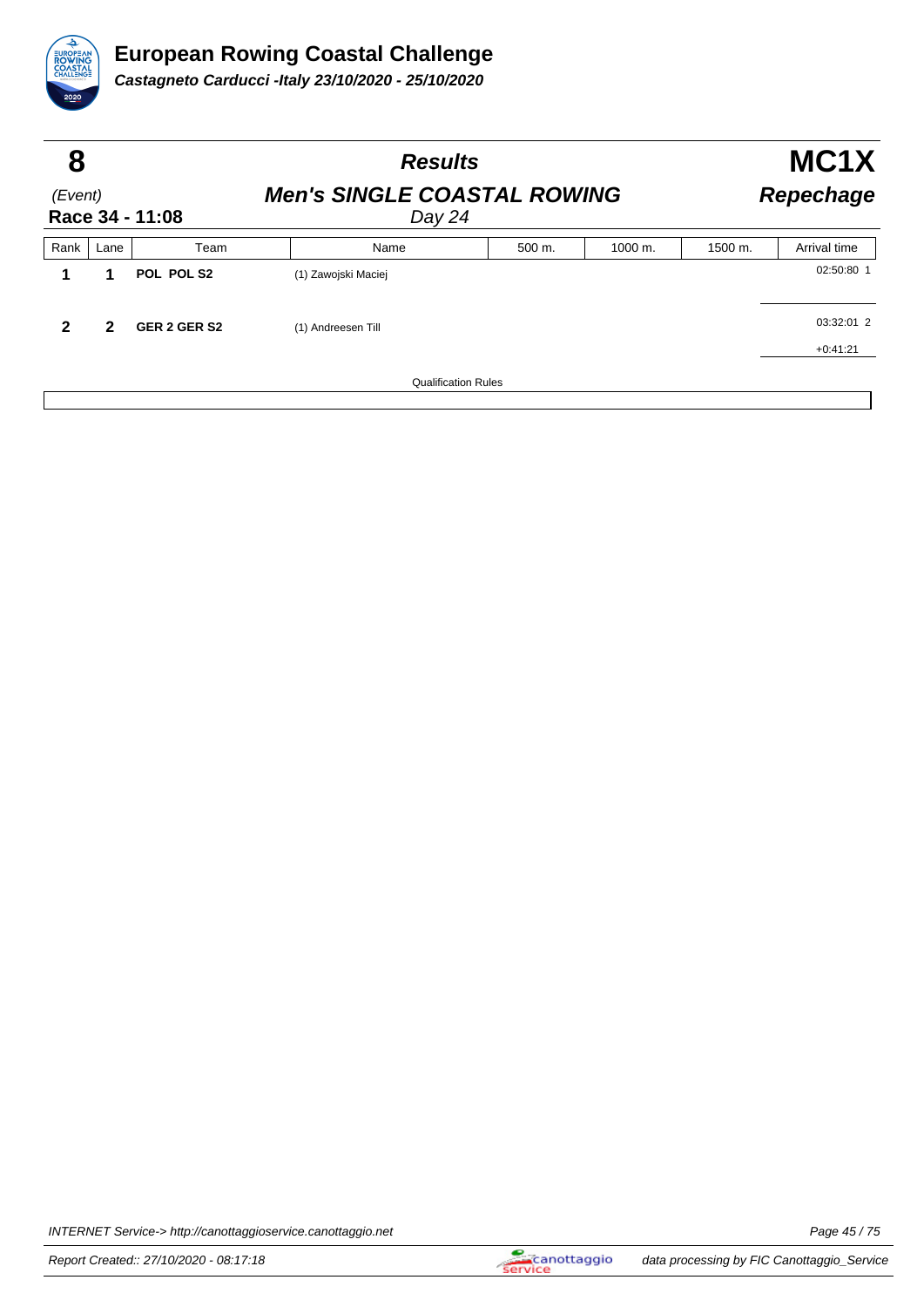

| 11<br>(Event)<br>Race 55 - 11:12 |   |                     | <b>Results</b><br><b>J Men's SINGLE COASTAL ROWING</b><br>Day 24 |                            |  |  |  | JMC1X<br><b>Semi final</b> |  |
|----------------------------------|---|---------------------|------------------------------------------------------------------|----------------------------|--|--|--|----------------------------|--|
|                                  |   |                     |                                                                  |                            |  |  |  |                            |  |
|                                  | 1 | AUT AUT J3          | (1) Drienko Peter                                                |                            |  |  |  | 03:41:50 1                 |  |
| 2                                | 2 | <b>AUT 2 AUT J3</b> | (1) Mair Mathias                                                 |                            |  |  |  | 04:31:80 2                 |  |
|                                  |   |                     |                                                                  |                            |  |  |  | $+0:50:30$                 |  |
|                                  |   |                     |                                                                  | <b>Qualification Rules</b> |  |  |  |                            |  |

INTERNET Service-> http://canottaggioservice.canottaggio.net **Page 46** / 75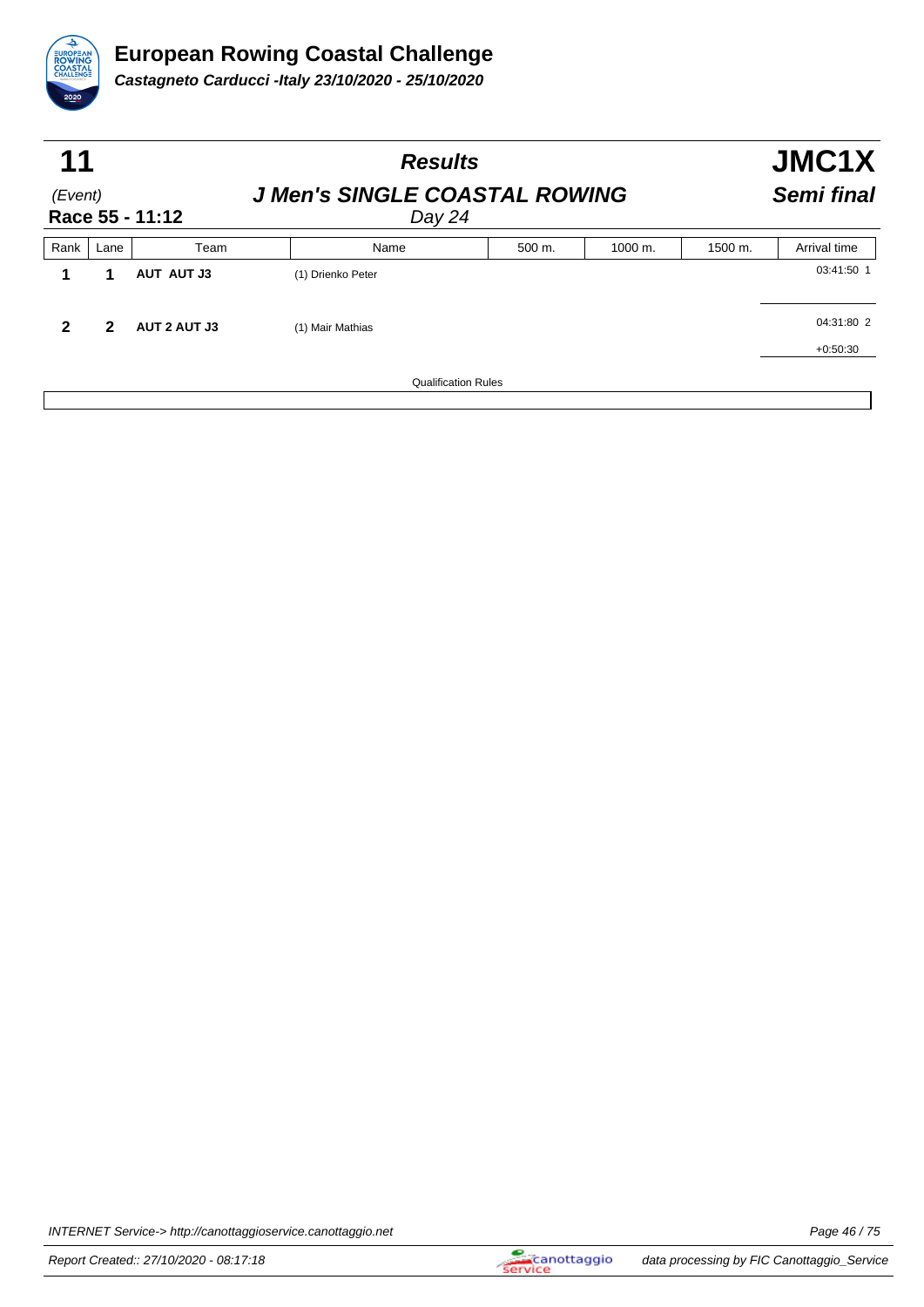

| 8            |      |                     | <b>Results</b>                                                   |                            |         |         |              |  |
|--------------|------|---------------------|------------------------------------------------------------------|----------------------------|---------|---------|--------------|--|
| (Event)      |      | Race 35 - 11:15     | <b>Men's SINGLE COASTAL ROWING</b><br><b>Repechage</b><br>Day 24 |                            |         |         |              |  |
| Rank         | Lane | Team                | Name                                                             | 500 m.                     | 1000 m. | 1500 m. | Arrival time |  |
|              | 1    | <b>ITA ITA S2</b>   | (1) Garibaldi Federico                                           |                            |         |         | 02:43:00 1   |  |
| $\mathbf{2}$ | 2    | IRL Portmagee RC S2 | (1) Hussey David                                                 |                            |         |         | 03:32:90 2   |  |
|              |      |                     |                                                                  |                            |         |         | $+0:49:90$   |  |
|              |      |                     |                                                                  | <b>Qualification Rules</b> |         |         |              |  |

INTERNET Service-> http://canottaggioservice.canottaggio.net **Page 47/75**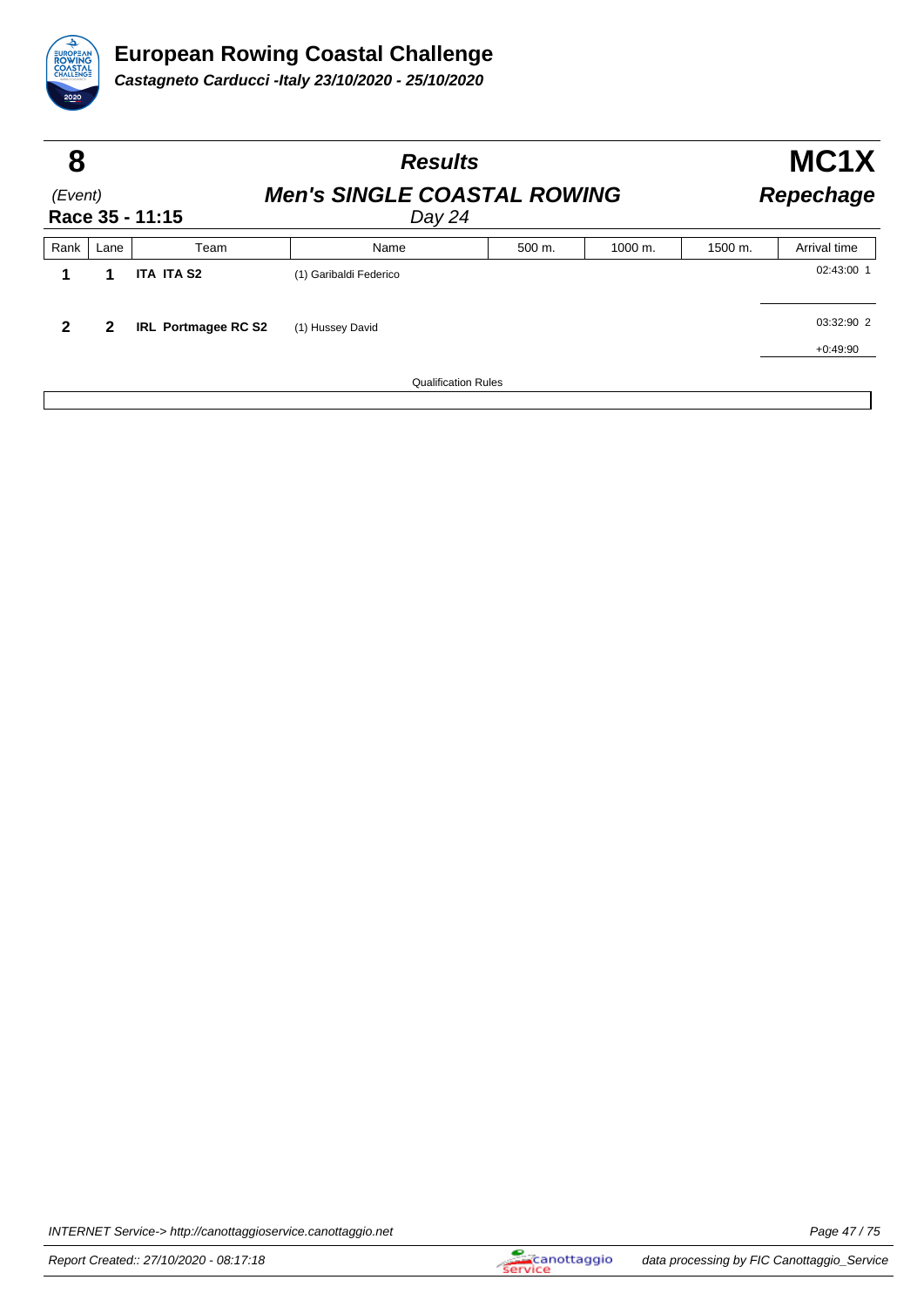

| 8                          |      |                   | <b>Results</b>                               |                  | MC1X                 |                    |              |
|----------------------------|------|-------------------|----------------------------------------------|------------------|----------------------|--------------------|--------------|
| (Event)<br>Race 36 - 11:22 |      |                   | <b>Men's SINGLE COASTAL ROWING</b><br>Day 24 | <b>Repechage</b> |                      |                    |              |
| Rank                       | Lane | Team              | Name                                         | 500 m.           | $1000 \; \text{m}$ . | $1500 \text{ m}$ . | Arrival time |
|                            | 2    | <b>ROU ROU S2</b> | (1) Mihalescu Costel                         |                  |                      |                    | 03:19:30 1   |
| $\mathbf{2}$               | 1    | CZE CZE S2        | (1) Fleissner Jan                            |                  |                      |                    | 04:42:70 2   |
|                            |      |                   |                                              |                  |                      |                    | $+1:23:40$   |
|                            |      |                   | <b>Qualification Rules</b>                   |                  |                      |                    |              |

INTERNET Service-> http://canottaggioservice.canottaggio.net **Page 48/75**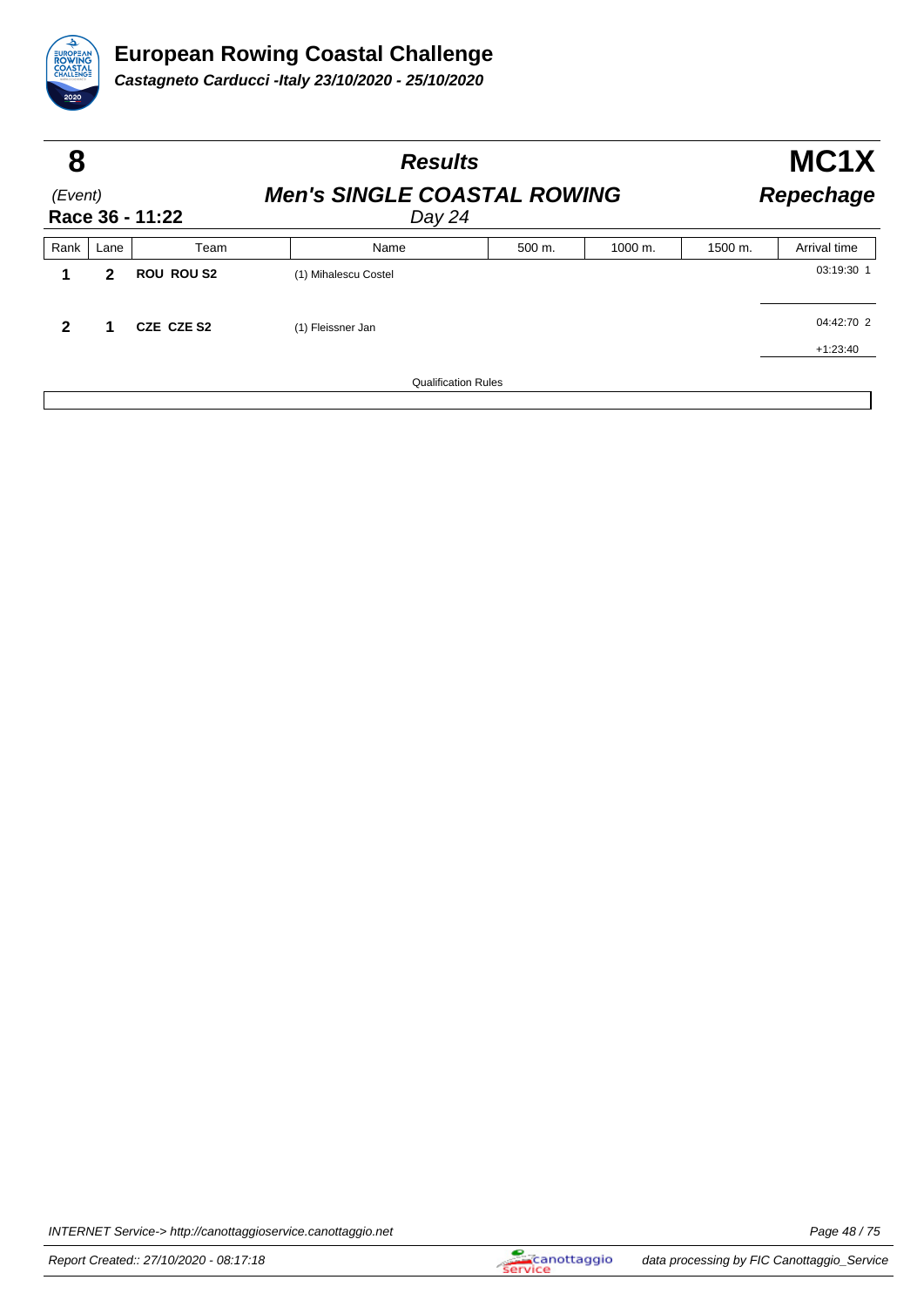

| 11                         |      |              | <b>Results</b>                                 |                | JMC1X   |         |              |
|----------------------------|------|--------------|------------------------------------------------|----------------|---------|---------|--------------|
| (Event)<br>Race 56 - 11:24 |      |              | <b>J Men's SINGLE COASTAL ROWING</b><br>Day 24 | <b>Final B</b> |         |         |              |
| Rank                       | Lane | Team         | Name                                           | 500 m.         | 1000 m. | 1500 m. | Arrival time |
|                            | 2    | AUT 2 AUT J3 | (1) Mair Mathias                               |                |         |         | 03:01:70 1   |
|                            |      | CZE CZE J3   | (1) Oppitz Jiri                                |                |         |         | 03:02:90 2   |
|                            |      |              |                                                |                |         |         | $+0:01:20$   |

INTERNET Service-> http://canottaggioservice.canottaggio.net **Page 49/75**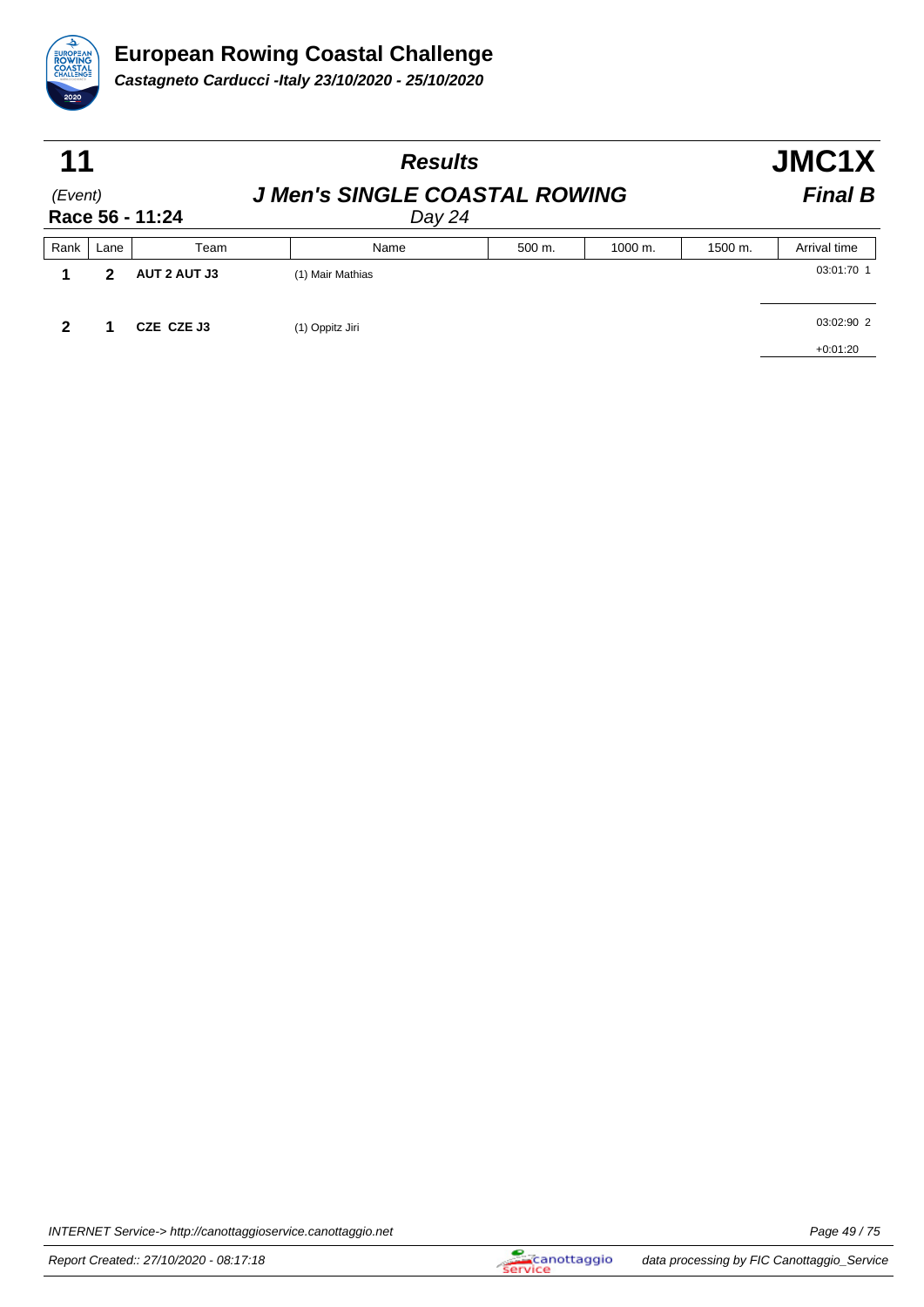

| 8                          |      |                     | <b>Results</b>                               | MC1X   |                  |         |              |
|----------------------------|------|---------------------|----------------------------------------------|--------|------------------|---------|--------------|
| (Event)<br>Race 37 - 11:29 |      |                     | <b>Men's SINGLE COASTAL ROWING</b><br>Day 24 |        | <b>Repechage</b> |         |              |
| Rank                       | Lane | Team                | Name                                         | 500 m. | 1000 m.          | 1500 m. | Arrival time |
|                            | 1    | <b>ROU 2 ROU S2</b> | (1) Cojocaru Cristian                        |        |                  |         | 02:57:30 1   |
| $\mathbf{2}$               | 2    | <b>ISR ISR S2</b>   | (1) Fridman Dani                             |        |                  |         | 03:23:20 2   |
|                            |      |                     |                                              |        |                  |         | $+0:25:90$   |
|                            |      |                     | <b>Qualification Rules</b>                   |        |                  |         |              |

INTERNET Service-> http://canottaggioservice.canottaggio.net **Page 50** / 75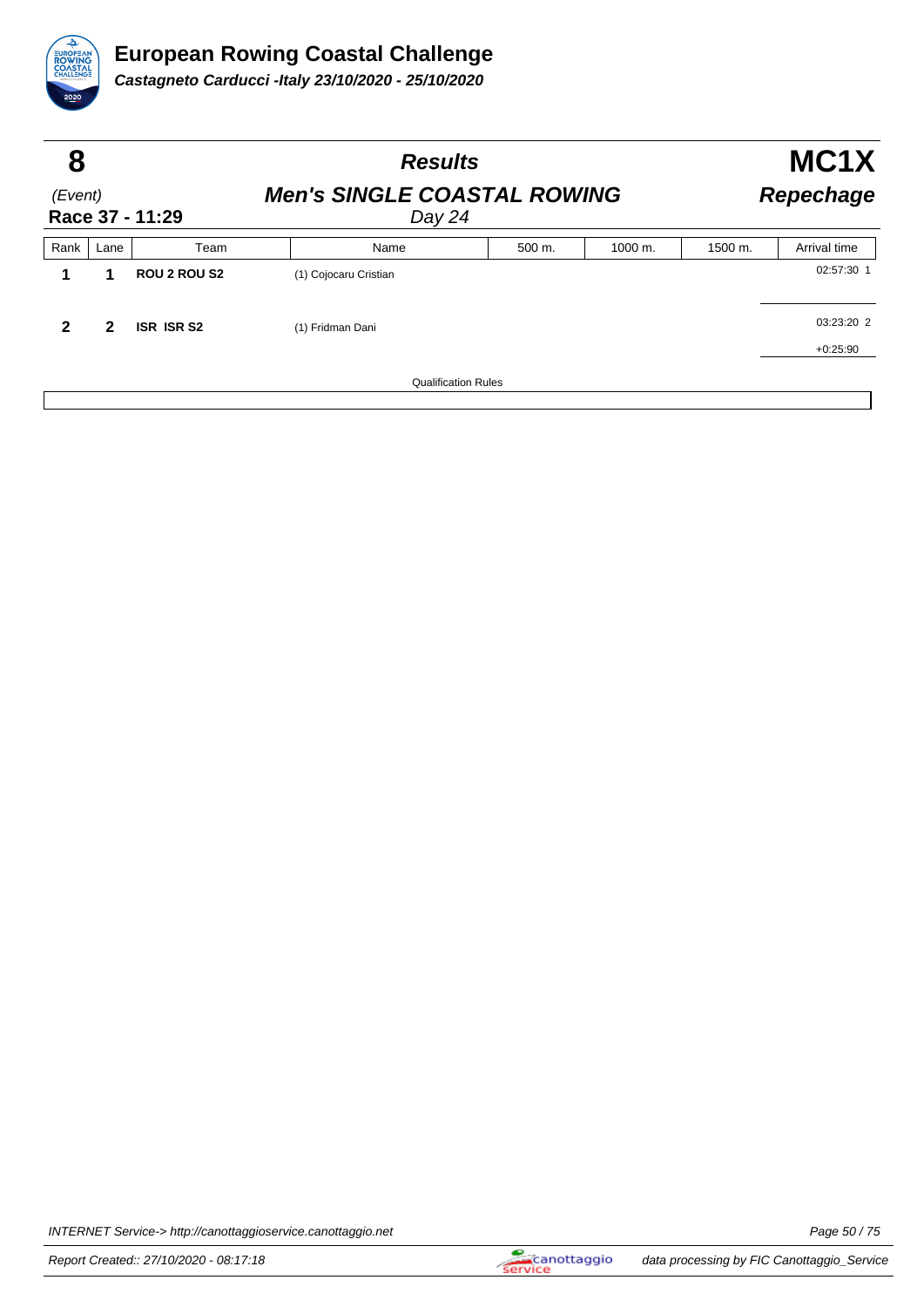

| 11                         |      |            | <b>Results</b>        |                                                | JMC1X   |         |              |  |  |
|----------------------------|------|------------|-----------------------|------------------------------------------------|---------|---------|--------------|--|--|
| (Event)<br>Race 57 - 11:31 |      |            |                       | <b>J Men's SINGLE COASTAL ROWING</b><br>Day 24 |         |         |              |  |  |
| Rank                       | Lane | Team       | Name                  | 500 m.                                         | 1000 m. | 1500 m. | Arrival time |  |  |
|                            | 2    | AUT AUT J3 | (1) Drienko Peter     |                                                |         |         | 03:23:10 1   |  |  |
|                            |      | ITA ITA J3 | (1) Polleri Francesco |                                                |         |         | 03:26:10 2   |  |  |
|                            |      |            |                       |                                                |         |         | $+0:03:00$   |  |  |

INTERNET Service-> http://canottaggioservice.canottaggio.net **Page 51/75**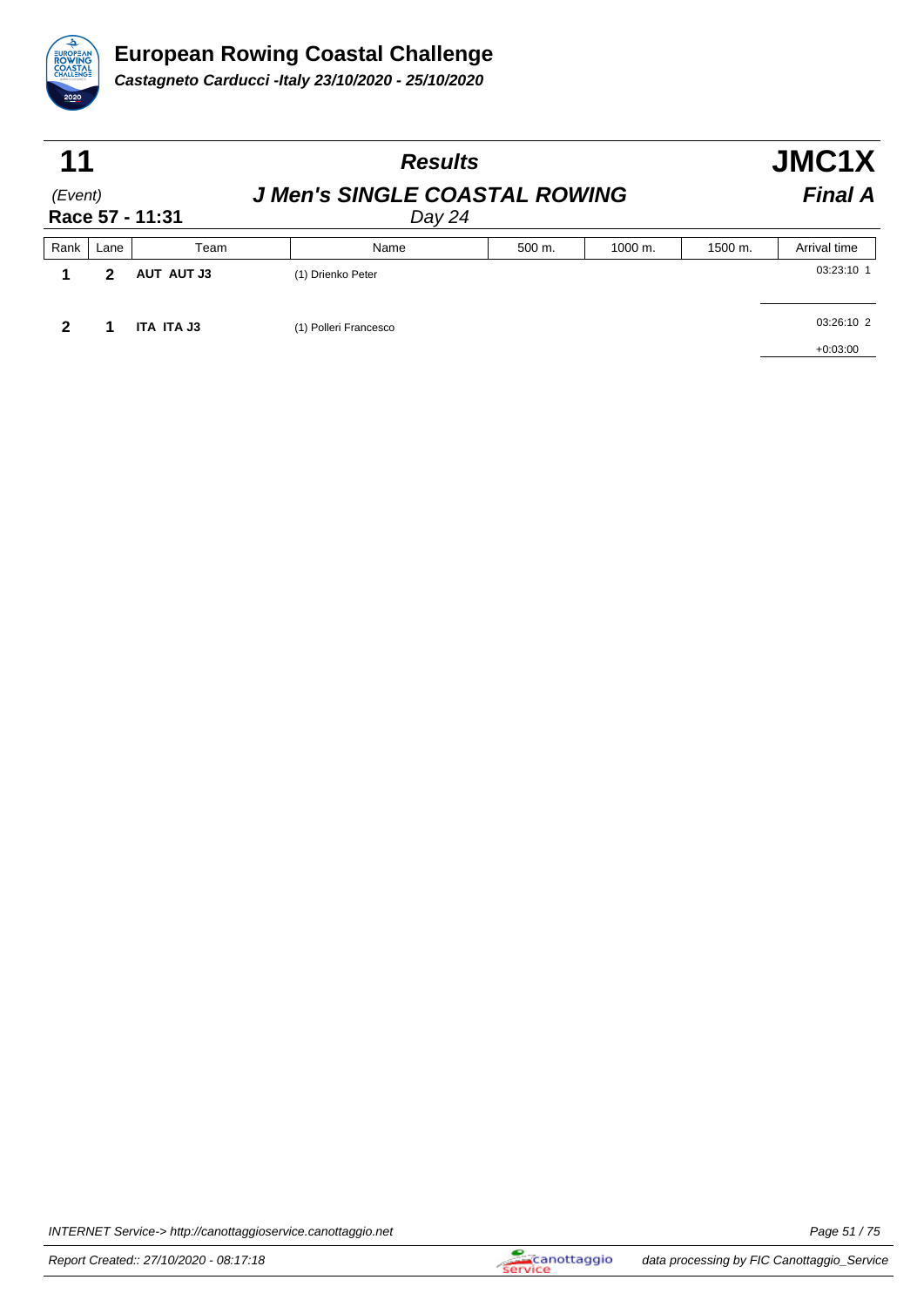

|                            |      |                                              | <b>Results</b> |        | MC <sub>1</sub> X  |         |              |
|----------------------------|------|----------------------------------------------|----------------|--------|--------------------|---------|--------------|
| (Event)<br>Race 38 - 11:36 |      | <b>Men's SINGLE COASTAL ROWING</b><br>Day 24 |                |        |                    |         | Repechage    |
| Rank                       | Lane | Team                                         | Name           | 500 m. | $1000 \text{ m}$ . | 1500 m. | Arrival time |

INTERNET Service-> http://canottaggioservice.canottaggio.net **Page 52** / 75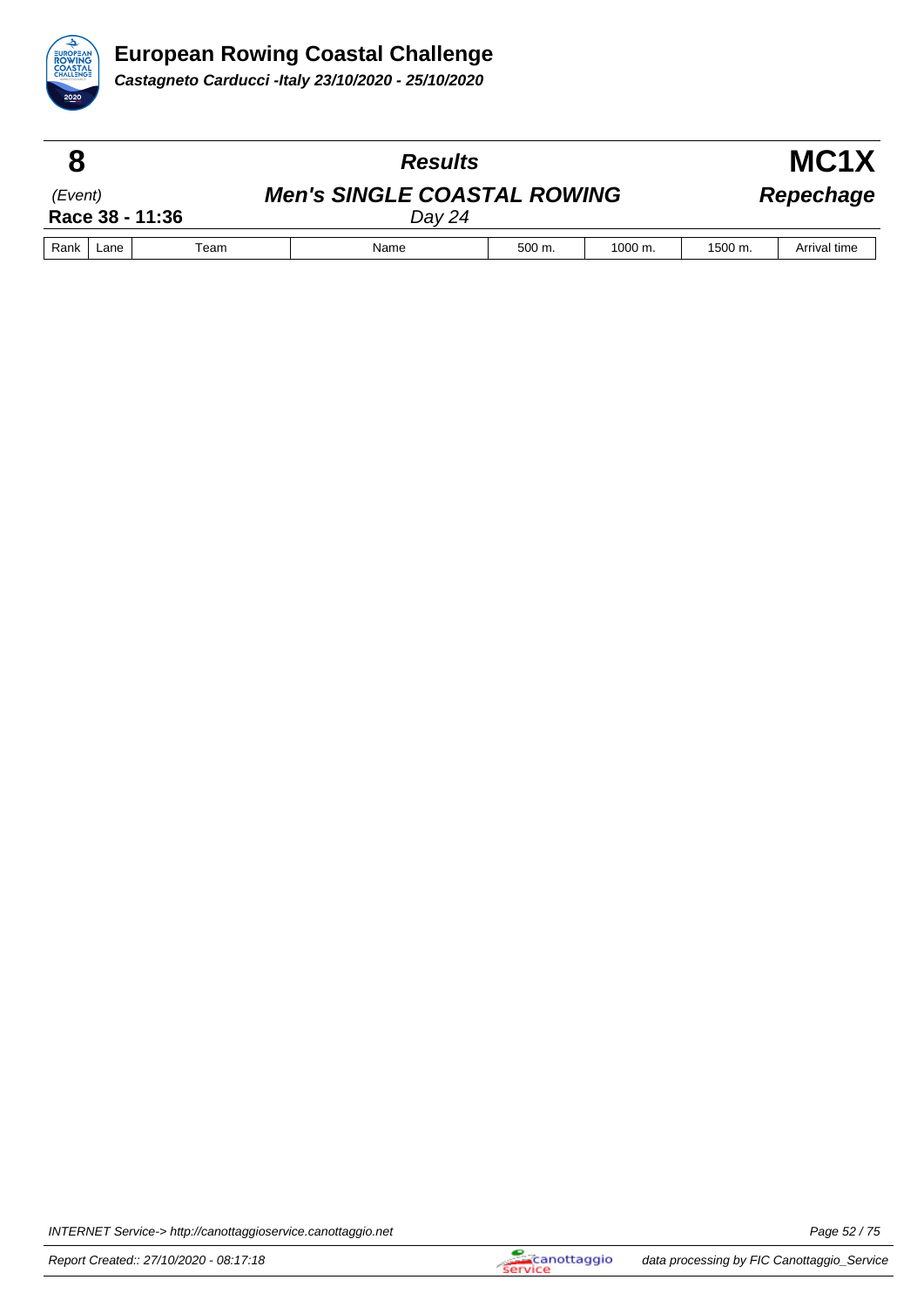

|                            |      |      | <b>Results</b>                               |        |         |         | MC <sub>1</sub> X |
|----------------------------|------|------|----------------------------------------------|--------|---------|---------|-------------------|
| (Event)<br>Race 39 - 11:43 |      |      | <b>Men's SINGLE COASTAL ROWING</b><br>Day 24 |        |         |         | Repechage         |
| Rank                       | Lane | Team | Name                                         | 500 m. | 1000 m. | 1500 m. | Arrival time      |

INTERNET Service-> http://canottaggioservice.canottaggio.net **Page 53/75**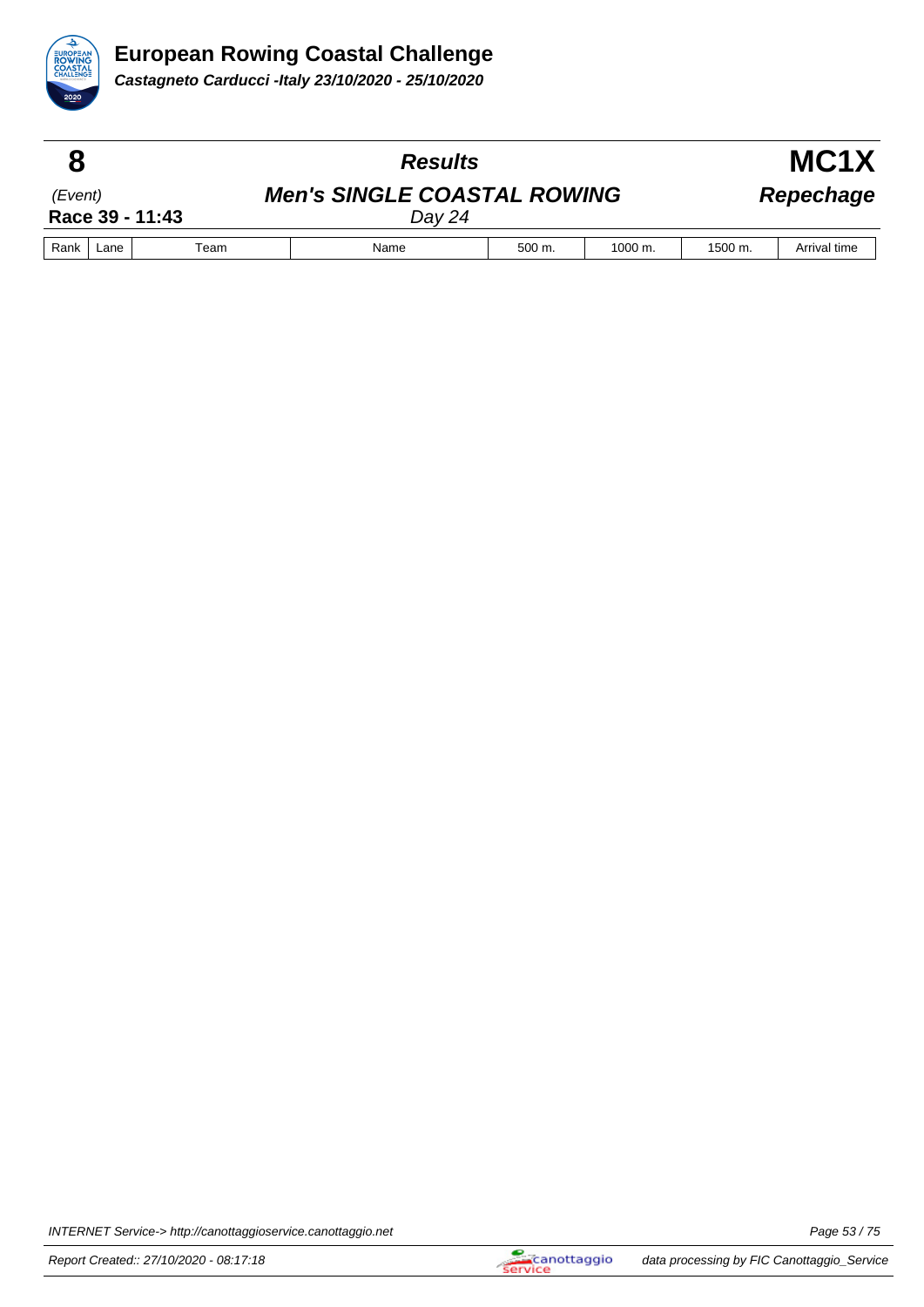

|                            |      |      | <b>Results</b>                               |        |                      |           | MC <sub>1</sub> X |  |  |
|----------------------------|------|------|----------------------------------------------|--------|----------------------|-----------|-------------------|--|--|
| (Event)<br>Race 40 - 11:50 |      |      | <b>Men's SINGLE COASTAL ROWING</b><br>Dav 24 |        |                      | Repechage |                   |  |  |
| Rank                       | Lane | Team | Name                                         | 500 m. | $1000 \; \text{m}$ . | 1500 m.   | Arrival time      |  |  |

INTERNET Service-> http://canottaggioservice.canottaggio.net **Page 54/75**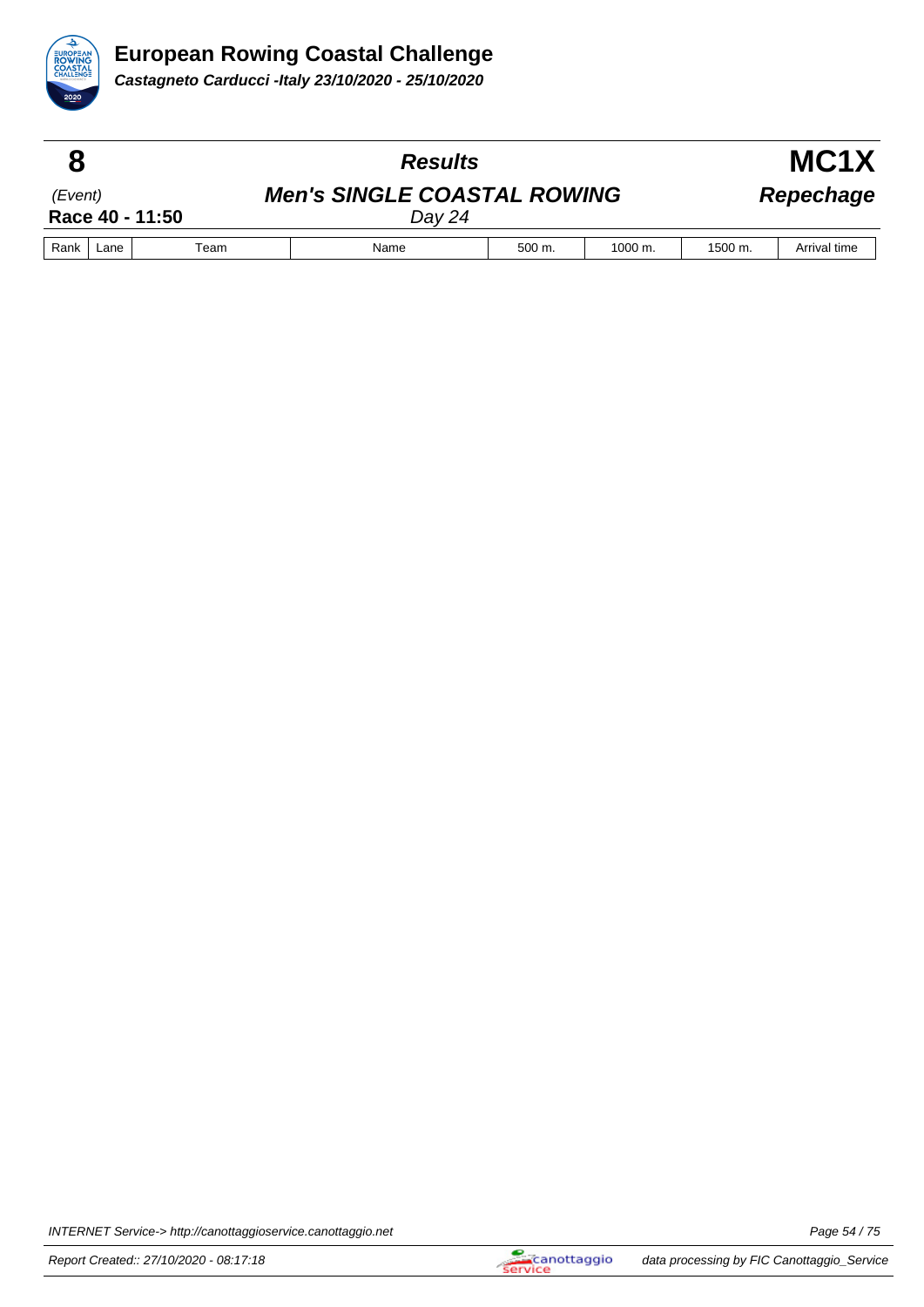

|                            |      |      | <b>Results</b>                               |        |                      |           | MC <sub>1</sub> X |
|----------------------------|------|------|----------------------------------------------|--------|----------------------|-----------|-------------------|
| (Event)<br>Race 41 - 11:57 |      |      | <b>Men's SINGLE COASTAL ROWING</b><br>Dav 24 |        |                      | Repechage |                   |
| Rank                       | Lane | Team | Name                                         | 500 m. | $1000 \; \text{m}$ . | 1500 m.   | Arrival time      |

INTERNET Service-> http://canottaggioservice.canottaggio.net **Page 55** / 75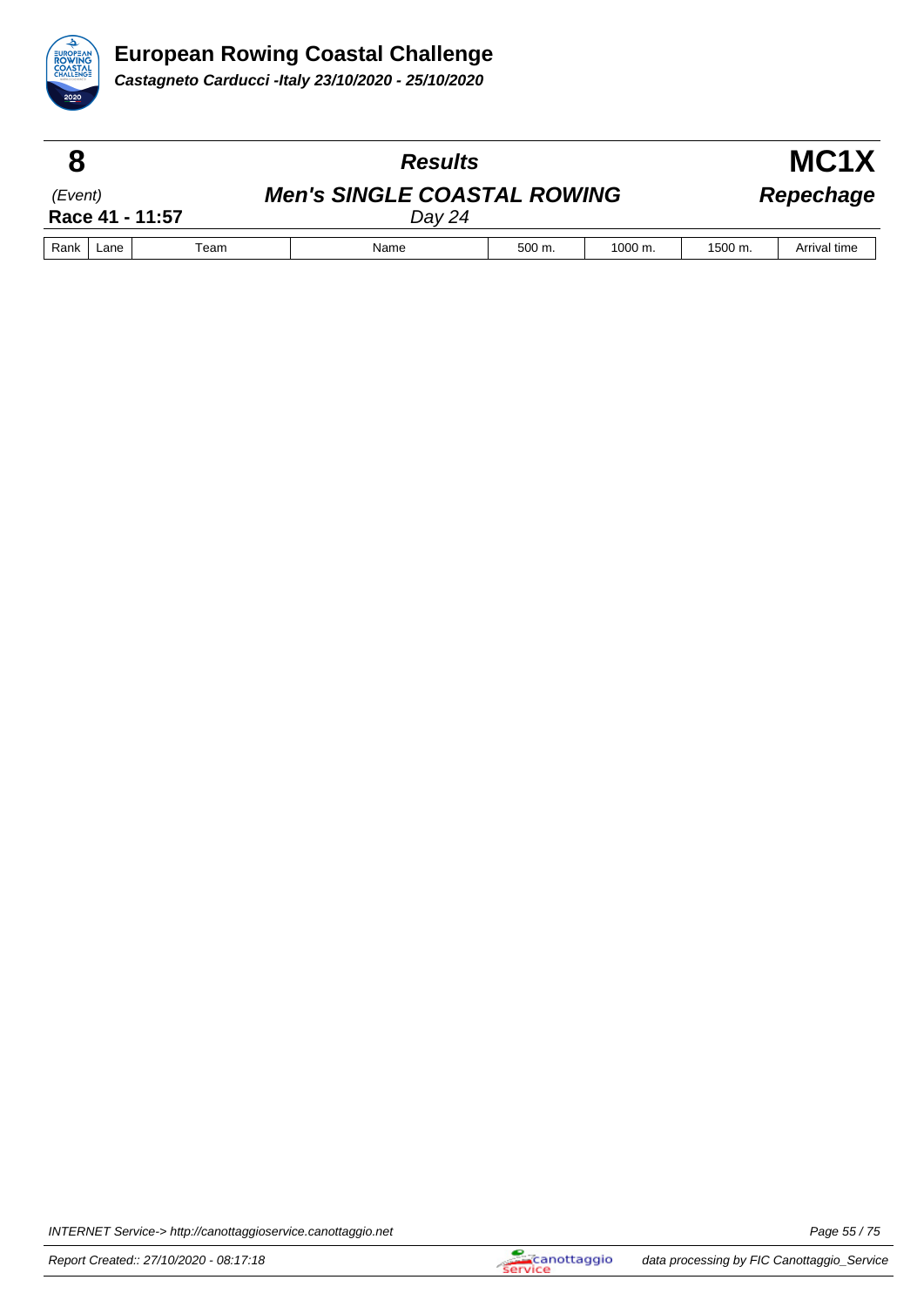

| 10                         |      |      | <b>Results</b>                             |             |                    | MixC2X  |                      |  |
|----------------------------|------|------|--------------------------------------------|-------------|--------------------|---------|----------------------|--|
| (Event)<br>Race 46 - 16:00 |      |      | <b>Mix DOUBLE COASTAL ROWING</b><br>Day 24 |             |                    |         | <b>Quarter Final</b> |  |
| Rank                       | Lane | Team | Name                                       | $500 \; m.$ | $1000 \text{ m}$ . | 1500 m. | Arrival time         |  |

INTERNET Service-> http://canottaggioservice.canottaggio.net **Page 56** / 75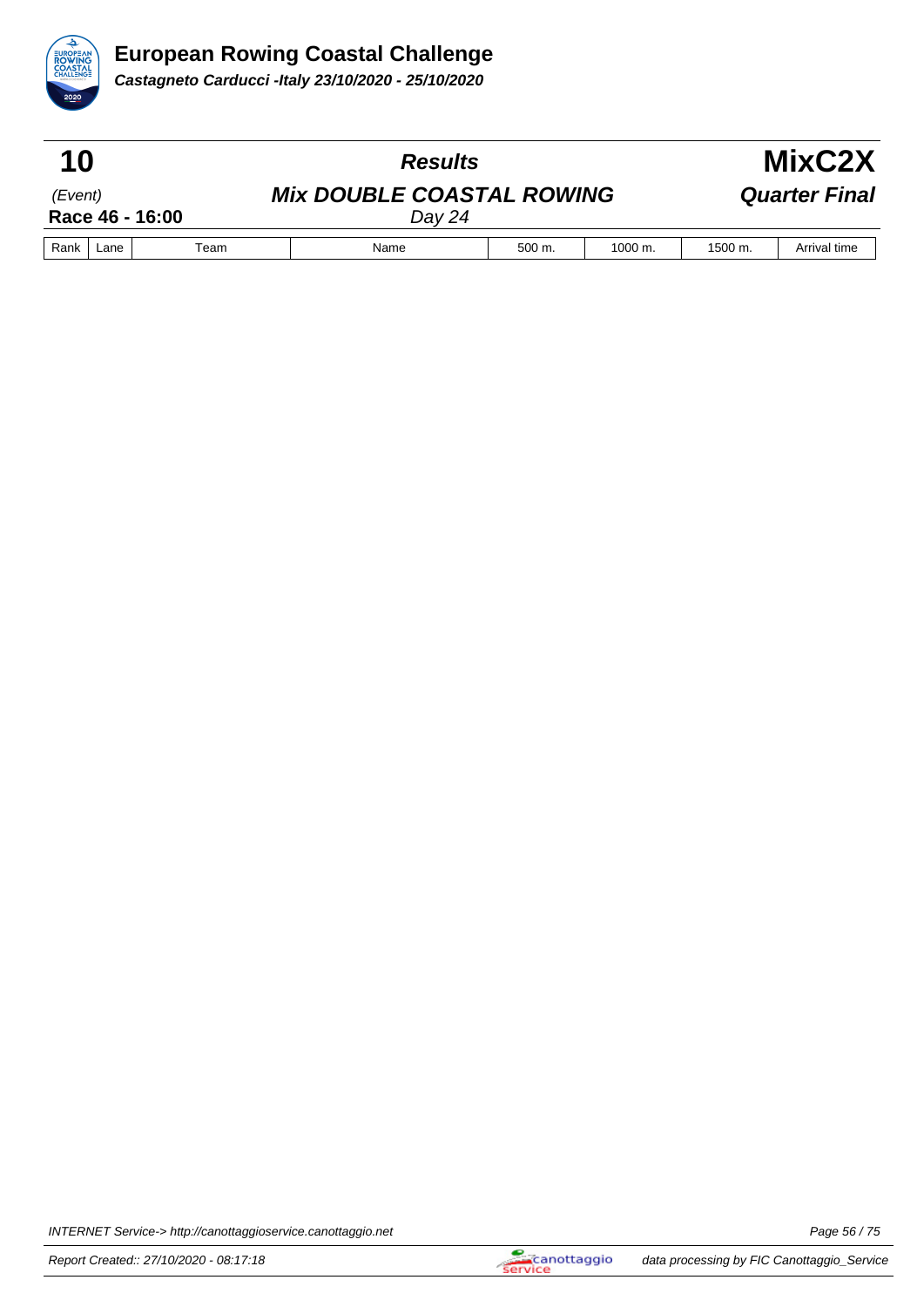

| 10                         |      |      | <b>Results</b>                             |             |                    | MixC2X  |                      |  |
|----------------------------|------|------|--------------------------------------------|-------------|--------------------|---------|----------------------|--|
| (Event)<br>Race 47 - 16:07 |      |      | <b>Mix DOUBLE COASTAL ROWING</b><br>Dav 24 |             |                    |         | <b>Quarter Final</b> |  |
| Rank                       | Lane | Team | Name                                       | $500 \; m.$ | $1000 \text{ m}$ . | 1500 m. | Arrival time         |  |

INTERNET Service-> http://canottaggioservice.canottaggio.net **Page 57/75**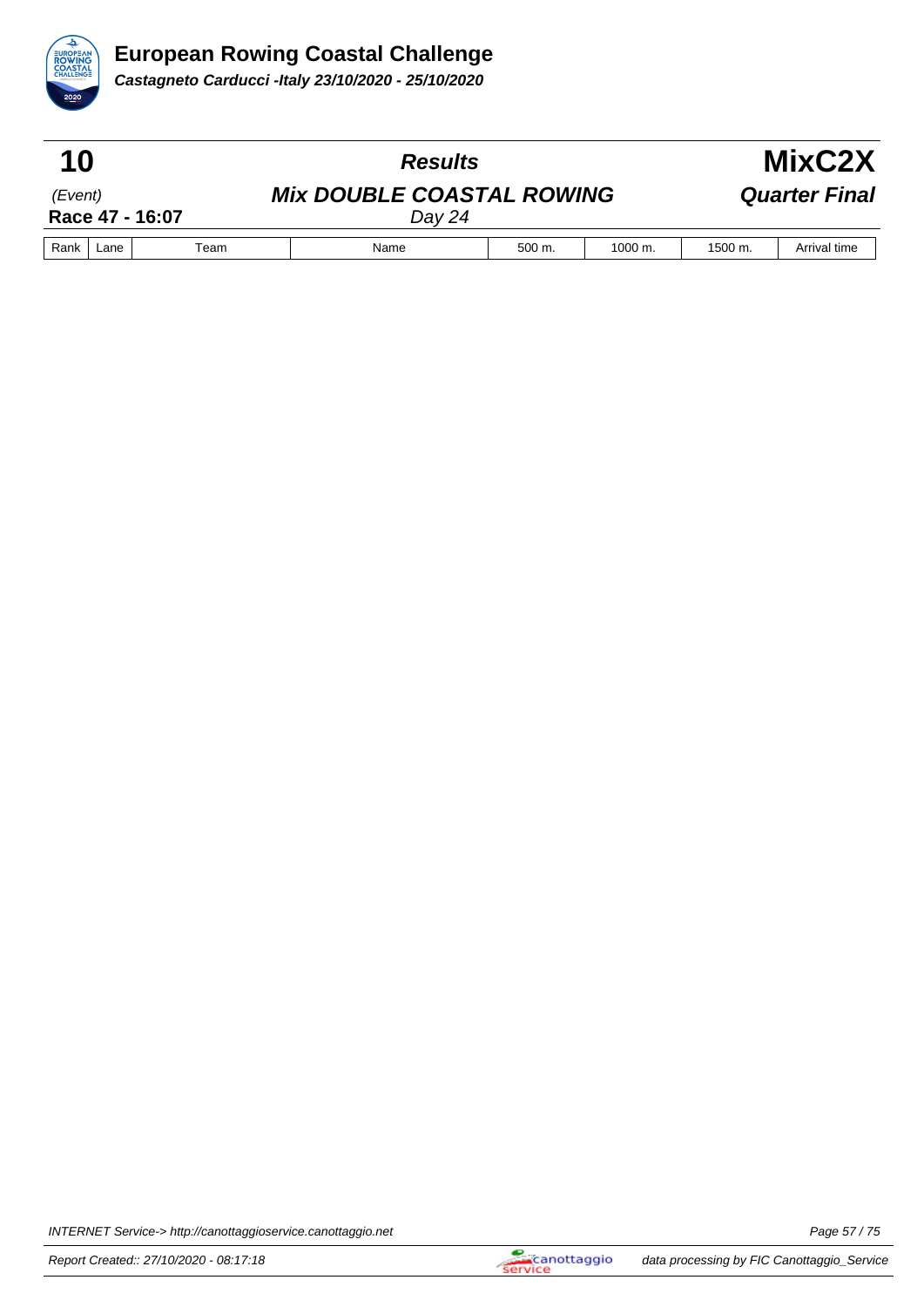

| 10                         |      |      | <b>Results</b>                             |             |                    | MixC2X  |                      |  |
|----------------------------|------|------|--------------------------------------------|-------------|--------------------|---------|----------------------|--|
| (Event)<br>Race 48 - 16:14 |      |      | <b>Mix DOUBLE COASTAL ROWING</b><br>Dav 24 |             |                    |         | <b>Quarter Final</b> |  |
| Rank                       | Lane | Team | Name                                       | $500 \; m.$ | $1000 \text{ m}$ . | 1500 m. | Arrival time         |  |

INTERNET Service-> http://canottaggioservice.canottaggio.net **Page 58** / 75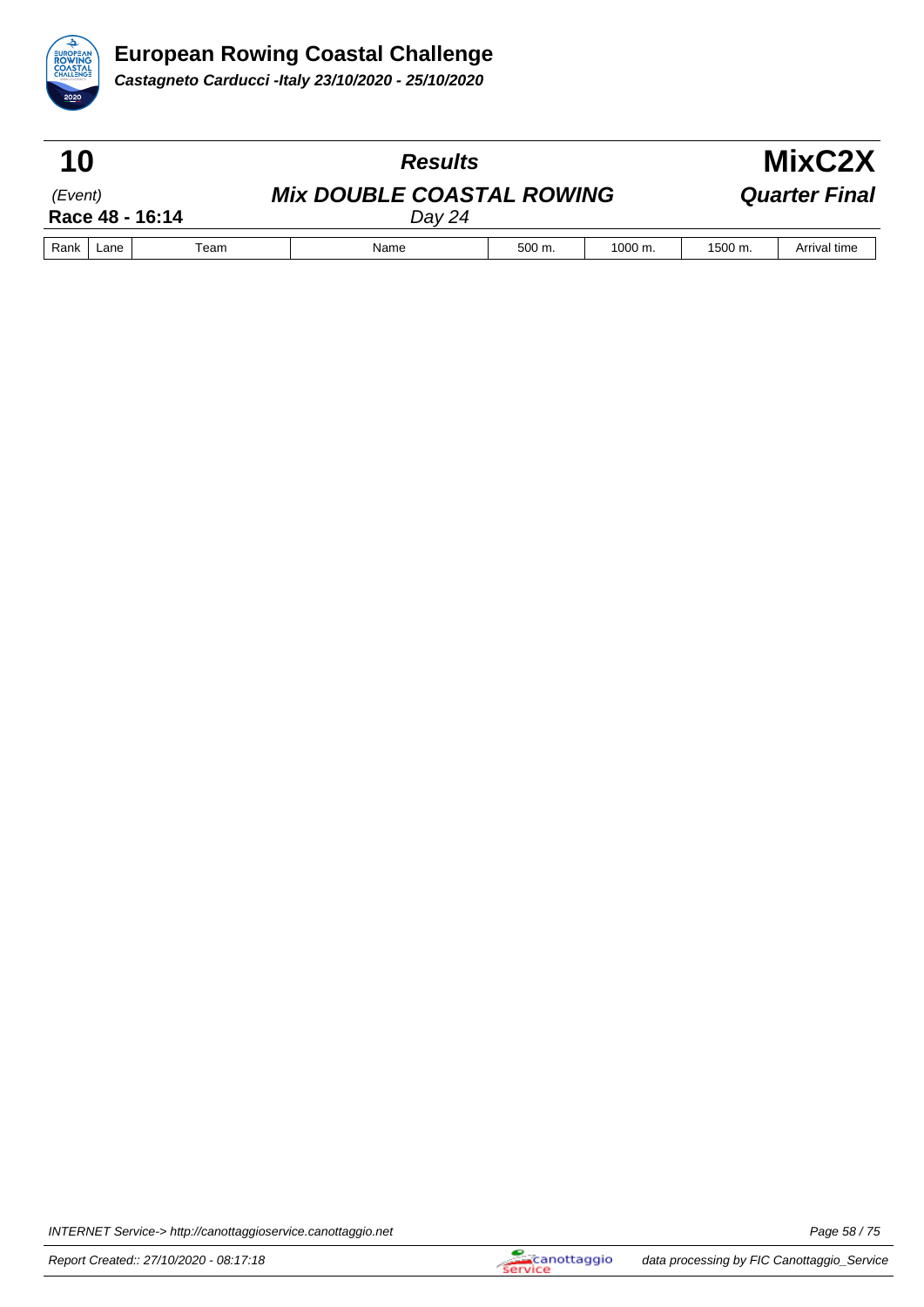

| 10                         |      |      | <b>Results</b>                             |             |                    | MixC2X  |                      |  |
|----------------------------|------|------|--------------------------------------------|-------------|--------------------|---------|----------------------|--|
| (Event)<br>Race 49 - 16:21 |      |      | <b>Mix DOUBLE COASTAL ROWING</b><br>Dav 24 |             |                    |         | <b>Quarter Final</b> |  |
| Rank                       | Lane | Team | Name                                       | $500 \; m.$ | $1000 \text{ m}$ . | 1500 m. | Arrival time         |  |

INTERNET Service-> http://canottaggioservice.canottaggio.net **Page 59/75**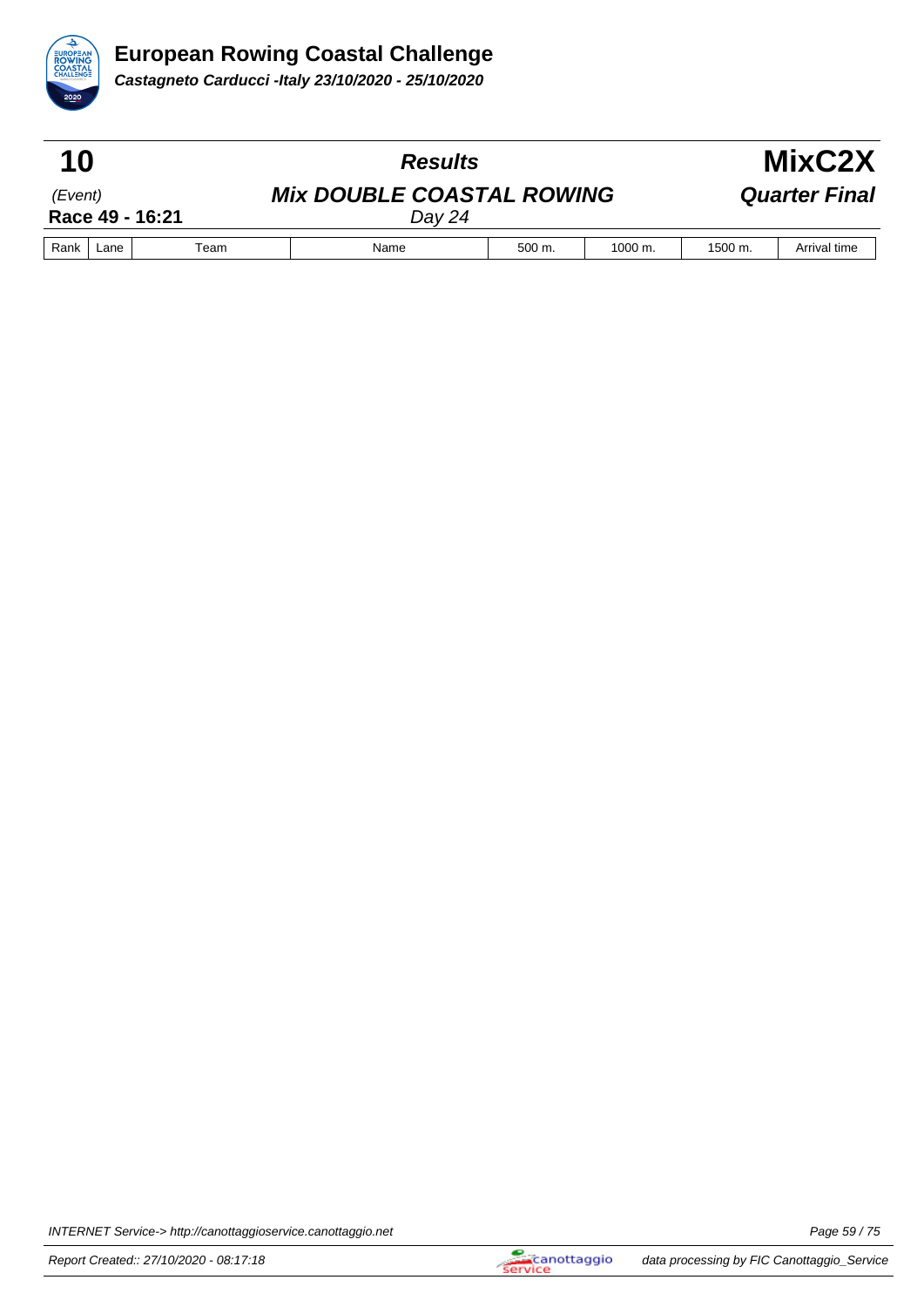

| 13                         |      |      | <b>Results</b>                               |             |                    |         | JMixC2X      |
|----------------------------|------|------|----------------------------------------------|-------------|--------------------|---------|--------------|
| (Event)<br>Race 58 - 07:30 |      |      | <b>J Mix DOUBLE COASTAL ROWING</b><br>Day 25 |             |                    |         | Semi final   |
| Rank                       | Lane | Team | Name                                         | $500 \; m.$ | $1000 \text{ m}$ . | 1500 m. | Arrival time |

INTERNET Service-> http://canottaggioservice.canottaggio.net **Page 60** / 75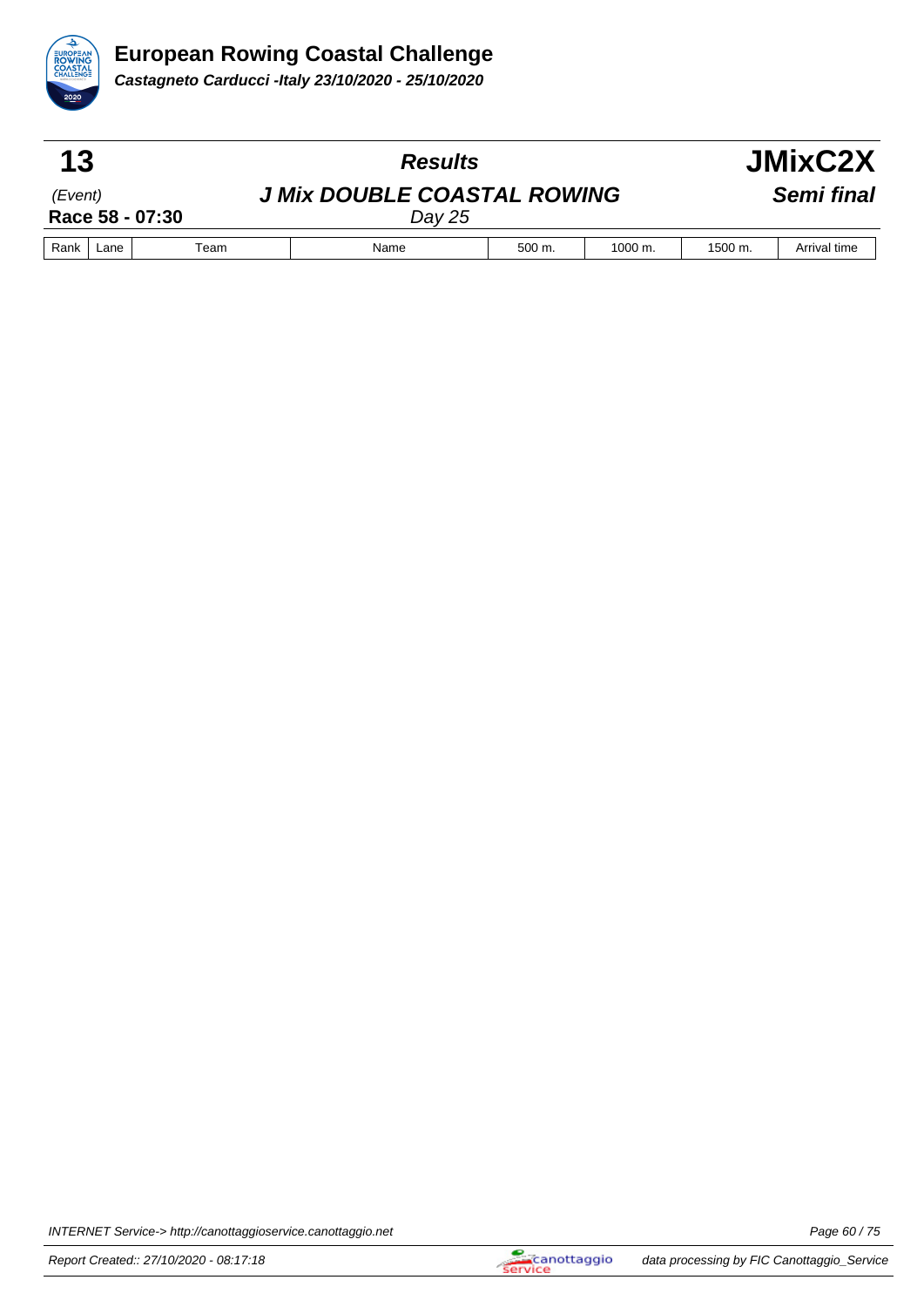

| 13                         |      |      | <b>Results</b>                               |             |                    |         | JMixC2X      |
|----------------------------|------|------|----------------------------------------------|-------------|--------------------|---------|--------------|
| (Event)<br>Race 59 - 07:35 |      |      | <b>J Mix DOUBLE COASTAL ROWING</b><br>Day 25 |             |                    |         | Semi final   |
| Rank                       | Lane | Team | Name                                         | $500 \; m.$ | $1000 \text{ m}$ . | 1500 m. | Arrival time |

INTERNET Service-> http://canottaggioservice.canottaggio.net **Page 61/75**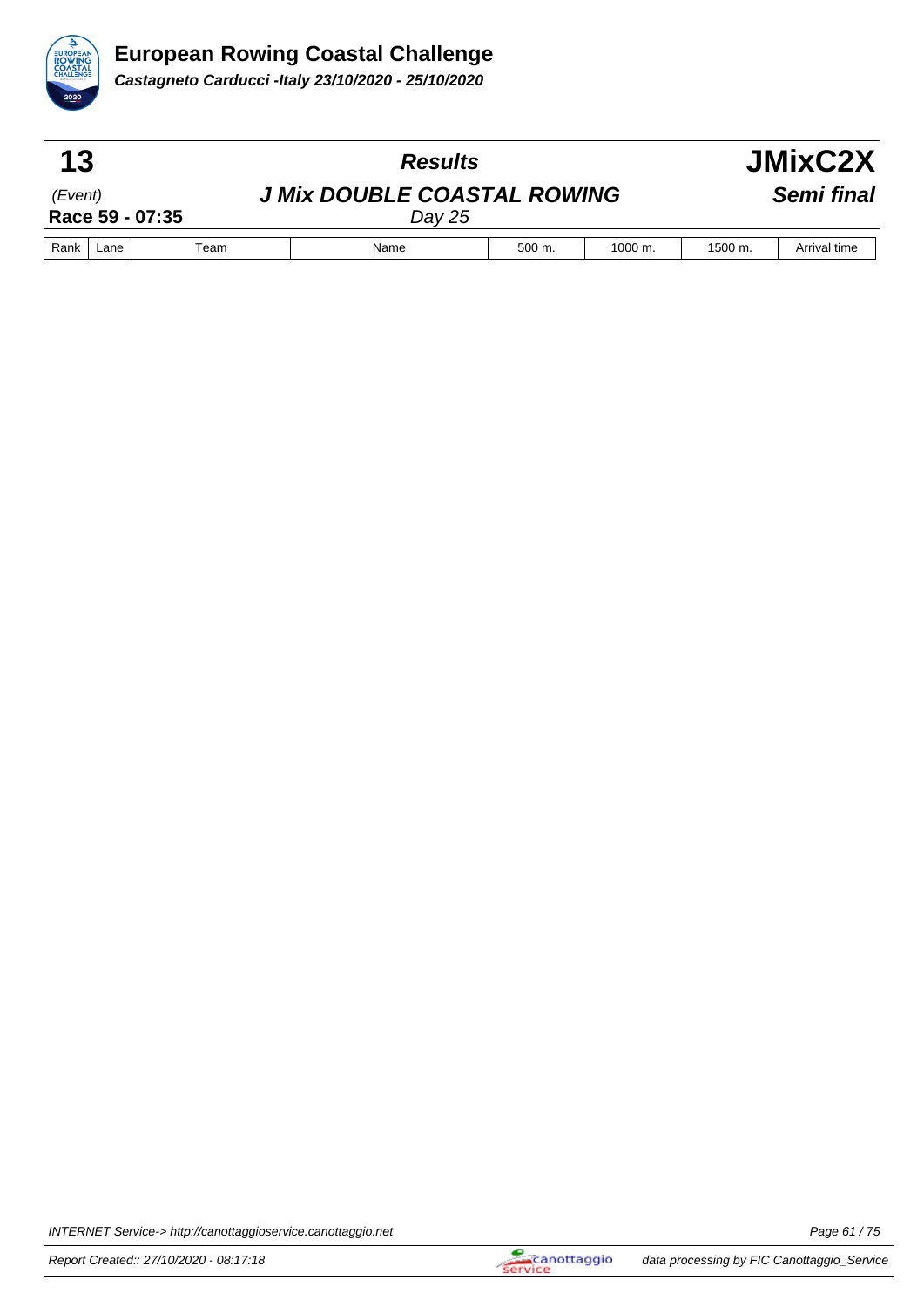

| 9       |      |                 | <b>Results</b>                                 |        |                      |         | WC1X         |  |
|---------|------|-----------------|------------------------------------------------|--------|----------------------|---------|--------------|--|
| (Event) |      | Race 62 - 07:40 | <b>Women's SINGLE COASTAL ROWING</b><br>Day 25 |        |                      |         | Semi final   |  |
| Rank    | Lane | Team            | Name                                           | 500 m. | $1000 \; \text{m}$ . | 1500 m. | Arrival time |  |

INTERNET Service-> http://canottaggioservice.canottaggio.net **Page 62 / 75** and Research Page 62 / 75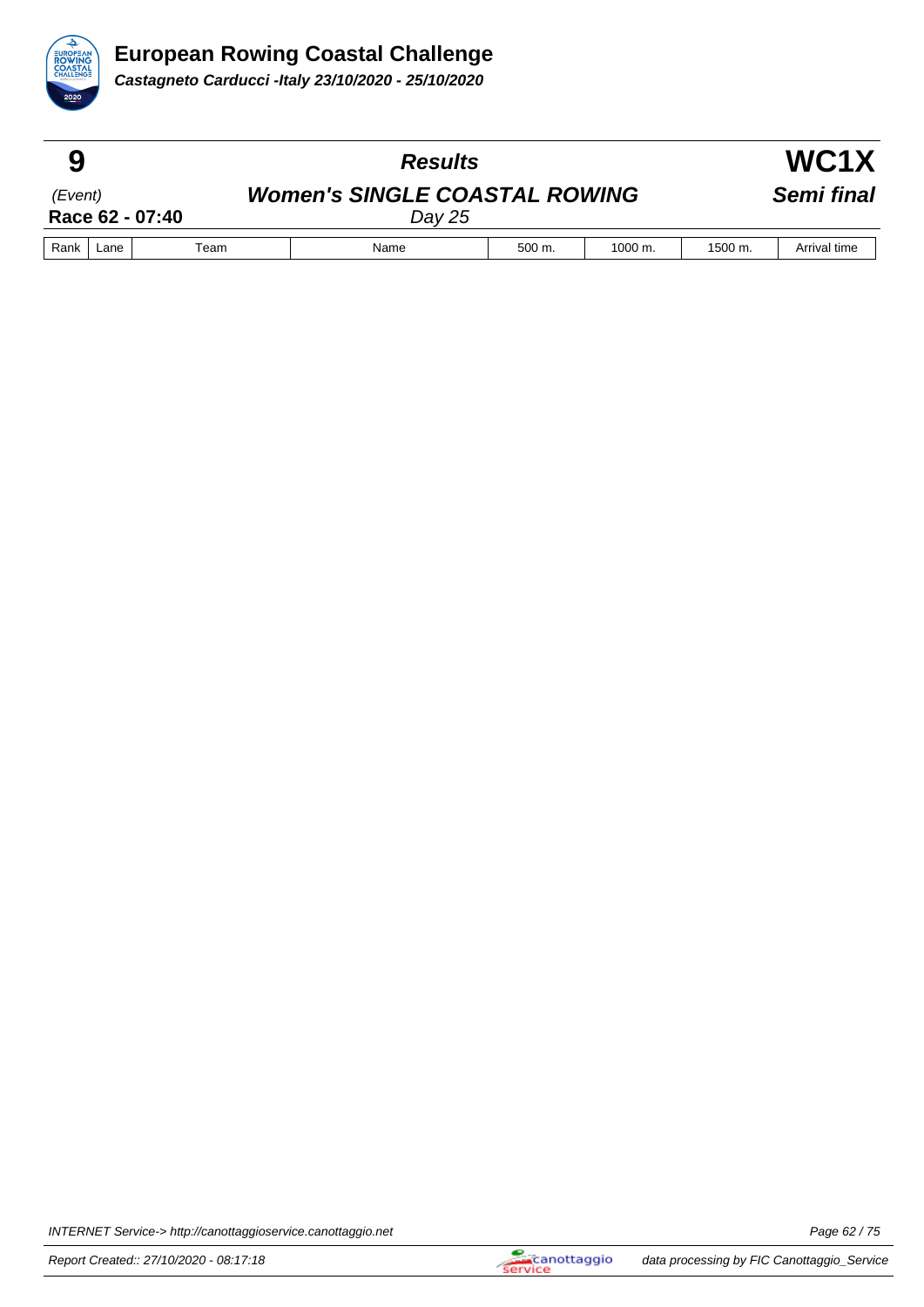

|         |      |                 | <b>Results</b>                                 |        |                      |         | WC1X         |
|---------|------|-----------------|------------------------------------------------|--------|----------------------|---------|--------------|
| (Event) |      | Race 63 - 07:45 | <b>Women's SINGLE COASTAL ROWING</b><br>Day 25 |        |                      |         | Semi final   |
| Rank    | Lane | Team            | Name                                           | 500 m. | $1000 \; \text{m}$ . | 1500 m. | Arrival time |

INTERNET Service-> http://canottaggioservice.canottaggio.net **Page 63/75**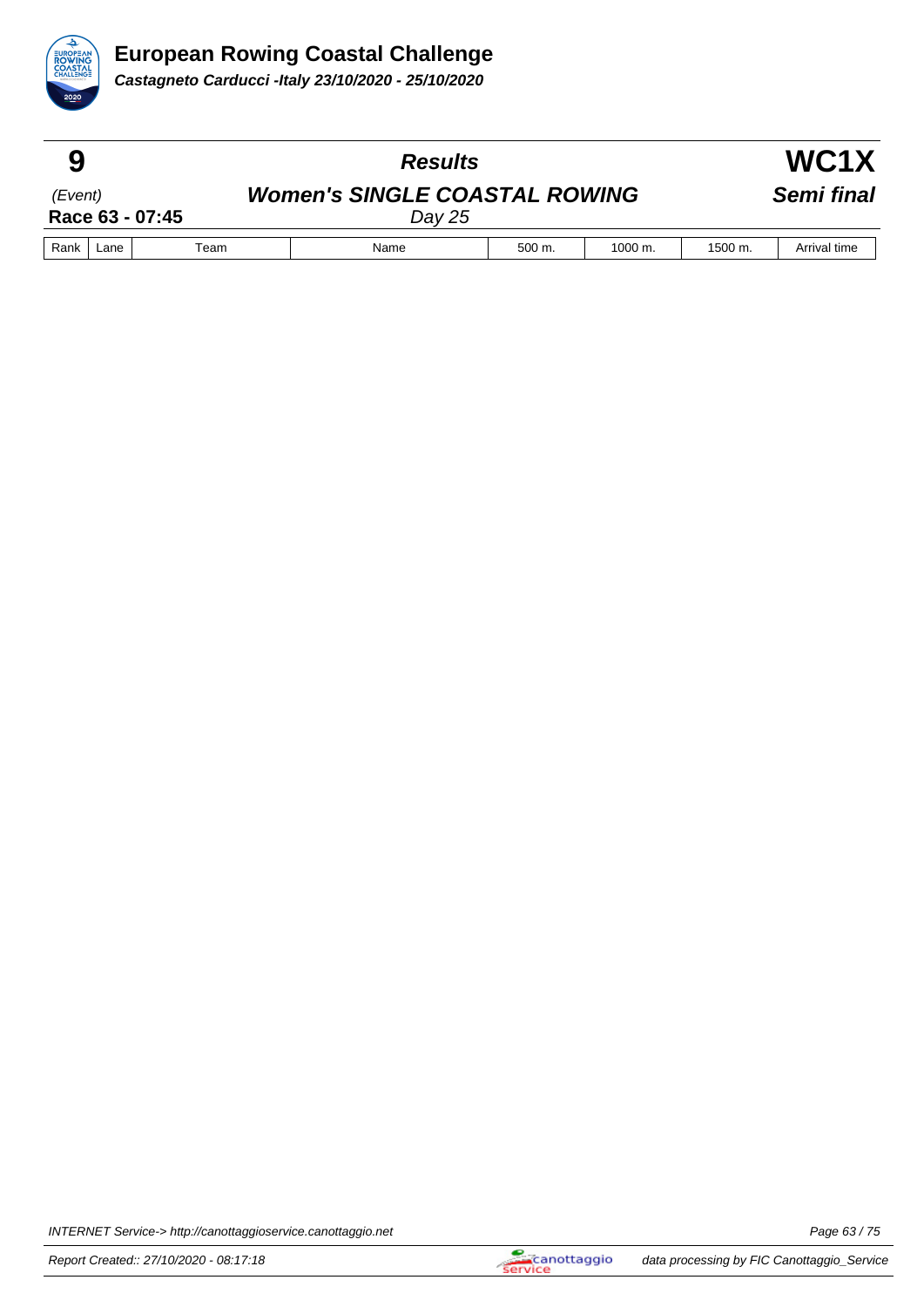

| 13      |      |                 | <b>Results</b>                               |        |              |         | JMixC2X        |
|---------|------|-----------------|----------------------------------------------|--------|--------------|---------|----------------|
| (Event) |      | Race 61 - 07:50 | <b>J Mix DOUBLE COASTAL ROWING</b><br>Day 25 |        |              |         | <b>Final A</b> |
| Rank    | Lane | Team            | Name                                         | 500 m. | $1000 \; m.$ | 1500 m. | Arrival time   |

INTERNET Service-> http://canottaggioservice.canottaggio.net **Page 64/75**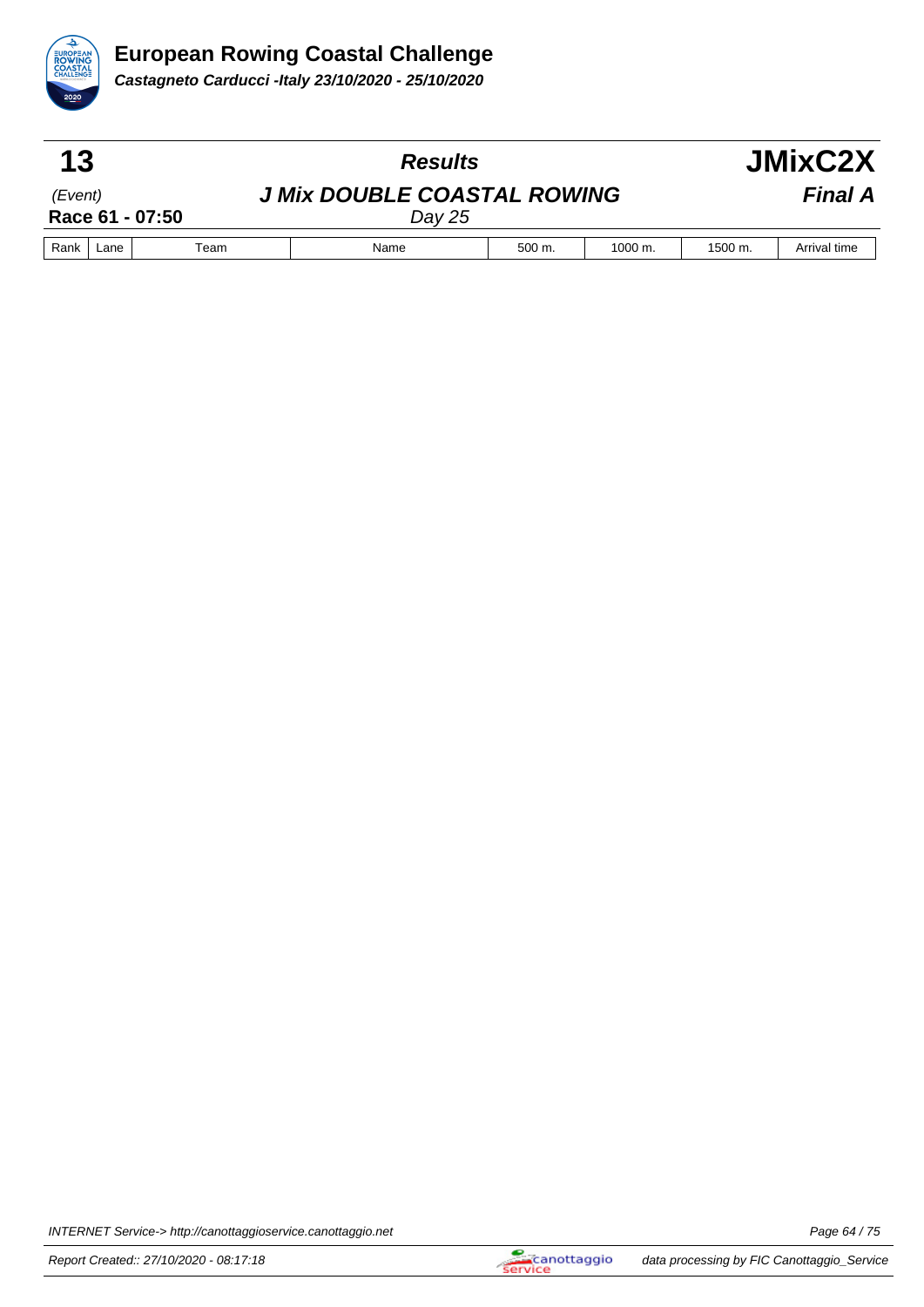

|         |      |                 | <b>Results</b>                                   |             |         |                    | WC1X           |
|---------|------|-----------------|--------------------------------------------------|-------------|---------|--------------------|----------------|
| (Event) |      | Race 65 - 07:57 | <b>Women's SINGLE COASTAL ROWING</b><br>Day $25$ |             |         |                    | <b>Final A</b> |
| Rank    | Lane | Team            | Name                                             | $500 \; m.$ | 1000 m. | $1500 \text{ m}$ . | Arrival time   |

INTERNET Service-> http://canottaggioservice.canottaggio.net **Page 65/75**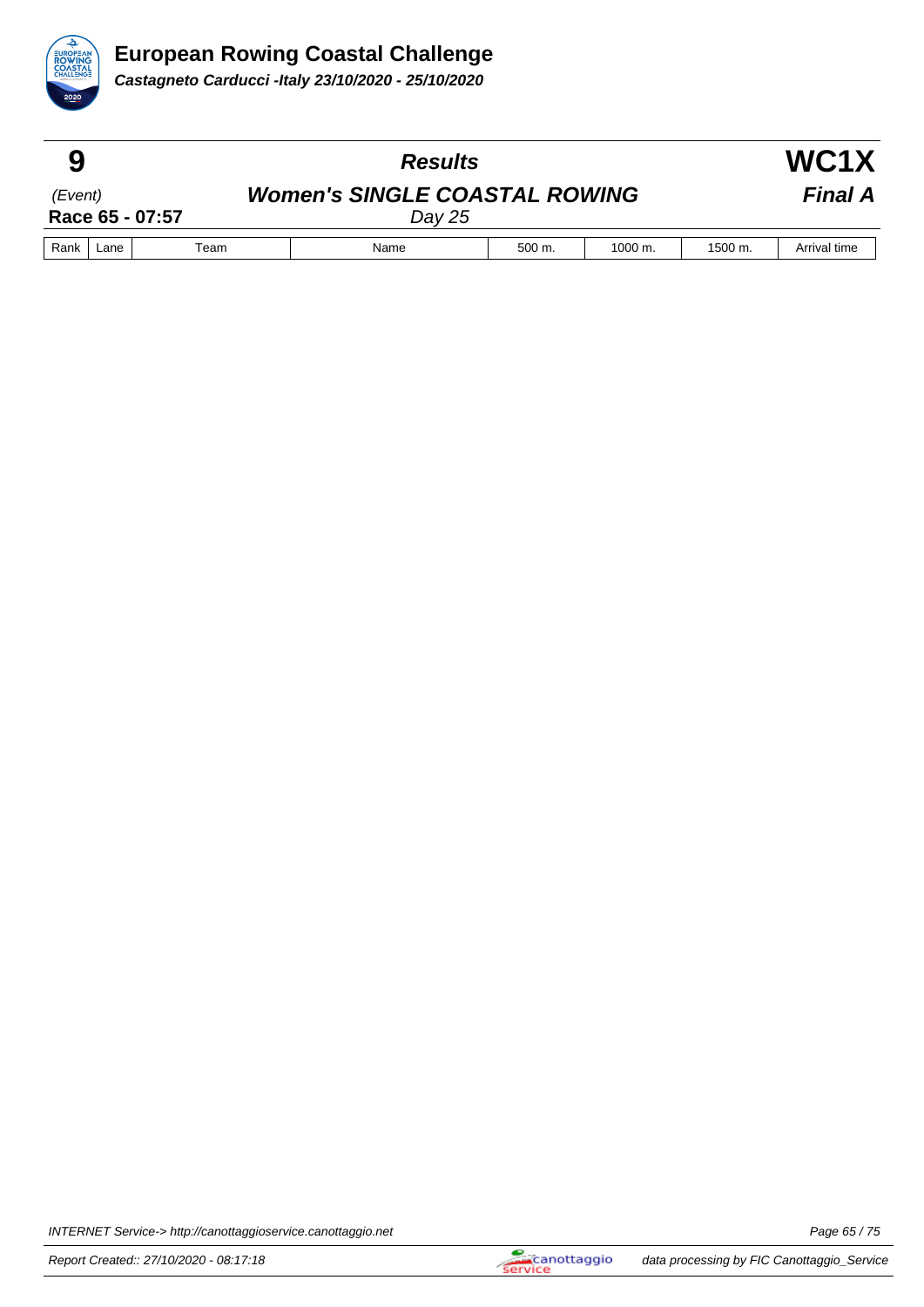

| 10                         |      |      | <b>Results</b>                             |             |                    | MixC2X     |              |  |
|----------------------------|------|------|--------------------------------------------|-------------|--------------------|------------|--------------|--|
| (Event)<br>Race 70 - 08:05 |      |      | <b>Mix DOUBLE COASTAL ROWING</b><br>Day 25 |             |                    | Semi final |              |  |
| Rank                       | Lane | Team | Name                                       | $500 \; m.$ | $1000 \text{ m}$ . | 1500 m.    | Arrival time |  |

INTERNET Service-> http://canottaggioservice.canottaggio.net **Page 66** / 75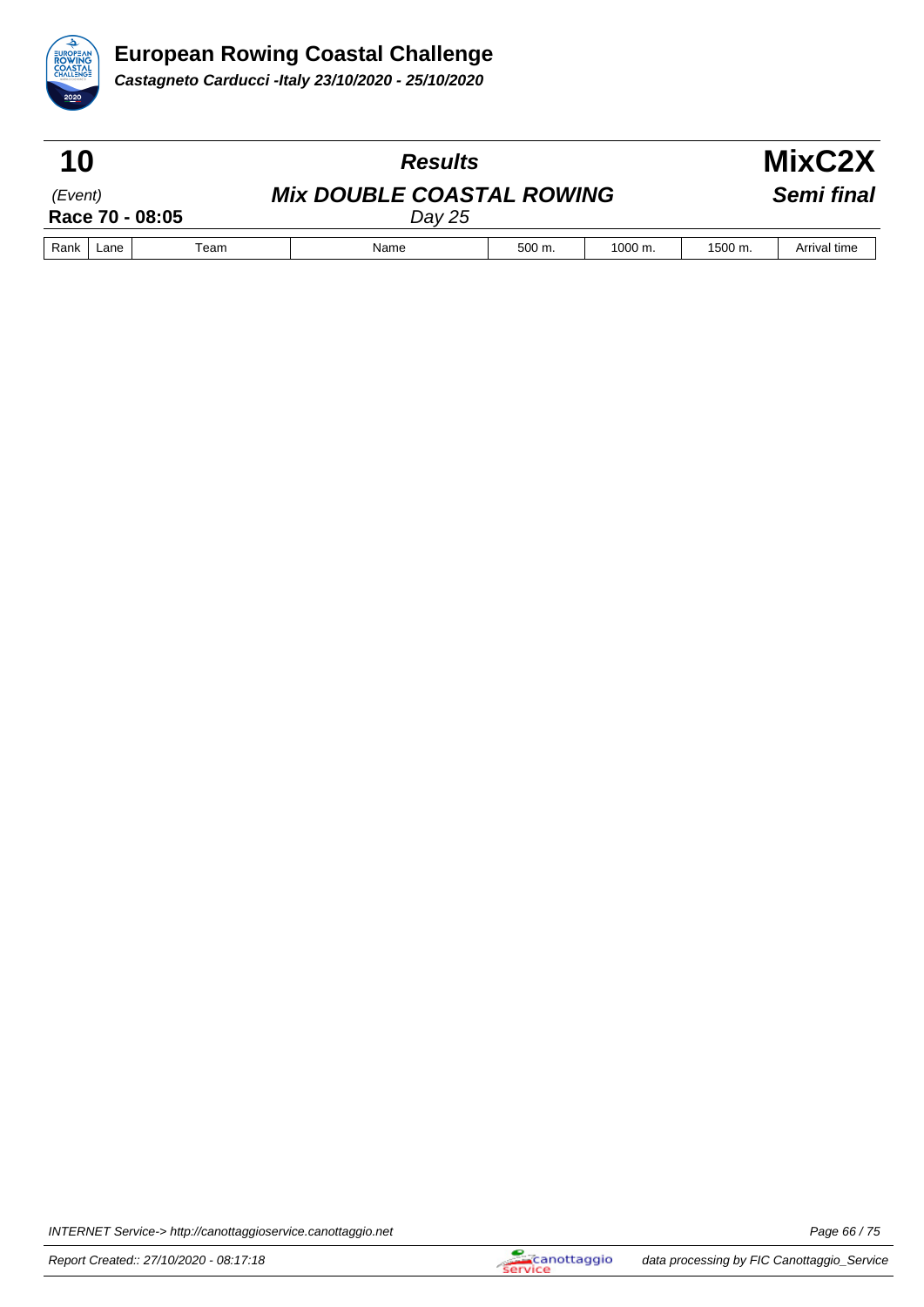

| 10                         |      |      | <b>Results</b>                             |             |                      |         | MixC2X       |
|----------------------------|------|------|--------------------------------------------|-------------|----------------------|---------|--------------|
| (Event)<br>Race 71 - 08:10 |      |      | <b>Mix DOUBLE COASTAL ROWING</b><br>Day 25 |             |                      |         | Semi final   |
| Rank                       | Lane | Team | Name                                       | $500 \; m.$ | $1000 \; \text{m}$ . | 1500 m. | Arrival time |

INTERNET Service-> http://canottaggioservice.canottaggio.net **Page 67/75**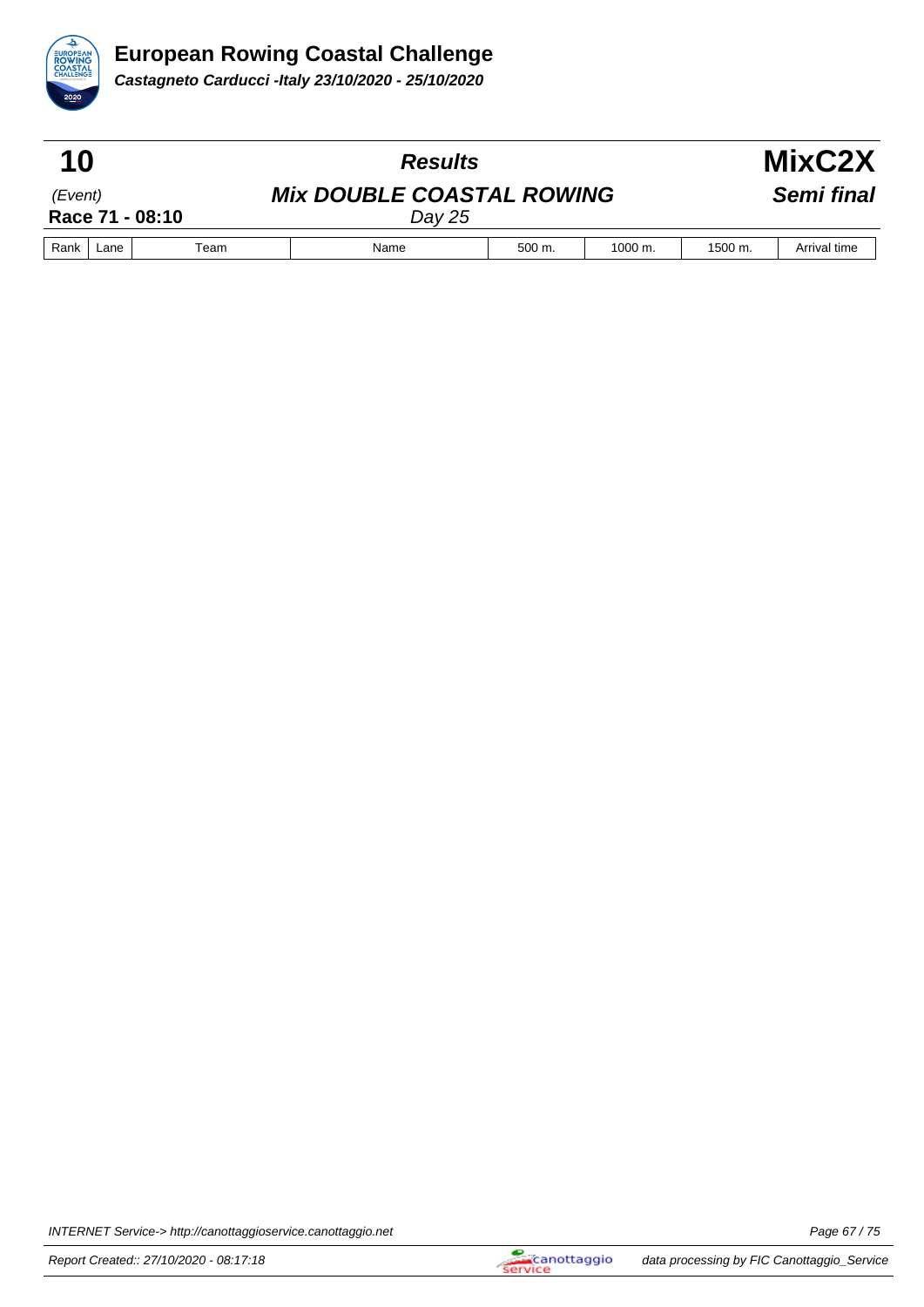

|                            |      |      | <b>Results</b>                               |        |              |                      | MC <sub>1</sub> X    |  |  |
|----------------------------|------|------|----------------------------------------------|--------|--------------|----------------------|----------------------|--|--|
| (Event)<br>Race 42 - 08:15 |      |      | <b>Men's SINGLE COASTAL ROWING</b><br>Day 25 |        |              |                      | <b>Quarter Final</b> |  |  |
| Rank                       | Lane | Team | Name                                         | 500 m. | $1000 \; m.$ | $1500 \; \text{m}$ . | Arrival time         |  |  |

INTERNET Service-> http://canottaggioservice.canottaggio.net **Page 68/75**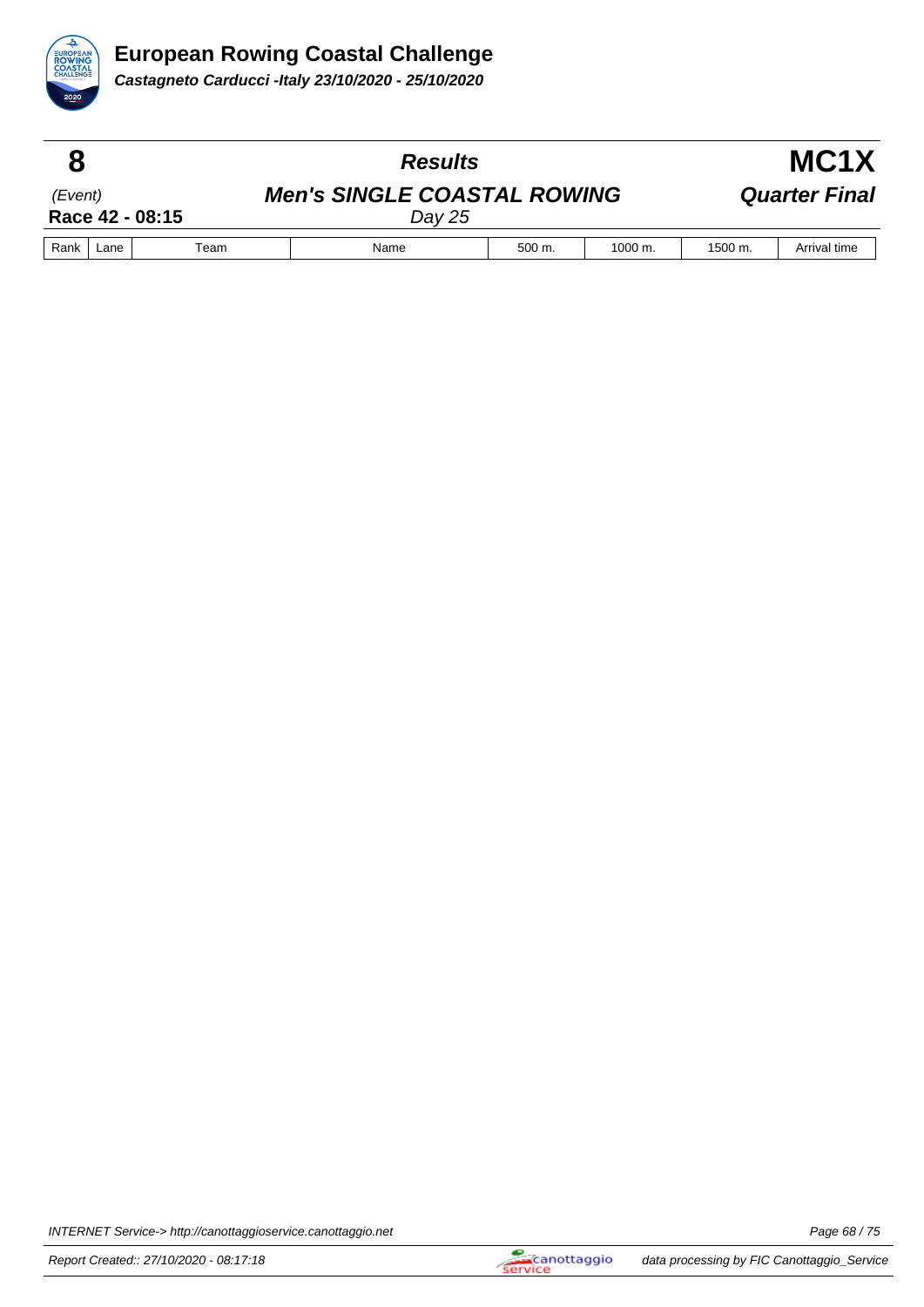

|                            |      |      | <b>Results</b>                                 |             |                      |                      | MC <sub>1</sub> X    |  |  |
|----------------------------|------|------|------------------------------------------------|-------------|----------------------|----------------------|----------------------|--|--|
| (Event)<br>Race 43 - 08:20 |      |      | <b>Men's SINGLE COASTAL ROWING</b><br>Day $25$ |             |                      |                      | <b>Quarter Final</b> |  |  |
| Rank                       | Lane | Team | Name                                           | $500 \; m.$ | $1000 \; \text{m}$ . | $1500 \; \text{m}$ . | Arrival time         |  |  |

INTERNET Service-> http://canottaggioservice.canottaggio.net **Page 69/75**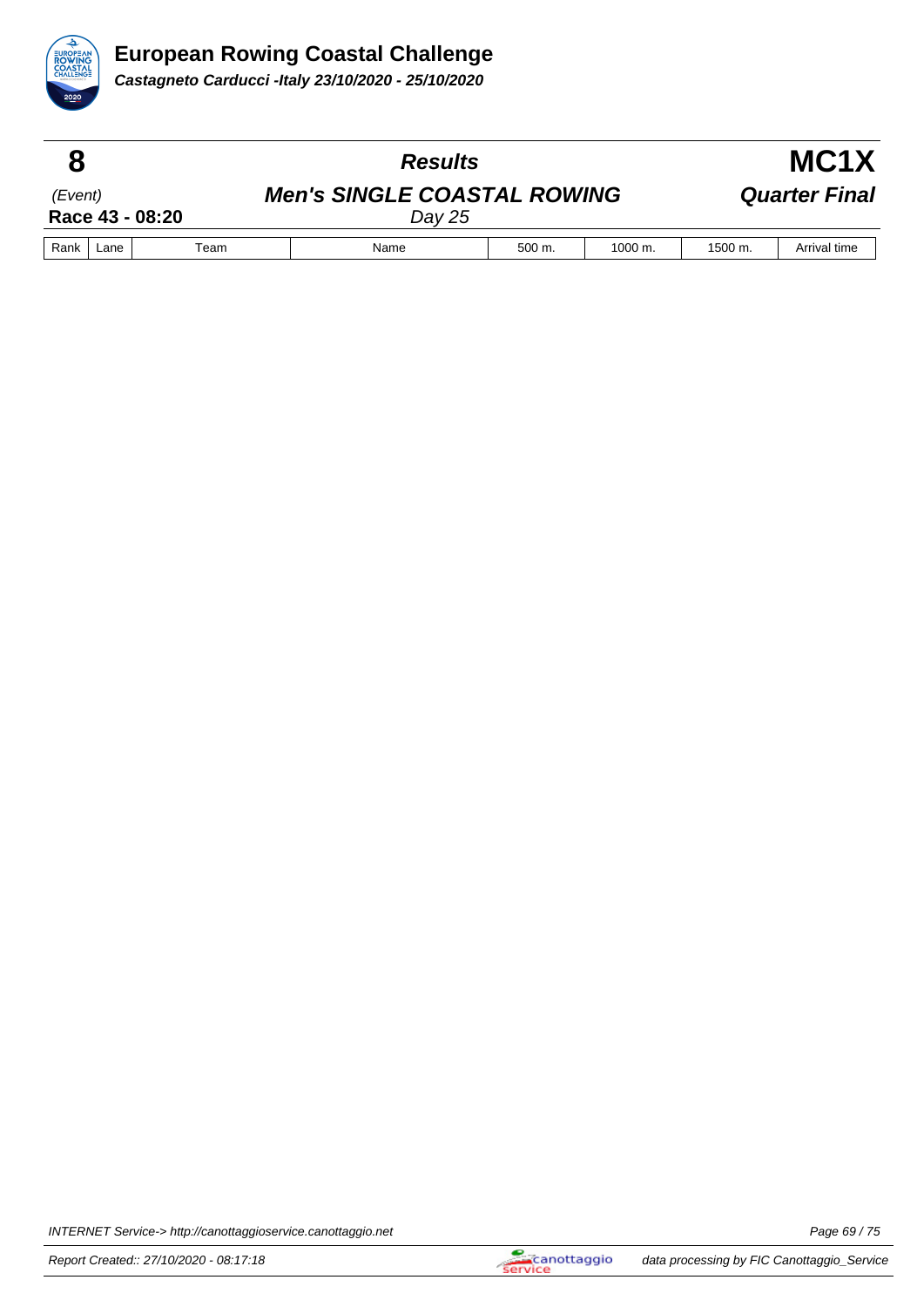

|                            |      |      | <b>Results</b>                                 |        | MC <sub>1</sub> X  |         |                      |
|----------------------------|------|------|------------------------------------------------|--------|--------------------|---------|----------------------|
| (Event)<br>Race 44 - 08:25 |      |      | <b>Men's SINGLE COASTAL ROWING</b><br>Day $25$ |        |                    |         | <b>Quarter Final</b> |
| Rank                       | Lane | Team | Name                                           | 500 m. | $1000 \text{ m}$ . | 1500 m. | Arrival time         |

INTERNET Service-> http://canottaggioservice.canottaggio.net **Page 70** / 75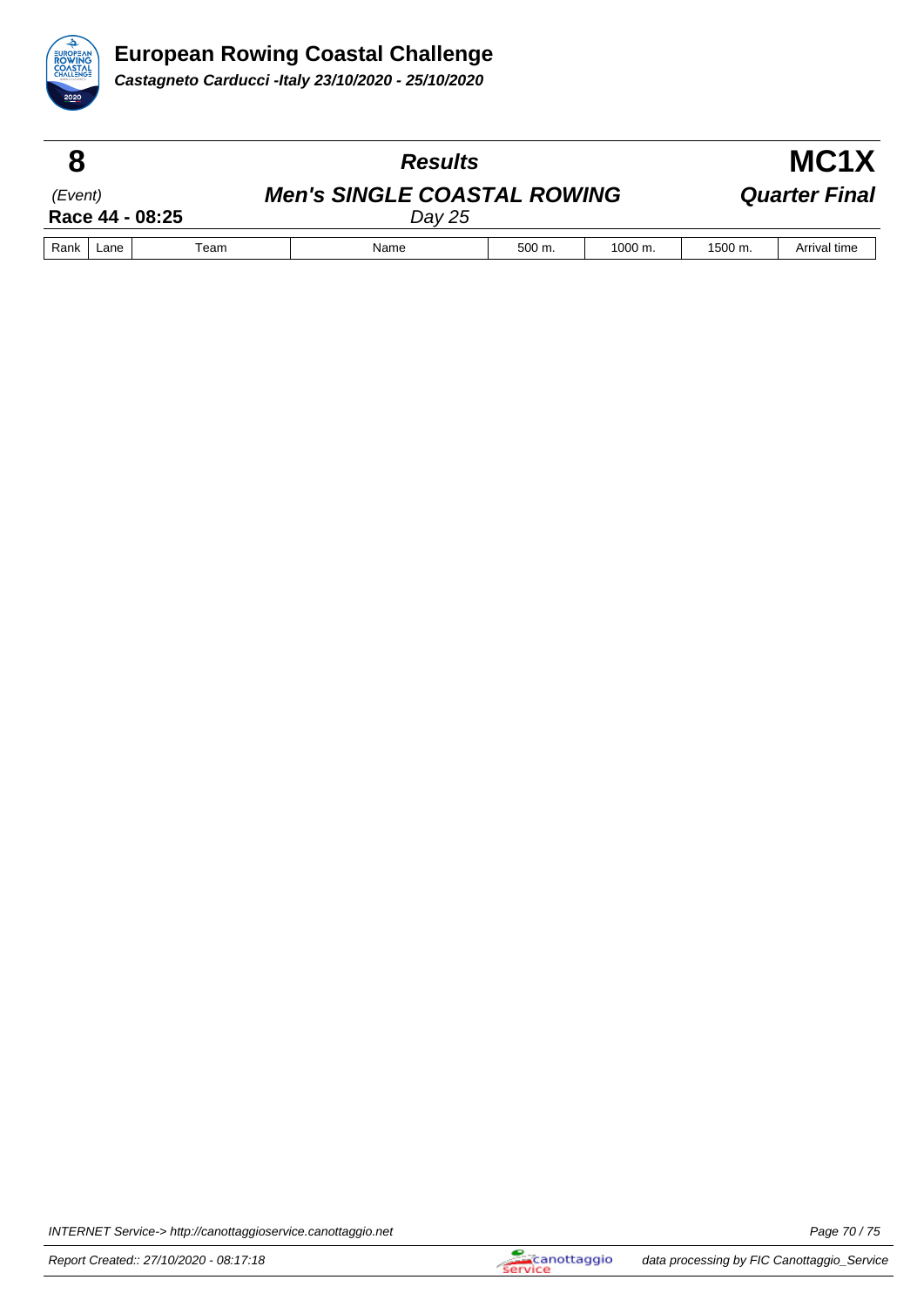

|                            |      |      | <b>Results</b>                                 |                     |                      | MC <sub>1</sub> X |                      |  |
|----------------------------|------|------|------------------------------------------------|---------------------|----------------------|-------------------|----------------------|--|
| (Event)<br>Race 45 - 08:30 |      |      | <b>Men's SINGLE COASTAL ROWING</b><br>Day $25$ |                     |                      |                   | <b>Quarter Final</b> |  |
| Rank                       | Lane | Team | Name                                           | $500 \; \text{m}$ . | $1000 \; \text{m}$ . | 1500 m.           | Arrival time         |  |

INTERNET Service-> http://canottaggioservice.canottaggio.net **Page 71/75**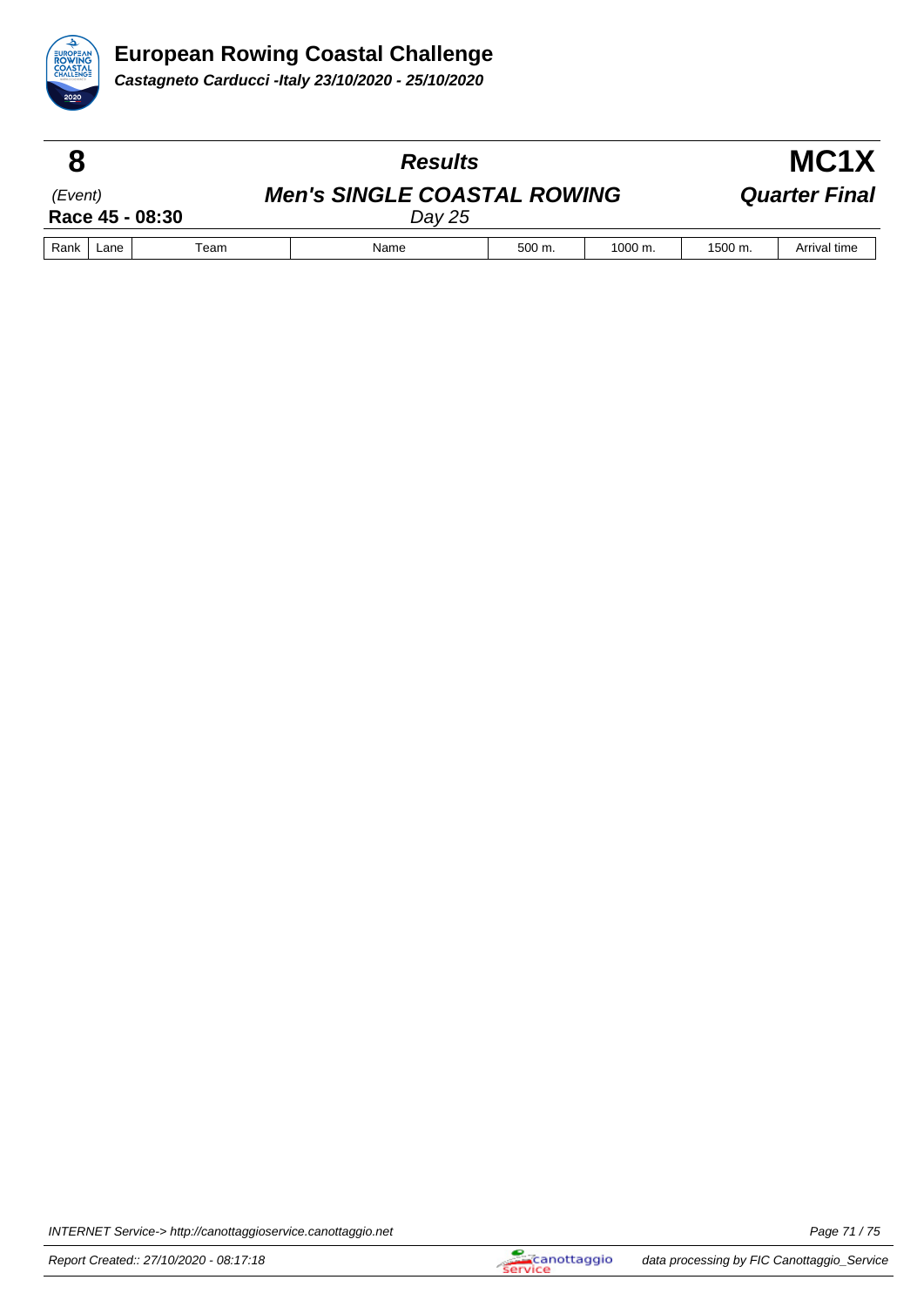

|         |      |                 | <b>Results</b>                               |        |                    |         | MC1X         |
|---------|------|-----------------|----------------------------------------------|--------|--------------------|---------|--------------|
| (Event) |      | Race 66 - 08:35 | <b>Men's SINGLE COASTAL ROWING</b><br>Day 25 |        |                    |         | Semi final   |
| Rank    | Lane | Team            | Name                                         | 500 m. | $1000 \text{ m}$ . | 1500 m. | Arrival time |

INTERNET Service-> http://canottaggioservice.canottaggio.net **Page 72** / 75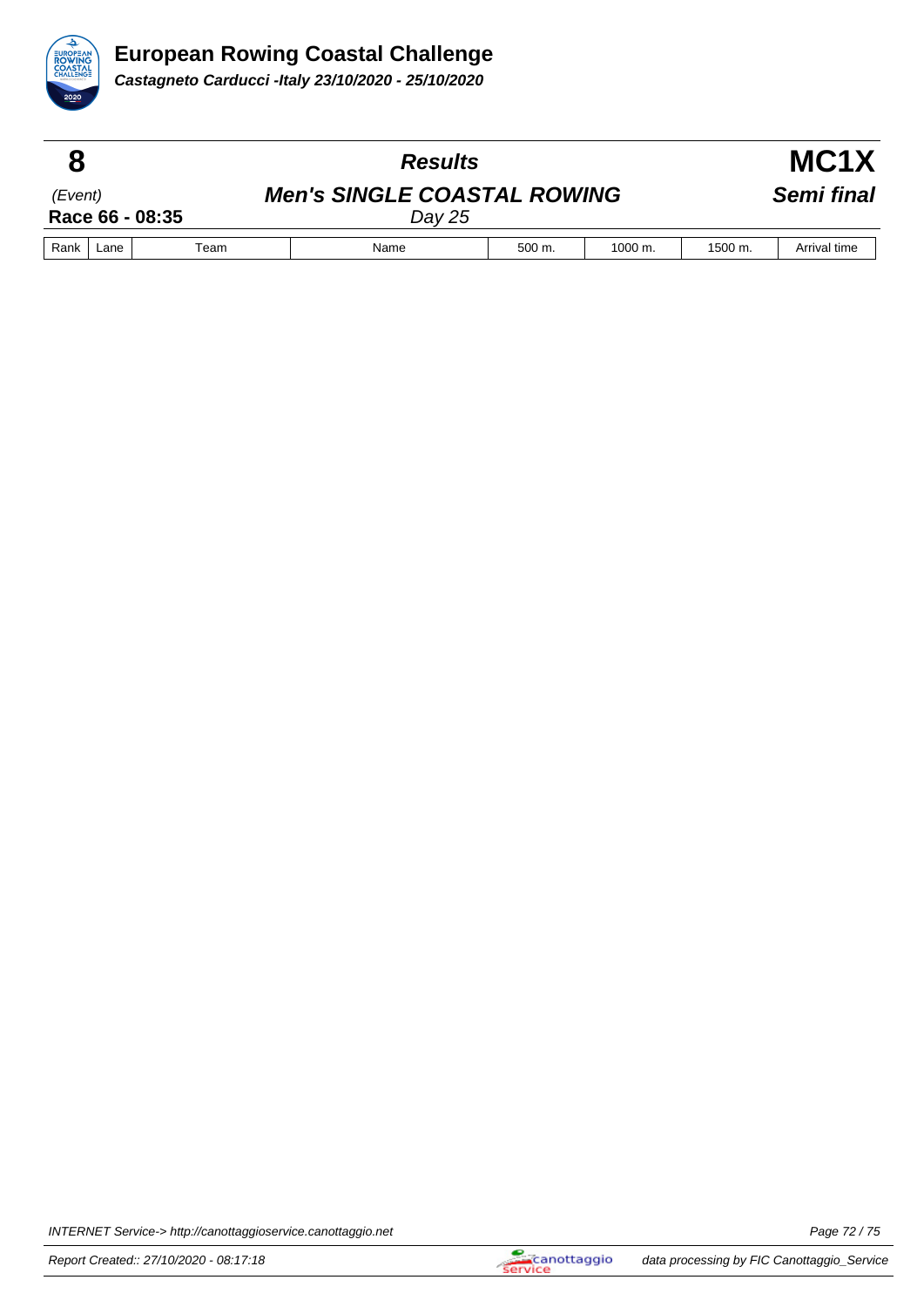

|         |      |                 | <b>Results</b>                               |        |                      |         | MC <sub>1</sub> X |  |  |
|---------|------|-----------------|----------------------------------------------|--------|----------------------|---------|-------------------|--|--|
| (Event) |      | Race 67 - 08:40 | <b>Men's SINGLE COASTAL ROWING</b><br>Dav 25 |        |                      |         | Semi final        |  |  |
| Rank    | Lane | Team            | Name                                         | 500 m. | $1000 \; \text{m}$ . | 1500 m. | Arrival time      |  |  |

INTERNET Service-> http://canottaggioservice.canottaggio.net **Page 73/75**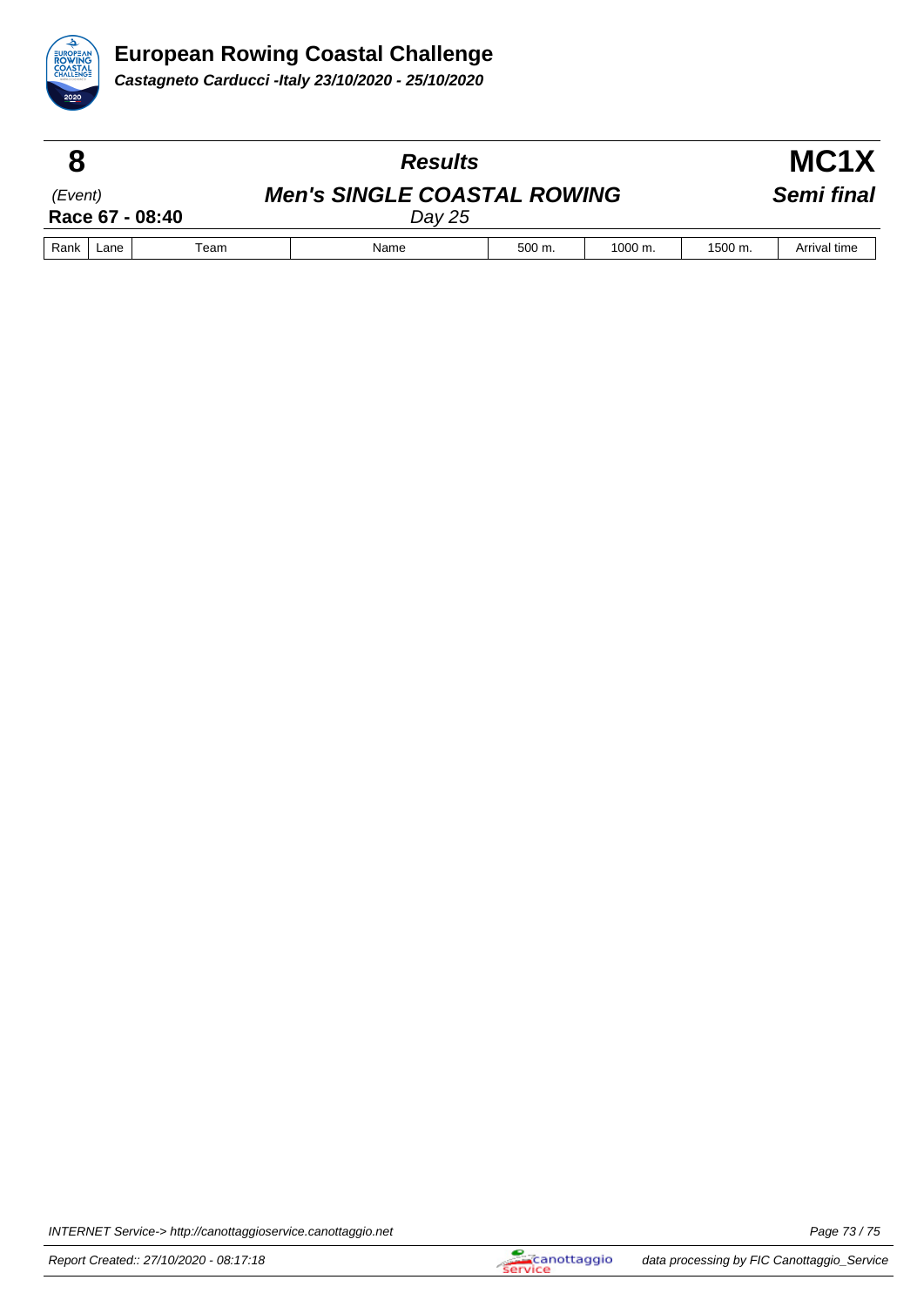

**Castagneto Carducci -Italy 23/10/2020 - 25/10/2020**

| 10                         |      |      | <b>Results</b>                             |        |                      |                | MixC2X       |  |
|----------------------------|------|------|--------------------------------------------|--------|----------------------|----------------|--------------|--|
| (Event)<br>Race 73 - 08:45 |      |      | <b>Mix DOUBLE COASTAL ROWING</b><br>Day 25 |        |                      | <b>Final A</b> |              |  |
| Rank                       | Lane | Team | Name                                       | 500 m. | $1000 \; \text{m}$ . | 1500 m.        | Arrival time |  |

INTERNET Service-> http://canottaggioservice.canottaggio.net **Page 74/75**